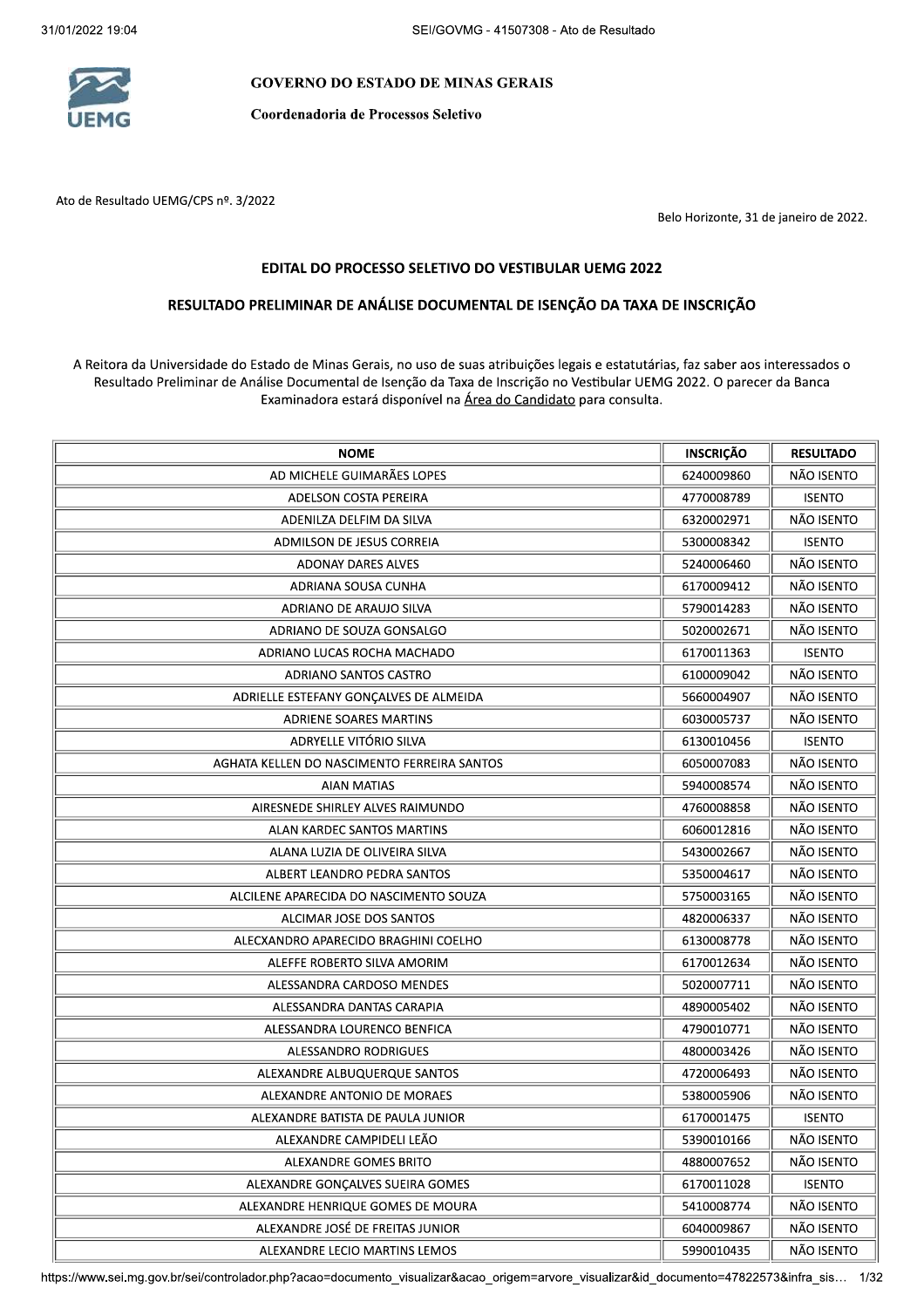|                                        | 6040010733 | NÃO ISENTO    |
|----------------------------------------|------------|---------------|
| ALÉXIA ISIS SILVA                      | 6170009619 | <b>ISENTO</b> |
| ALEXIA MOREIRA DE ARAÚJO SOARES        | 5660003830 | NÃO ISENTO    |
| ALÉXIA PINHEIRO CONSTANTINO            | 5610003607 | NÃO ISENTO    |
| ALEXSANDRA FELIX RODRIGUES             | 5990010683 | NÃO ISENTO    |
| ALI CRISTINA FERREIRA VIÇOSO           | 5660007570 | NÃO ISENTO    |
| ALICE GONÇALVES DOS SANTOS             | 6170006401 | NÃO ISENTO    |
| ALICE MALTA LAGE VACCARI               | 6170009885 | NÃO ISENTO    |
| ALICIA CAROLINE DE SOUZA ALPONIZ       | 5350009938 | NÃO ISENTO    |
| ALICIA INEZ SANTOS MUNIZ               | 5450007462 | NÃO ISENTO    |
| ALINE ALBINO PEREIRA                   | 6320002888 | NÃO ISENTO    |
| ALINE APARECIDA CIRILO SANTOS          | 5350006635 | NÃO ISENTO    |
| ALINE FERREIRA DA SILVA                | 5300009855 | <b>ISENTO</b> |
|                                        |            | NÃO ISENTO    |
| ALINE GEOVANA SILVA SANTOS             | 5350008745 |               |
| ALINE KISSILA SANTOS SILVA             | 6320006354 | NÃO ISENTO    |
| ALINY PILA DE OLIVEIRA                 | 5500009007 | NÃO ISENTO    |
| ALISSON RAFAEL COELHO BARBOSA          | 5660010684 | NÃO ISENTO    |
| <b>ALLAN RODRIGUES</b>                 | 6170011505 | NÃO ISENTO    |
| ALLANA CUNHA SILVA                     | 5450008945 | NÃO ISENTO    |
| ALLANA LANES FERREIRA                  | 5240001808 | NÃO ISENTO    |
| ALLANA PRISCILLE RODRIGUES SILVA       | 4820009209 | NÃO ISENTO    |
| ALLISON EDUARDO MACEDO ALVES           | 5740008157 | NÃO ISENTO    |
| ALONSO CARDOSO DA SILVA NETO           | 5500006826 | NÃO ISENTO    |
| ALOYCE HEVELYN MARTINS DA SILVA        | 4890006740 | NÃO ISENTO    |
| ALVARO LUCAS DE LIMA                   | 5960011199 | NÃO ISENTO    |
| AMANDA APARECIDA GARCIA FREITAS        | 6190005417 | NÃO ISENTO    |
| AMANDA APARECIDA MOURAO MARTELETO      | 5700009036 | NÃO ISENTO    |
| AMANDA BORGES ALVES                    | 6060005934 | <b>ISENTO</b> |
| AMANDA CAROLINE SILVA                  | 6060002834 | NÃO ISENTO    |
| AMANDA CUSTÓDIO GOMES                  | 6170010351 | NÃO ISENTO    |
| AMANDA DE SOUZA PEREIRA                | 5760009560 | NÃO ISENTO    |
| AMANDA DIAS SILVA LIMA                 | 6050005759 | NÃO ISENTO    |
| AMANDA FONSECA RODRIGUES DA SILVA      | 5350012485 | NÃO ISENTO    |
| AMANDA FREITAS CORREA                  | 5430007099 | NÃO ISENTO    |
| AMANDA JANIERY DE PAULA                | 5660011390 | NÃO ISENTO    |
|                                        | 5350011190 | NÃO ISENTO    |
| AMANDA KELLY RESENDE                   |            |               |
| AMANDA STEFANI DE PAULA SILVA          | 5830005049 | NÃO ISENTO    |
| AMANDA VELOSO FERREIRA TOME            | 5240011422 | NÃO ISENTO    |
| AMIRSON BOAVENTURA MELLO NETO          | 5790010492 | NÃO ISENTO    |
| ANA BEATRIZ DA SILVA CUNHA             | 6070007585 | NÃO ISENTO    |
| ANA BEATRIZ FERREIRA GARAVELLO         | 6170005030 | <b>ISENTO</b> |
| ANA BEATRIZ LARA CARNEIRO              | 6030006929 | NÃO ISENTO    |
| ANA CAROLINA DE PAULA SILVA            | 5830006618 | NÃO ISENTO    |
| ANA CAROLINA DUARTE TELES              | 6170008731 | <b>ISENTO</b> |
| ANA CAROLINA FREITAS                   | 6170004246 | NÃO ISENTO    |
| ANA CAROLINA LEONEL OLIVEIRA           | 5260004692 | NÃO ISENTO    |
| ANA CAROLINA MACIEL DE CARVALHO        | 5340002073 | NÃO ISENTO    |
| ANA CAROLINA RODRIGUES ERNESTO         | 5260006402 | NÃO ISENTO    |
| ANA CAROLINA SILVA CARDOSO             | 5950010582 | <b>ISENTO</b> |
| ANA CAROLINA SOUZA SILVEIRA            | 5570007100 | NÃO ISENTO    |
| ANA CAROLINA TAVARES                   | 4730006786 | NÃO ISENTO    |
| ANA CAROLINE MEIRELES MOREIRA CARVALHO | 5040006105 | NÃO ISENTO    |
| ANA CLARA DA CUNHA                     | 6170009585 | <b>ISENTO</b> |
| ANA CLARA DE ASSIS OLIVEIRA            | 5450007768 | <b>ISENTO</b> |
|                                        | 6180010337 | NÃO ISENTO    |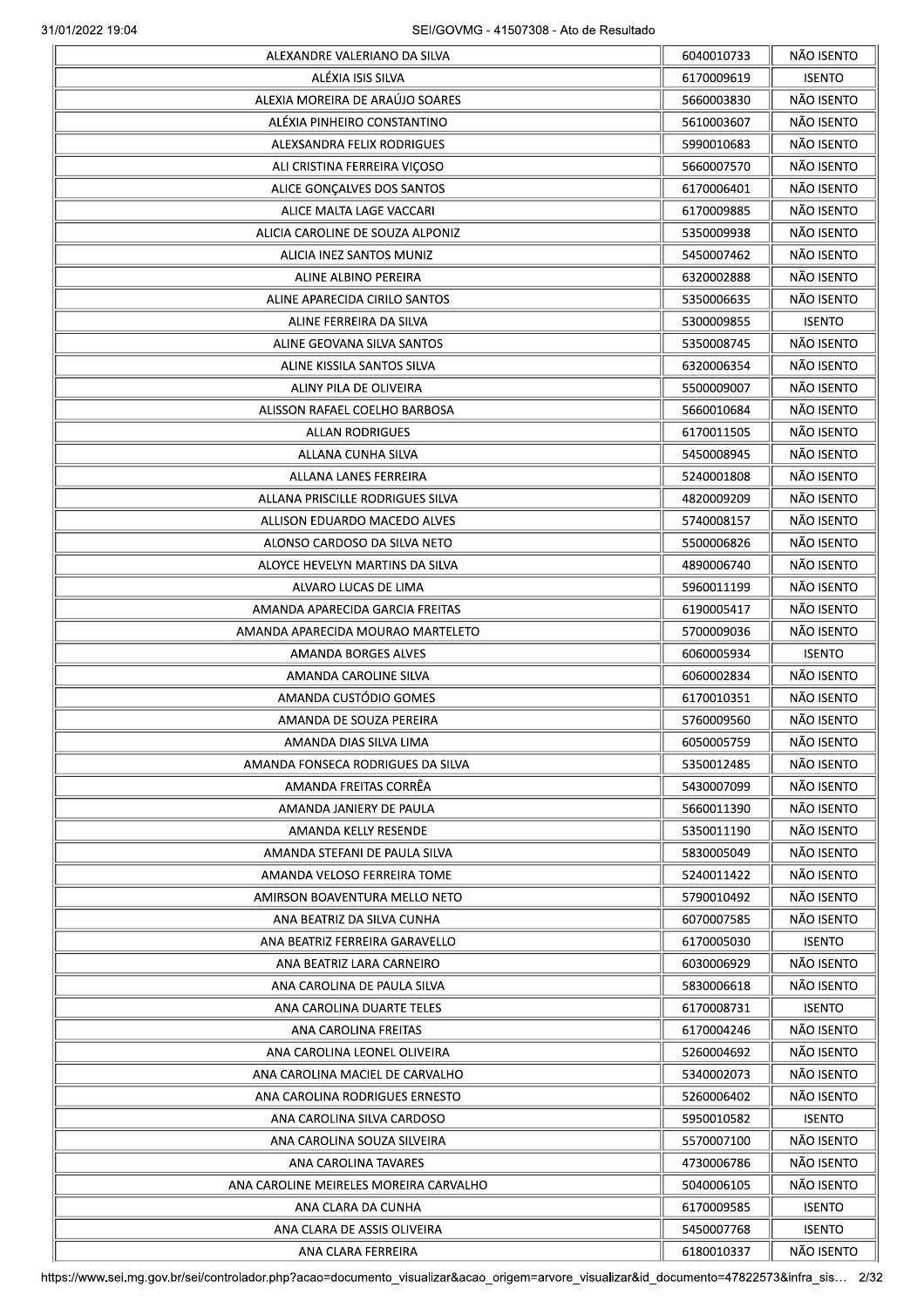| ANA CLARA FERREIRA COSTA              | 5050006728 | NÃO ISENTO               |
|---------------------------------------|------------|--------------------------|
| ANA CLARA MARTINS SILVA               | 5350010790 | NÃO ISENTO               |
| ANA CLARA OLIVEIRA COSTA              | 6170005761 | NÃO ISENTO               |
| ANA CLARA PEDRO REIS                  | 5360011389 | NÃO ISENTO               |
| ANA CLARA REZENDE GOMES               | 4860006584 | NÃO ISENTO               |
| ANA CLARA RIBEIRO SANTOS              | 6000008156 | <b>ISENTO</b>            |
| ANA CLÁUDIA DE OLIVEIRA AMARO         | 5240011338 | NÃO ISENTO               |
| ANA CLÁUDIA IZIDORO                   | 6060009974 | <b>ISENTO</b>            |
| ANA CLÁUDIA MARCELINO ALVES           | 6290011428 | NÃO ISENTO               |
| ANA CLAUDIA SILVA DA PAZ              | 5070011224 | NÃO ISENTO               |
| ANA CRISTINA PEREIRA SILVA            | 4890008462 | NÃO ISENTO               |
| ANA ELISA DE ANDRADE CASTRO           | 5430004251 | NÃO ISENTO               |
| ANA FLAVIA MENDES DOS SANTOS          | 5760009639 | NÃO ISENTO               |
| ANA FLÁVIA RODRIGUES COSTA            | 6170011212 | NÃO ISENTO               |
| ANA GABRIELA FERREIRA DA SILVA        | 4880007908 | NÃO ISENTO               |
| ANA HELLEN DE LIMA SILVA              | 6180011119 | NÃO ISENTO               |
| ANA JÚLIA CANDIDO                     | 5500011625 | NÃO ISENTO               |
| ANA JULIA CARVALHO BIE                | 5310010243 | <b>ISENTO</b>            |
| ANA JULIA DE ALMEIDA                  |            |                          |
|                                       | 6250003316 | <b>ISENTO</b>            |
| ANA JULIA FERREIRA ANDRADE            | 5950009173 | NÃO ISENTO<br>NÃO ISENTO |
| ANA JÚLIA OLIVEIRA SANTOS             | 5070011125 |                          |
| ANA KAROLINA TEIXEIRA                 | 5310005769 | <b>ISENTO</b>            |
| ANA LAURA CINTRA SANTOS               | 5830009923 | NÃO ISENTO               |
| ANA LAURA CRUZ                        | 6200007661 | NÃO ISENTO               |
| ANA LAURA SANTOS CONTE                | 6220000739 | NÃO ISENTO               |
| ANA LAURA SILVA AMARAL                | 5350006805 | NÃO ISENTO               |
| ANA LETÍCIA DOS SANTOS                | 6170000428 | <b>ISENTO</b>            |
| ANA LÍVIA DE OLIVEIRA ANDRADE         | 6020010179 | NÃO ISENTO               |
| ANA LUÍSA ALVES PEREIRA               | 5070004868 | NÃO ISENTO               |
| ANA LUISA BERNARDES                   | 5340008316 | NÃO ISENTO               |
| ANA LUISA SUQUENO                     | 6170010766 | <b>ISENTO</b>            |
| ANA LUIZA ALMEIDA LACERDA NEVES       | 6170009213 | NÃO ISENTO               |
| ANA LUIZA BORGES FARIA DE SOUZA       | 6150003960 | NÃO ISENTO               |
| ANA LUIZA DA SILVA SOUSA              | 6170009751 | NÃO ISENTO               |
| ANA LUIZA DE SOUZA BUENO              | 4790006201 | NÃO ISENTO               |
| ANA LUÍZA DO AMARAL FERNANDES MARTINS | 6170011254 | NÃO ISENTO               |
| ANA LUIZA DOS SANTOS                  | 5130004243 | NÃO ISENTO               |
| ANA LUIZA LOPES CORREA                | 4750007012 | NÃO ISENTO               |
| ANA LUIZA PEREIRA DIAS                | 5700008600 | NÃO ISENTO               |
| ANA LUIZA SILVA DE LIMA               | 6250002395 | NÃO ISENTO               |
| ANA MARCIA VIEIRA PINTO               | 6060010947 | NÃO ISENTO               |
| ANA PAULA APARECIDA SILVA TEODORO     | 6060006157 | NÃO ISENTO               |
| ANA PAULA CRISÓSTOMO LOPES            | 6170007959 | NÃO ISENTO               |
| ANA PAULA DA SILVA LEMOS              | 6170009967 | <b>ISENTO</b>            |
| ANA PAULA DIAS                        | 6320004752 | NÃO ISENTO               |
| ANA PAULA FARIA SANTOS ARAÚJO         | 5050006587 | NÃO ISENTO               |
|                                       |            | NÃO ISENTO               |
| ANA PAULA FERNANDES DA SILVA          | 6070006252 | NÃO ISENTO               |
| ANA PAULA FLORENCIO                   | 5550011590 |                          |
| ANA PAULA MARQUES FERREIRA SILVA      | 6030011156 | NÃO ISENTO               |
| ANA RAFAE OLIVEIRA                    | 6080010909 | NÃO ISENTO               |
| ANA RÚBIA DAVID CARVALHO              | 6170009497 | NÃO ISENTO               |
| ANALICE OLIVEIRA DE CARVALHO          | 5830007288 | NÃO ISENTO               |
| ANDERSON SANTOS CASTRO                | 6000009429 | NÃO ISENTO               |
| ANDRÉ ISRAEL SOUTO                    | 6050008889 | NÃO ISENTO               |
| ANDRÉ LUIZ FIRMIANO                   | 6130011561 | NÃO ISENTO               |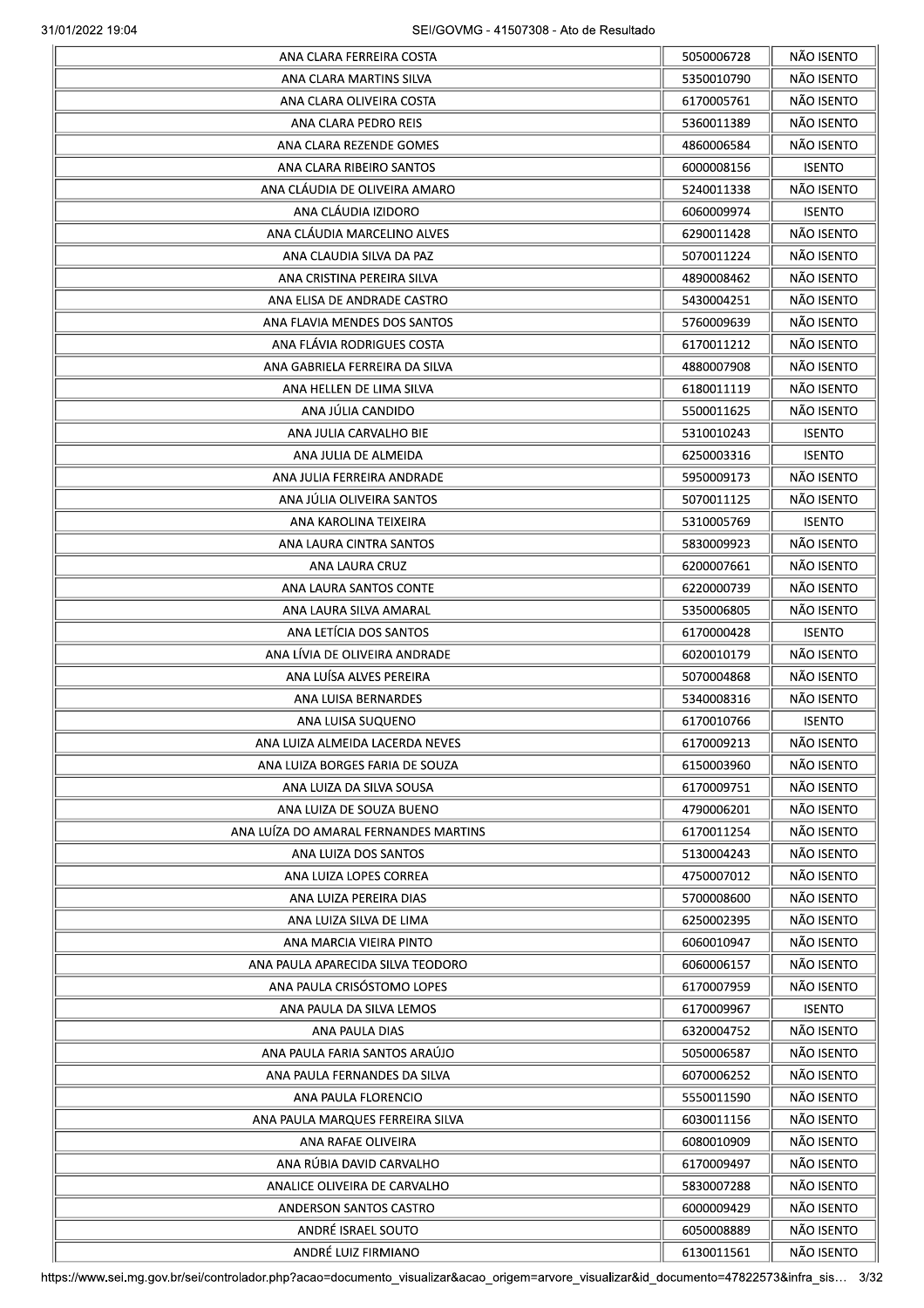|                                                                     | 5640007129               | <b>ISENTO</b>                  |
|---------------------------------------------------------------------|--------------------------|--------------------------------|
| ANDRE VITOR PEDROSA SILVA                                           | 5400009468               | NÃO ISENTO                     |
| ANDREIA APARECIDA DOS REIS COSTA                                    | 5730010242               | NÃO ISENTO                     |
| ANDRÉIA APARECIDA PEREIRA                                           | 5430009756               | NÃO ISENTO                     |
| ANDREIA DE SOUZA OLIVEIRA SILVA                                     | 6060010485               | <b>ISENTO</b>                  |
| ANDREIA KARLA FONSECA SILVA                                         | 6320008882               | NÃO ISENTO                     |
| ANDRESSA BEATRIZ DE RESENDE                                         | 5500006025               | NÃO ISENTO                     |
| ANDRESSA COSTA NUNES                                                | 5960011462               | <b>ISENTO</b>                  |
| ANDRESSA FONSECA RIBEIRO                                            | 6220008824               | NÃO ISENTO                     |
| ANDRESSA GABRIELE NEVES LIMA                                        | 5720005882               | NÃO ISENTO                     |
| ANDRESSA SOARES DE OLIVEIRA                                         | 6030010626               | NÃO ISENTO                     |
| ANDREZA AP DAMACENO DE PAULA                                        | 5210004787               | NÃO ISENTO                     |
| ANDREZA DA SILVEIRA CRUZ                                            | 5300002557               | NÃO ISENTO                     |
| ANGELA DO NASCIMENTO                                                | 5300006622               | NÃO ISENTO                     |
| ANGÉLICA BORGES BATISTA                                             | 6060003600               | NÃO ISENTO                     |
| ANGÉLICA DE SOUSA                                                   | 5510008009               | <b>ISENTO</b>                  |
| ANNA BÁRBARA OLIVEIRA MOREIRA                                       | 5450008720               | <b>ISENTO</b>                  |
| ANNA CAROLINA CAMARGOS PINHEIRO                                     | 6310011013               | NÃO ISENTO                     |
| ANNA CLARA SILVA DE PAULA                                           |                          | NÃO ISENTO                     |
| ANNA JÚLIA SANTOS FERNANDES                                         | 5660010144<br>6170010918 | <b>ISENTO</b>                  |
|                                                                     |                          | <b>ISENTO</b>                  |
| ANNA KAREN MOURA DE OLIVEIRA                                        | 6030010499               |                                |
| ANNA LAURA PADILHA SILVA                                            | 6170007297               | NÃO ISENTO                     |
| ANNA LUIZA LOPES NEIVA                                              | 6170010082               | <b>ISENTO</b>                  |
| ANNE KAROLINE DA SILVA COELHO                                       | 6370005833               | NÃO ISENTO                     |
| ANTONIETA RODRIGUES BITENCOURT                                      | 5310011619               | NÃO ISENTO                     |
| ANTONINHO DA ROCHA MARTINS                                          | 6030011656               | NÃO ISENTO                     |
| ANTÔNIO BATISTA NETO                                                | 5790006840               | NÃO ISENTO                     |
| ANTUNI GABRIEL TOSCANO DE LIMA                                      | 6180011333               | NÃO ISENTO                     |
| APARECIDA ESTEVÃO DA SILVA                                          | 5210009122               | <b>ISENTO</b>                  |
| ARIANE RODRIGUES PEREIRA                                            | 6330004863               | NÃO ISENTO                     |
| ARIANE VITÓRIA ALVES DE OLIVEIRA                                    | 6280010181               | <b>ISENTO</b>                  |
| ARILTON DA SILVA JUNIOR                                             | 5330010096               | <b>ISENTO</b>                  |
| ART JOSÉ CRUZ                                                       | 6210011401               | NÃO ISENTO                     |
| ARTEMIA MARQUES DE AZEVEDO                                          | 5750010069               | NÃO ISENTO                     |
| <b>ARTHUR CORREA MARQUES</b>                                        | 5390008454               | NÃO ISENTO                     |
| ARTHUR GOMES DA SILVA                                               | 5340008344               | NÃO ISENTO                     |
| ARTHUR VENÂNCIO FERREIRA                                            | 4780011024               | NÃO ISENTO                     |
| ARTUR SILVA VIANA                                                   | 6170005005               | NÃO ISENTO                     |
| AUGUSTO BATISTA ABREU                                               | 5730010740               | <b>ISENTO</b>                  |
| AURORA GIANASI ALMEIDA                                              | 6170008584               | <b>ISENTO</b>                  |
| AYANE CRISTINA ALVES FERNANDES                                      | 5310009200               | <b>ISENTO</b>                  |
| BÁRBARA DANIELE SANTIAGO LIMA                                       | 6170010226               | <b>ISENTO</b>                  |
| BARBARA FREIRE HEITOR DE OKI                                        | 5570004393               | NÃO ISENTO                     |
| BARBARA GABRIELLE DA SILVA                                          | 5350007143               | NÃO ISENTO                     |
| BARBARA MARIANA CRIS REIS                                           | 5350010387               | NÃO ISENTO                     |
| BARBARA OLIVEIRA REIS                                               | 6000011485               | NÃO ISENTO                     |
| BÁRBARA SOARES GONÇALVES                                            | 6170008123               | NÃO ISENTO                     |
| BARBARA STEFANI DA CRUZ TRINDADE                                    | 6170007869               | NÃO ISENTO                     |
| <b>BARUC SOUSA NUNES</b>                                            | 5290004443               | NÃO ISENTO                     |
| BEATRIZ CAMILO DE LANA                                              | 5960004528               | NÃO ISENTO                     |
| BEATRIZ CAROLINE PEREIRA DE SOUZA                                   | 4730010083               | <b>ISENTO</b>                  |
| <b>BEATRIZ CRISTINA REIS</b>                                        | 6030005270               | NÃO ISENTO                     |
| BEATRIZ DE SOUZA RODRIGUES                                          | 6190012518               | NÃO ISENTO                     |
|                                                                     |                          |                                |
| <b>BEATRIZ MARQUES PEREIRA</b><br><b>BEATRIZ RODRIGUES PINHEIRO</b> | 4750005347<br>6170009561 | <b>ISENTO</b><br><b>ISENTO</b> |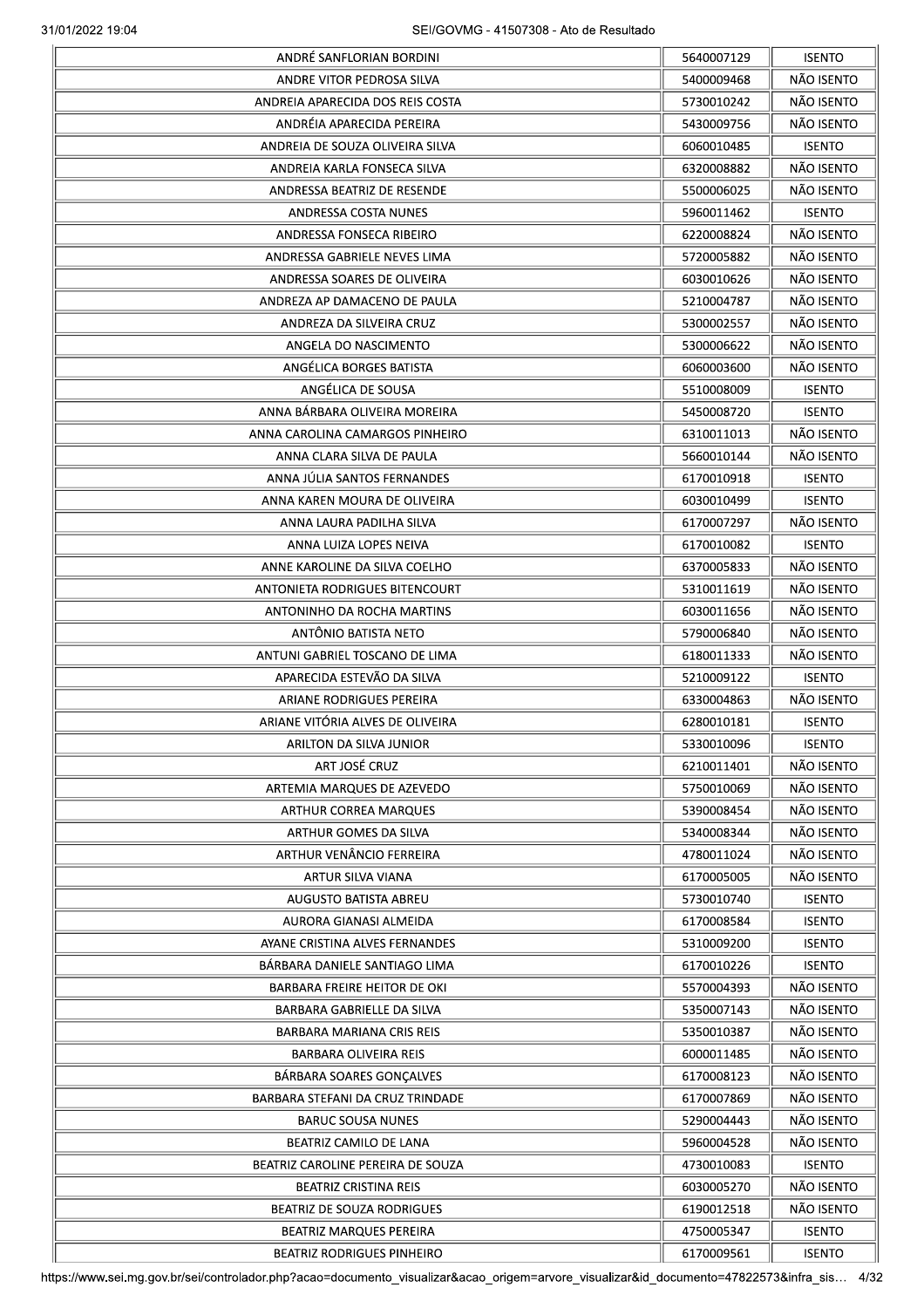|                                       | 6090001541 | NÃO ISENTO    |
|---------------------------------------|------------|---------------|
| BEATRIZ SILVA TOMAZ                   | 5970010391 | NÃO ISENTO    |
| BEATRIZ VALVERDE GARCIA BARBOSA       | 6300003544 | NÃO ISENTO    |
| BENEDITO MARQUES LOUREIRO JUNIOR      | 6170003961 | NÃO ISENTO    |
| <b>BIANCA ANDRADE COSTA</b>           | 6060010486 | NÃO ISENTO    |
| BIANCA BARBOSA DA SILVA               | 5430006022 | NÃO ISENTO    |
| BIANCA CAROLINE DE OLIVEIRA COSTA     | 6030009413 | <b>ISENTO</b> |
| BIANCA GOMES DA SILVA                 | 6260008221 | NÃO ISENTO    |
| <b>BIANCA JULIA VAS MARIANO</b>       | 6170008283 | NÃO ISENTO    |
| BIANCA MARIA PAULA MARRAS             | 6060006388 | NÃO ISENTO    |
| BIANCA PEREIRA BLACUTT DE ALMEIDA     | 4800011674 | NÃO ISENTO    |
|                                       |            | NÃO ISENTO    |
| <b>BIANCA PEREIRA DOS SANTOS</b>      | 5550003172 |               |
| <b>BIANCA PORTO FARIA</b>             | 5140010600 | NÃO ISENTO    |
| <b>BIANCA SANTOS BORGES</b>           | 5550007268 | NÃO ISENTO    |
| <b>BIANKA FREITAS MANCHADO</b>        | 5680006672 | NÃO ISENTO    |
| BRENDA ANDRADE FERREIRA SILVA         | 5960008791 | NÃO ISENTO    |
| BRENDA CRISTINA ALMEIDA VILAS BOAS    | 5550008888 | NÃO ISENTO    |
| BRENDA DA CONCEIÇÃO OLIVEIRA          | 5310007653 | NÃO ISENTO    |
| BRENDA JESUINA FERREIRA               | 5350008164 | NÃO ISENTO    |
| <b>BRENDA LEMOS MARANHAO</b>          | 6030007903 | NÃO ISENTO    |
| <b>BRENDA MONTEIRO FROSSARD</b>       | 5240003919 | NÃO ISENTO    |
| BRENDA RODRIGUES DA FONSECA           | 5390005382 | NÃO ISENTO    |
| BRENO HENRIQUE ANDRADE SUHADOLNIK     | 6170011665 | NÃO ISENTO    |
| <b>BRENO MARTINS DE MOURA</b>         | 5670004600 | NÃO ISENTO    |
| BRIDA MARIA MIGUEL SANTOS             | 5220000752 | NÃO ISENTO    |
| <b>BRUNA ANDRADE MARCENES</b>         | 4760011038 | <b>ISENTO</b> |
| BRUNA APARECIDA DOS SANTOS LIMA       | 5950002123 | NÃO ISENTO    |
| BRUNA CRISTINA ARCANJO                | 5320012740 | NÃO ISENTO    |
| BRUNA DO NASCIMENTO REGANHAN          | 6100006798 | NÃO ISENTO    |
| BRUNA LUÍZA SIQUEIRA DE LIMA          | 5670007696 | NÃO ISENTO    |
| BRUNA MARCELINA GOMES GONÇALVES       | 5930002429 | NÃO ISENTO    |
| BRUNA MARQUES SILVA                   | 6180011513 | NÃO ISENTO    |
| <b>BRUNA MIRELE SANTOS REIS</b>       | 4780010713 | NÃO ISENTO    |
| <b>BRUNA TAMIRES DA SILVA</b>         | 5070003211 | NÃO ISENTO    |
| BRUNO ADAO ALVES DA SILVA             | 6170008139 | <b>ISENTO</b> |
| <b>BRUNO ALMEIDA TEIXEIRA</b>         | 6040009126 | NÃO ISENTO    |
|                                       |            |               |
| BRUNO ALVES DE OLIVEIRA FERNANDES     | 6170002320 | NÃO ISENTO    |
| BRUNO CESAR BURIN MARACIA             | 5450006382 | NÃO ISENTO    |
| <b>BRUNO DIAS DE SOUZA</b>            | 5420011058 | NÃO ISENTO    |
| <b>BRUNO GUSTAVO GONÇALVES VIEIRA</b> | 5660010934 | NÃO ISENTO    |
| <b>BRUNO LÁZARO DIAS</b>              | 4780010937 | NÃO ISENTO    |
| <b>BRUNO VINICIUS DOS SANTOS</b>      | 5740002252 | NÃO ISENTO    |
| BRUNO WILLIAM MORENO DA SILVA         | 6170000597 | <b>ISENTO</b> |
| CAIO AZEVEDO CACCIARI FERRACIN        | 5790010074 | <b>ISENTO</b> |
| CAIO LEMOS DA SILVA                   | 5420009301 | NÃO ISENTO    |
| CAMILA ALVES XAVIER                   | 6230005970 | NÃO ISENTO    |
| CAMILA APARECIDA SILVA COSTA          | 5770010768 | NÃO ISENTO    |
| CAMILA CAREN JANUARIO TAVARES         | 6170006571 | NÃO ISENTO    |
| CAMILA CARVALHO                       | 5750007810 | <b>ISENTO</b> |
| CAMILA CRISLAINE DOS REIS SOUSA       | 5950003484 | NÃO ISENTO    |
| CAMILA DE MIRANDA PEREIRA             | 5350008734 | NÃO ISENTO    |
| CAMILA DO NASCIMENTO REZENDE SANTOS   | 5130011579 | NÃO ISENTO    |
| CAMILA ESTER SILVEIRA LOPES           | 5330010545 | <b>ISENTO</b> |
| CAMILA LACERDA DO NASCIMENTO          | 5590008141 | NÃO ISENTO    |
| CAMILA LEANDRA FERREIRA DA SILVA      | 6170011556 | NÃO ISENTO    |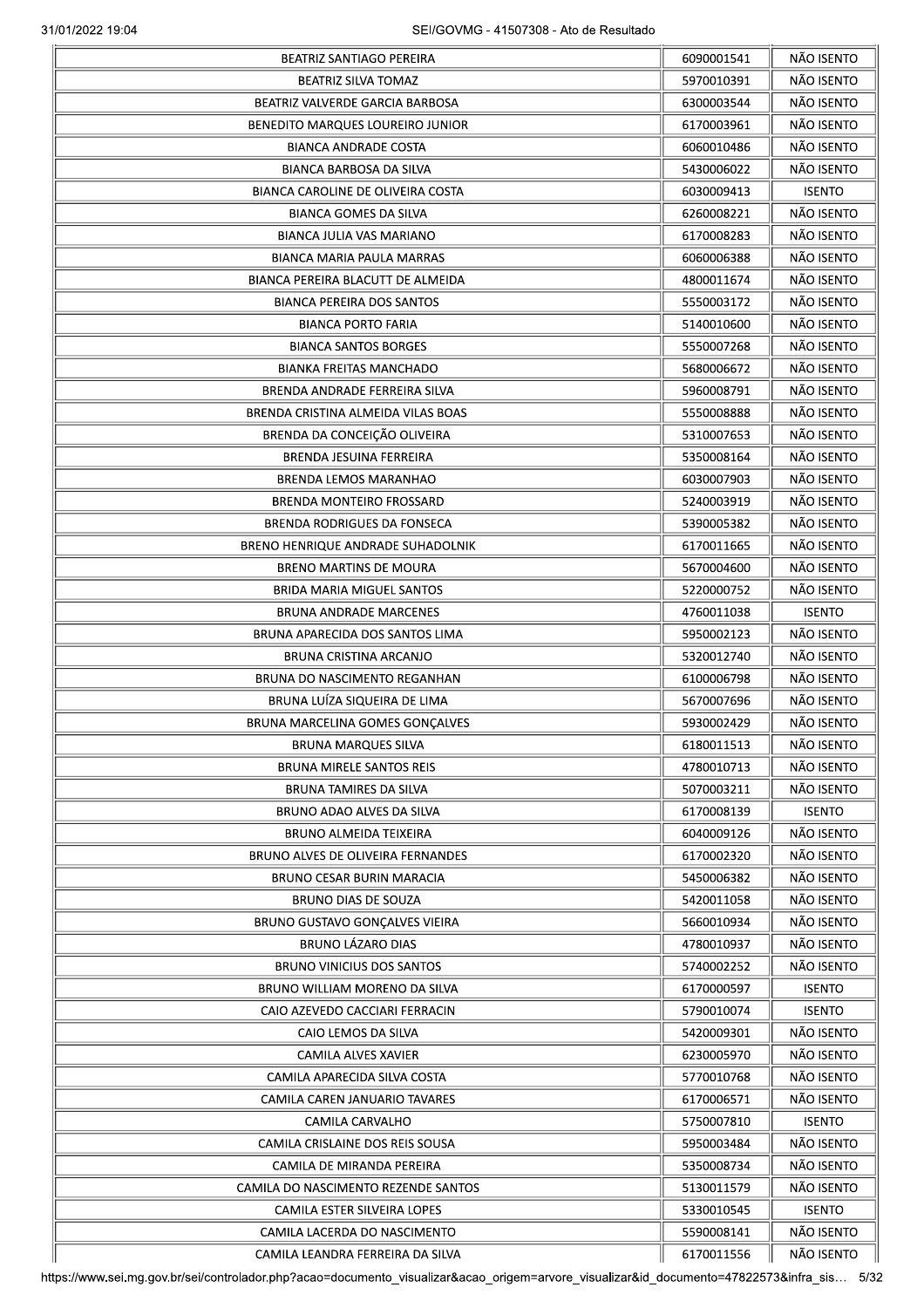| CAMILA LOPES FERREIRA                | 5450012263 | NÃO ISENTO    |
|--------------------------------------|------------|---------------|
| CAMILA PRAXEDES DE FREITAS           | 5310011578 | NÃO ISENTO    |
| <b>CAMILA RIBEIRO LOPES</b>          | 5430010477 | NÃO ISENTO    |
| CAMILA ROCHA BELTRAME                | 4750011796 | NÃO ISENTO    |
| CAMILA SILVEIRA MARTINS              | 5350004675 | NÃO ISENTO    |
| CAMILA TAVARES DE SOUZA              | 5350011261 | NÃO ISENTO    |
| <b>CAMILA VITÓRIA RODRIGUES</b>      | 5950008685 | <b>ISENTO</b> |
| CAMILE VITORIA DE PAULA BICALHO      | 5890009628 | NÃO ISENTO    |
| CARIELEN VANESSA SILVA               | 5700007372 | <b>ISENTO</b> |
| CARINE CARDOSO SOUZA                 | 5660008910 | NÃO ISENTO    |
| CARITA APARECIDA SANTOS ARANTES      | 5730008698 | NÃO ISENTO    |
| CARLA SHIENY SILVA LIMA              | 5700009743 | <b>ISENTO</b> |
| CARLIANE BERNADO DOS SANTOS BENIGNO) | 5570011999 | NÃO ISENTO    |
| <b>CARLOS ALVES DE BRITO</b>         | 5950004279 | NÃO ISENTO    |
| CARLOS CESAR COUTO                   | 6250002778 | <b>ISENTO</b> |
| CARLOS CESAR DE SOUZA FERREIRA       | 5340007975 | NÃO ISENTO    |
| CARLOS DANIEL DOS SANTOS NEVES       | 6170009152 | <b>ISENTO</b> |
| CARLOS EDUARDO DA CRUZ DE SOUSA      | 6170005037 | <b>ISENTO</b> |
|                                      |            |               |
| CARLOS EDUARDO DE OLIVEIRA RAMOS     | 4750007867 | <b>ISENTO</b> |
| CARLOS EDUARDO TEIXEIRA FERREIRA     | 5420011108 | NÃO ISENTO    |
| CARLOS JUNIOR SILVA LIMA             | 6230009307 | NÃO ISENTO    |
| CARLOS MACHADO DE OLIVEIRA           | 5660010423 | <b>ISENTO</b> |
| CARLOS MIGUEL ARAUJO ANDRADE         | 5800011094 | NÃO ISENTO    |
| CARMEM HELENA DOS SANTOS SOUZA SILVA | 6150008001 | NÃO ISENTO    |
| CARMEM VITÓRIA DOS SANTOS SILVA      | 5500010465 | <b>ISENTO</b> |
| CAROLINA ZUBIOLI                     | 6170011597 | <b>ISENTO</b> |
| CAROLINE FERNANDES SILVA             | 5420010333 | NÃO ISENTO    |
| CAROLINE GOMES DA SILVA              | 6170004773 | NÃO ISENTO    |
| CAROLINE PASCINI GUERRA ANDRADE      | 6170010855 | <b>ISENTO</b> |
| CAROLINE STHEFANE VIANA MAIA         | 6170005680 | <b>ISENTO</b> |
| CAROLINE VICTORIA SILVA MARTINELI    | 4790010534 | NÃO ISENTO    |
| CAROLINY PEREIRA DE QUEIROGA         | 6320007533 | NÃO ISENTO    |
| CASSIA APARECIDA DOS REIS            | 5130009282 | NÃO ISENTO    |
| CASSIANO FASSARELLA                  | 5890008135 | NÃO ISENTO    |
| CASSIO DOS REIS CARDOSO              | 6170005537 | <b>ISENTO</b> |
| CATIA GANDRA ARAÚJO DOS SANTOS       | 5890007181 | NÃO ISENTO    |
| CAYO SOARES DE LIMA SILVA            | 6020011235 | NÃO ISENTO    |
| <b>CIBELE APARECIDA ROSA</b>         | 5970010528 | NÃO ISENTO    |
| CIBELE DARA DOS SANTOS BERTOLIN      | 5130005825 | NÃO ISENTO    |
| CIL FARNEY SOUZA FERREIRA            | 5730010445 | NÃO ISENTO    |
| CINARA MARIA COSTA HILÁRIO           | 6170010305 | <b>ISENTO</b> |
| CINTIA CARLA DA SILVA                | 5040001246 | NÃO ISENTO    |
| CINTIA MARIA PINTO                   | 6170007180 | NÃO ISENTO    |
| <b>CLARA MACINELLI RODRIGUES</b>     | 4840008710 | <b>ISENTO</b> |
| <b>CLARA RODRIGUES LOPES</b>         | 5210000718 | NÃO ISENTO    |
| <b>CLARA VILAÇA ALVES</b>            | 6170008176 | <b>ISENTO</b> |
| <b>CLARICE ARIELE PEREIRA COSTA</b>  | 6050009873 | <b>ISENTO</b> |
| CLAUDIA APARECIDA SILVA COSTA        | 5730010643 | NÃO ISENTO    |
| <b>CLAUDIA RAUPP MARTINS</b>         | 6170010020 | <b>ISENTO</b> |
| CLAUDINEI DE CARVALHO VALNEI         | 6310006293 | NÃO ISENTO    |
|                                      |            | NÃO ISENTO    |
| CLAUDIO RAFAEL DOS SANTOS NETO       | 6310001038 |               |
| <b>CLAYTON CARLOS DE AGUILAR</b>     | 5040001970 | NÃO ISENTO    |
| <b>CLAYTON GODINHO BATISTA</b>       | 6300009896 | <b>ISENTO</b> |
|                                      | 4880004597 | NÃO ISENTO    |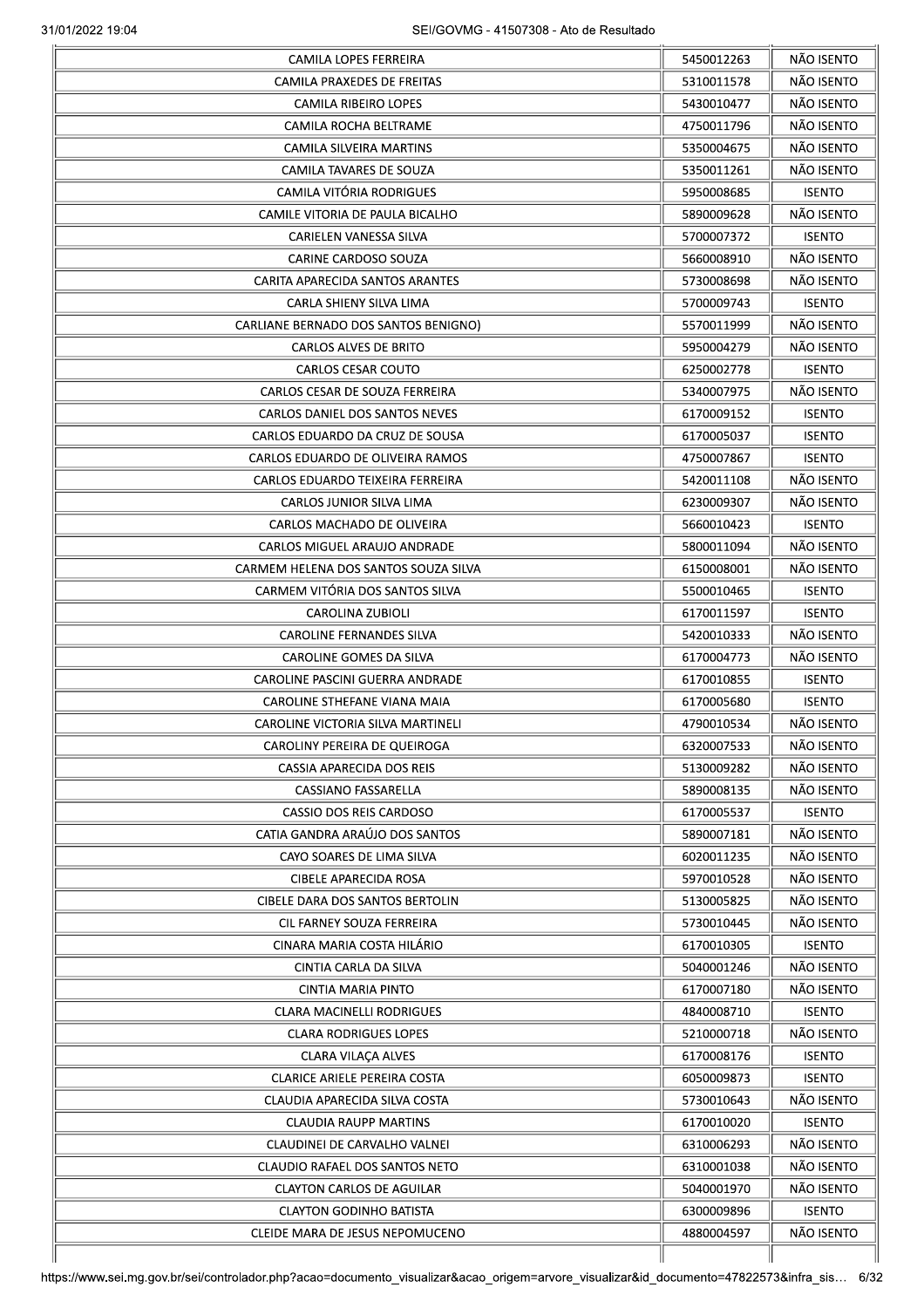|                                      | 5200009921 | <b>ISENTO</b> |
|--------------------------------------|------------|---------------|
| CLEONICE DA COSTA ROCHA              | 5570006755 | NÃO ISENTO    |
| CRICIELEN APARECIDA VILELA MARQUES   | 6060007706 | NÃO ISENTO    |
| CRISLAINE APARECIDA SILVA COSTA      | 6330000206 | NÃO ISENTO    |
| <b>CRISLAINE DA SILVA SANTOS</b>     | 6170006011 | NÃO ISENTO    |
| CRISLAINE MARQUES NORONHA            | 6170007966 | <b>ISENTO</b> |
| CRISTIANA DE OLIVEIRA GOMES          | 5720002705 | NÃO ISENTO    |
| <b>CRISTIANE ALVES DE CASTRO</b>     | 4890006339 | NÃO ISENTO    |
| CRISTIANE AMARO DA SILVA SEVERINO    | 6280009797 | <b>ISENTO</b> |
| <b>CRISTIANE APARECIDA BORGES</b>    | 5420007927 | NÃO ISENTO    |
| CRISTIANE APARECIDA LEONEL           | 5590010732 | NÃO ISENTO    |
| <b>CRISTIANE CINTIA FERNANDES</b>    | 6060007911 | <b>ISENTO</b> |
| <b>CRISTIANE DE ASSIS FIRMINO</b>    | 5930008488 | NÃO ISENTO    |
| CRISTIANE PEREIRA DE OLIVEIRA REIS   | 6030008375 | NÃO ISENTO    |
| CRISTIANO JUNIOR DE ANDRADE MELO     | 5430011558 | NÃO ISENTO    |
|                                      |            |               |
| CRISTINA GOMES DA SILVA              | 5700011204 | NÃO ISENTO    |
| CRISTINE MICHELLE MORAIS LAGE        | 4880000666 | NÃO ISENTO    |
| DADIELYS DE JESUS MARCELIANO         | 5300008993 | <b>ISENTO</b> |
| DAIANA APARECIDA DE OLIVEIRA         | 6180011229 | NÃO ISENTO    |
| DAIANE DE LIMA SILVA                 | 6030006305 | NÃO ISENTO    |
| DALTON OLIVEIRA SANTANA              | 5730006395 | NÃO ISENTO    |
| DAMIANY BUENO FERREIRA DE BRITO      | 6250010814 | NÃO ISENTO    |
| DANIEL ALEXANDRE ALVARENGA           | 6120004335 | NÃO ISENTO    |
| DANIEL BARROS SABARA                 | 5620010334 | NÃO ISENTO    |
| DANIEL CARDOSO MARQUES               | 6320009606 | NÃO ISENTO    |
| DANIEL DE SOUZA VICTOR               | 6170007890 | <b>ISENTO</b> |
| DANIEL EVANGELISTA OLIVEIRA DE JESUS | 5950001758 | NÃO ISENTO    |
| DANIEL GOMES DA SILVA                | 5710006418 | NÃO ISENTO    |
| DANIEL GONCALVES RIBEIRO             | 6170009794 | NÃO ISENTO    |
| DANIEL SILVA FELIPE                  | 5660010178 | NÃO ISENTO    |
| DANIEL VITOR GOMES DE FREITAS        | 5660010088 | <b>ISENTO</b> |
| DANIELA DAS GRAÇAS COSTA             | 5730010767 | NÃO ISENTO    |
| DANIELA GONÇALVES MOREIRA            | 4880010595 | NÃO ISENTO    |
| DANIELE ALVES CARNEIRO               | 4790010971 | NÃO ISENTO    |
| DANIELE ASTOLFO DE CARVALHO          | 6180007136 | <b>ISENTO</b> |
| DANIELLE APARECIDA DA SILVA          | 5660006938 | NÃO ISENTO    |
| DANIELLE CRISTINA OLIVEIRA SANTOS    | 5680010430 | <b>ISENTO</b> |
| DANIELLE FERNANDA EVANGELISTA SILVA  | 6170009746 | <b>ISENTO</b> |
| DANIELLE KAROLINE FERREIRA DA SILVA  | 5350011698 | NÃO ISENTO    |
| DANIELLEN RODRIGUES MOREIRA          | 5390008062 | NÃO ISENTO    |
| DANILA GUIMARÃES CAMILO              | 5300010743 | NÃO ISENTO    |
|                                      |            |               |
| DANTON KENNEDY VÁRIO FERNANDES       | 5710004479 | NÃO ISENTO    |
| DANYELLE REBECA DE AZEVEDO           | 6170004400 | <b>ISENTO</b> |
| DAPHINIE ELAINE VIAL MENDES ALMEIDA  | 5310007067 | NÃO ISENTO    |
| DARLAN JUNIOR DE OLIVEIRA            | 5300005322 | NÃO ISENTO    |
| DAVI FAVARATO CARDOSO                | 6170010086 | <b>ISENTO</b> |
| DAVID BRAIAN ALEIXO DE ASSIS         | 5360003189 | NÃO ISENTO    |
| DAVID LUCAS CIRCUNCIZÃO SOUSA        | 6170008645 | <b>ISENTO</b> |
| DAVID OLIVEIRA LOPES DE ALMEIDA      | 5240010731 | NÃO ISENTO    |
| DAYANE DOS SANTOS MARTINS            | 6190004987 | NÃO ISENTO    |
| DAYANE ELOISA DE MOURA               | 6030004971 | NÃO ISENTO    |
| DAYJIANE LILIAN COSTA RODARTE        | 6150011571 | NÃO ISENTO    |
| DÉBORA CAMARGO SOUZA                 | 5730005787 | NÃO ISENTO    |
| DÉBORA CRISTINA                      | 6320011618 | NÃO ISENTO    |
| DEBORA LUIZA DE CARVALHO             | 5140009035 | NÃO ISENTO    |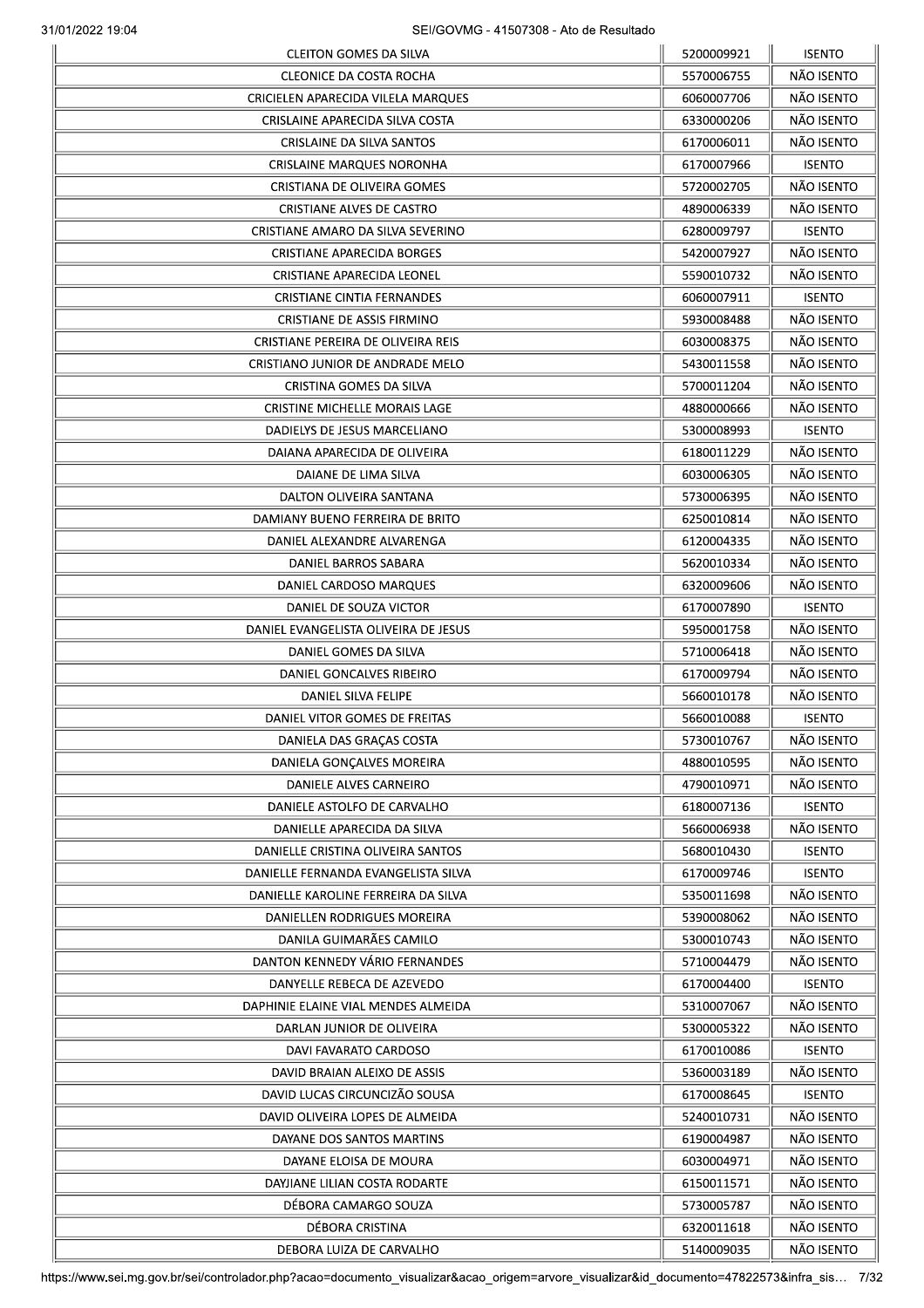| DÉBORA NICOLLI RODRIGUES VIANA        | 6170010742 | NÃO ISENTO    |
|---------------------------------------|------------|---------------|
| DEBORA PIRES TROVÃO                   | 4880008395 | NÃO ISENTO    |
| DÉBORA REGINA DOS SANTOS RESENDE      | 6030009777 | NÃO ISENTO    |
| DÉBORA VIEIRA DE OLIVEIRA             | 5680002139 | NÃO ISENTO    |
| DEBORAH ALINE DA PAIXAO FIDELES       | 5020008403 | NÃO ISENTO    |
| DEBORAH CRISTINA KRULL                | 5330000811 | NÃO ISENTO    |
| DEISIANE CAROLINE LEITE CORREIA       | 5140011071 | NÃO ISENTO    |
| DEISIMARA ANDRADE AMARILIO            | 6320005998 | NÃO ISENTO    |
| <b>DELIANE RODRIGUES PEREIRA</b>      | 5720000622 | NÃO ISENTO    |
|                                       |            |               |
| <b>DENILSON RODRIGUES</b>             | 6170011282 | <b>ISENTO</b> |
| DENIS APARECIDO COIMBRA               | 6170007709 | NÃO ISENTO    |
| DENISE GOMES DE SOUZA GONÇALVES       | 4820007428 | NÃO ISENTO    |
| DENISON LUIZ FERREIRA JUNIOR          | 6070009407 | NÃO ISENTO    |
| DENYSE RAYNNA PEREIRA RODRIGUES       | 5400003758 | NÃO ISENTO    |
| DEUSDETE MELO DA SILVA                | 5150009568 | NÃO ISENTO    |
| DHANÚBIA CAROLINY MENESES             | 5460011582 | NÃO ISENTO    |
| DHEBORA MOREIRA LOMBARDIS             | 6170009445 | <b>ISENTO</b> |
| DICÍOLA DE ALMEIDA RICARDO            | 5350005592 | NÃO ISENTO    |
| DIEGO ALVES SIMÃO                     | 5660010491 | <b>ISENTO</b> |
| DIEGO TADEU FERREIRA DUARTE           | 5300004689 | NÃO ISENTO    |
| DIMITRI CLAYTON LEONE SILVA           | 6210004438 | NÃO ISENTO    |
| DIOGO HENRIQUE DA COSTA RIBEIRO       | 5020004969 | NÃO ISENTO    |
| DJONATAN MICHEL NICOMEDES             | 5440005360 | NÃO ISENTO    |
| DOUGLAS SANTOS LIMA                   | 4800007472 | NÃO ISENTO    |
|                                       |            |               |
| ECAREN APARECIDA DE ALVARENGA BEZERRA | 6020010280 | <b>ISENTO</b> |
| EDER CANDIDO DO NASCIMENTO            | 5590002421 | NÃO ISENTO    |
| EDGAR GOMES                           | 5930011044 | NÃO ISENTO    |
| EDIANE APARECIDA DA COSTA             | 5070007839 | NÃO ISENTO    |
| EDILAINE APARECIDA DOS SANTOS         | 6190008526 | <b>ISENTO</b> |
| EDILENE DOMINGOS FELIPE               | 4890010209 | NÃO ISENTO    |
| EDILEUZA APARECIDA DE OLIVEIRA        | 6050011534 | NÃO ISENTO    |
| EDLAINE MARIA DOS SANTOS              | 5340005070 | NÃO ISENTO    |
| ÉDNA LEITE RAMOS                      | 6250010518 | NÃO ISENTO    |
| EDNA MÁRCIA DOS SANTOS PEREIRA        | 5450006298 | NÃO ISENTO    |
| EDSON BELARMINO DA SILVA JUNIOR       | 4890010531 | <b>ISENTO</b> |
| EDUARDA DE LIMA OLIVEIRA              | 6030010859 | NÃO ISENTO    |
| EDUARDA GONÇALVES AUGUSTO             | 6050007727 | NÃO ISENTO    |
| EDUARDA LORENZA DE SOUSA              | 5070010462 | NÃO ISENTO    |
| EDUARDO ANTÔNIO GONÇALVES DINIZ       | 5260011133 | NÃO ISENTO    |
|                                       |            | NÃO ISENTO    |
| EDUARDO DE CAMPOS E CAMPOS            | 6320007824 |               |
| EDUARDO MAGELA LACERDA                | 5930006908 | NÃO ISENTO    |
| EDUARDO OLIVEIRA CHERIGATE            | 5240001404 | NÃO ISENTO    |
| <b>EDUARDO RODRIGUES FERREIRA</b>     | 6300000406 | <b>ISENTO</b> |
| EDUARDO VENANCIO DE GOUVEIA           | 5730008162 | NÃO ISENTO    |
| EGBERTO JOSÉ DA SILVA                 | 5850008088 | NÃO ISENTO    |
| ELAINE APARECIDA NEVES                | 5030000398 | <b>ISENTO</b> |
| ELCIAS LOPES GOMES                    | 5440007977 | NÃO ISENTO    |
| ELIENAY ELOY DE OLIVEIRA              | 5900001158 | NÃO ISENTO    |
| ELIENE MARQUES LOREDO                 | 5710012935 | NÃO ISENTO    |
| ELISA DE OLIVEIRA                     | 6170010507 | NÃO ISENTO    |
| ELISA PRADO VILELA                    | 6060010604 | NÃO ISENTO    |
| ELISANGELA DAS GRACAS HORÁCIO         | 6250004082 | NÃO ISENTO    |
| ELISANGELA GOMES DE OLIVEIRA          | 4890005151 | <b>ISENTO</b> |
|                                       |            |               |
| ELISETE APARECIDA PINHEIRO LOPES      | 4890007664 | NÃO ISENTO    |
| ELISIANE MACEDO SOARES                | 5220008090 | NÃO ISENTO    |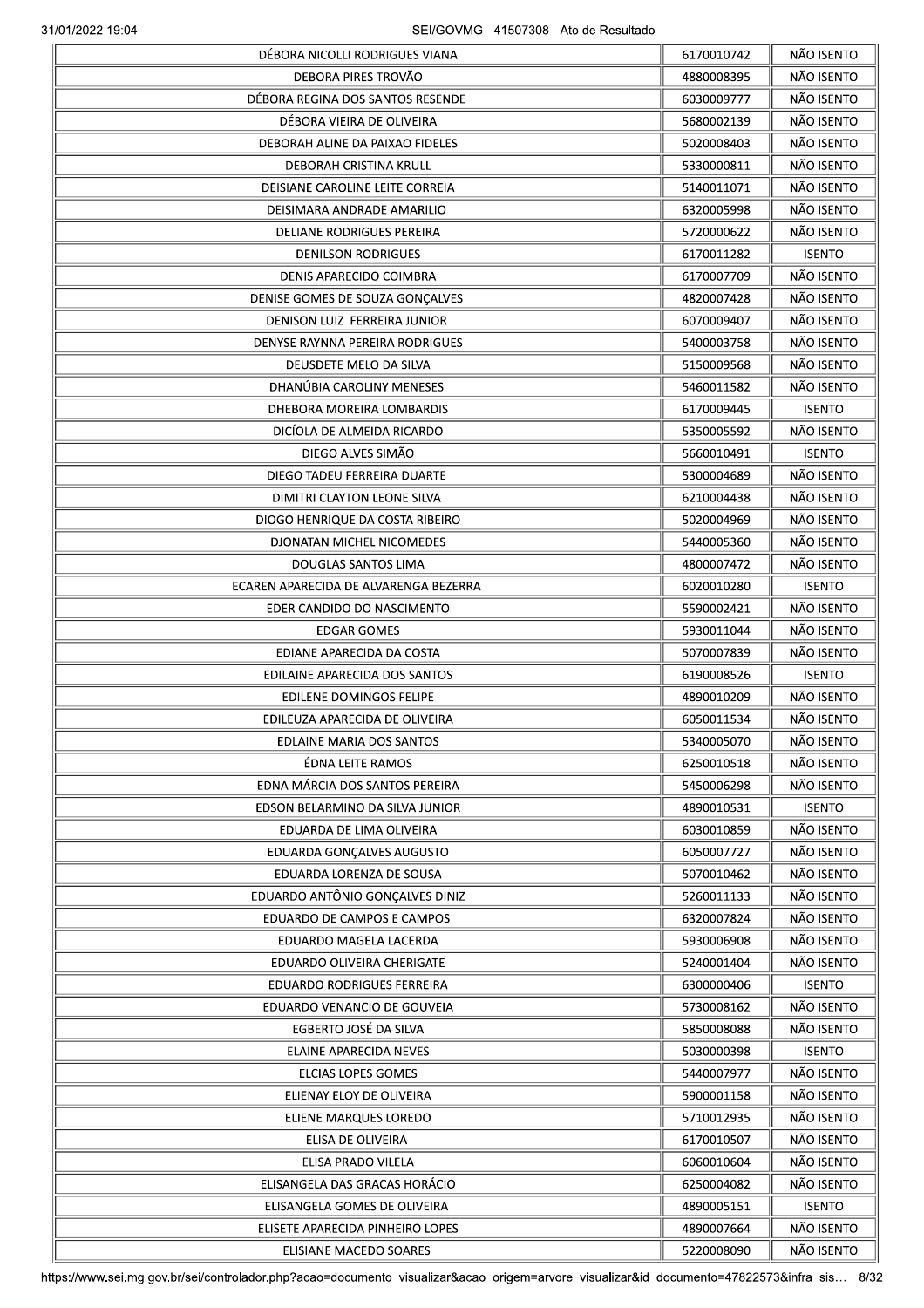|                                      | 4870007757 | NÃO ISENTO    |
|--------------------------------------|------------|---------------|
| ELIZABETH PEREIRA DE MEDEIROS        | 5500010294 | NÃO ISENTO    |
| ELIZENA ANTONIA GOMES                | 5700006012 | NÃO ISENTO    |
| ELIZEU SILVA GONCALVES               | 6060010568 | <b>ISENTO</b> |
| ELLEN VILANI MATOS RODRIGUES         | 6020006038 | NÃO ISENTO    |
| EMANUEL LADISLAU FERREIRA            | 6170007262 | <b>ISENTO</b> |
| <b>EMANUELLE SOARES SANTOS</b>       | 6170005091 | <b>ISENTO</b> |
| EMELE DO CARMO CASSIANO              | 5930005282 | NÃO ISENTO    |
| <b>EMILY NILO AMARAL</b>             | 4890008783 | NÃO ISENTO    |
| <b>EMMANUELLE BOTELHO DOS SANTOS</b> | 5450008402 | NÃO ISENTO    |
| EMYLAINE CARNEIRO ANDRADE            | 5250011710 | NÃO ISENTO    |
| ERICK FONSECA BRITO PINTO            | 6170012172 | NÃO ISENTO    |
| ÉRIKA APARECIDA DO NASCIMENTO        | 5130006403 | NÃO ISENTO    |
| ERIKA LUZIA DE OLIVEIRA              | 5660008942 | NÃO ISENTO    |
| ERIVELTON SERGIO DA COSTA            | 6320006222 | NÃO ISENTO    |
|                                      |            |               |
| <b>ESDRAS NATHA JOB</b>              | 6170000612 | <b>ISENTO</b> |
| ESTÉFANI FERREIRA DA SILVA           | 5740004087 | NÃO ISENTO    |
| ESTEFANIA LARA CAMILO                | 6060010579 | NÃO ISENTO    |
| ESTEFANY BARBOSA DA SILVA RODRIGUES  | 6170011052 | NÃO ISENTO    |
| <b>ESTER LOBO REIS</b>               | 6170001985 | NÃO ISENTO    |
| ESTHER GABRIELLE PEREIRA SILVA       | 5040008406 | NÃO ISENTO    |
| ESTHER KARINE DA SILVA COELHO        | 6170011194 | NÃO ISENTO    |
| EVANDRO DA SILVA                     | 6300009988 | NÃO ISENTO    |
| EVELLYN SILVA AZEVEDO                | 5790010555 | NÃO ISENTO    |
| EVERTE EDUARDO DA SILVA              | 5070011145 | NÃO ISENTO    |
| EVERTON AUGUSTO DOS REIS SILVA       | 6070008267 | NÃO ISENTO    |
| EVERTON DA SILVA MEIRELES            | 6030008475 | NÃO ISENTO    |
| <b>EVERTON HENRIQUE VILELA</b>       | 6230009665 | NÃO ISENTO    |
| <b>EVERTON VIEIRA SANTOS</b>         | 6310004707 | NÃO ISENTO    |
| FABIANO DE SOUZA ROCHA               | 6300011684 | NÃO ISENTO    |
| FABIANO FERREIRA RAMOS FILHO         | 5740003799 | NÃO ISENTO    |
| <b>FABIO ALVES SILVA</b>             | 6090007538 | NÃO ISENTO    |
| FÁBIO LÚCIO DE SOUZA                 | 4820007787 | NÃO ISENTO    |
| FABÍOLA SOARES DOS REIS              | 6320008187 | NÃO ISENTO    |
| FABÍOLA MENDES REZENDE               | 6170011464 | NÃO ISENTO    |
| FABIOLA PENHA DE MORAIS SILVA        | 5960011252 | NÃO ISENTO    |
| FABÍOLA VICTORIA SILVA SANTOS        | 6060011957 | NÃO ISENTO    |
| FABIULLA ARAUJO DA SILVA             | 6170005079 | <b>ISENTO</b> |
| <b>FABRÍCIO BORGES QUIRINO</b>       | 5480012136 | NÃO ISENTO    |
|                                      |            | NÃO ISENTO    |
| <b>FABRÍCIO FREIRE FIGUEIREDO</b>    | 6110008198 |               |
| <b>FELIPE AUGUSTO ROCHA</b>          | 5780008043 | NÃO ISENTO    |
| <b>FELIPE DA CRUZ</b>                | 6170010004 | NÃO ISENTO    |
| FELIPE ENDRIGO LACERDA               | 6170011440 | NÃO ISENTO    |
| FELIPE GUSTAVO RIBEIRO               | 6040004347 | NÃO ISENTO    |
| FELIPE LIMA CARDOSO                  | 6170007841 | <b>ISENTO</b> |
| <b>FELIPE RODRIGUES CHAVES</b>       | 6170011661 | NÃO ISENTO    |
| FELIPE TEIXEIRA FERREIRA             | 5950005199 | NÃO ISENTO    |
| PEDRO HENRIQUE ALVES GONTIJO         | 5440011368 | NÃO ISENTO    |
| FERNANDA ANIELLY SILVA               | 5740007981 | NÃO ISENTO    |
| FERNANDA BATISTA MARTINS DE SOUZA    | 6320003326 | NÃO ISENTO    |
| FERNANDA CAROLINA LUIZ FONSECA       | 6170011520 | NÃO ISENTO    |
| FERNANDA CHAGAS FLORENTINO MENDES    | 5450000677 | NÃO ISENTO    |
| FERNANDA CHAVES COSTA                | 5290006534 | NÃO ISENTO    |
| FERNANDA CHRISTINE SILVA FERREIRA    | 4780011021 | NÃO ISENTO    |
| FERNANDA DA SILVA AMORIM             | 6220008934 | NÃO ISENTO    |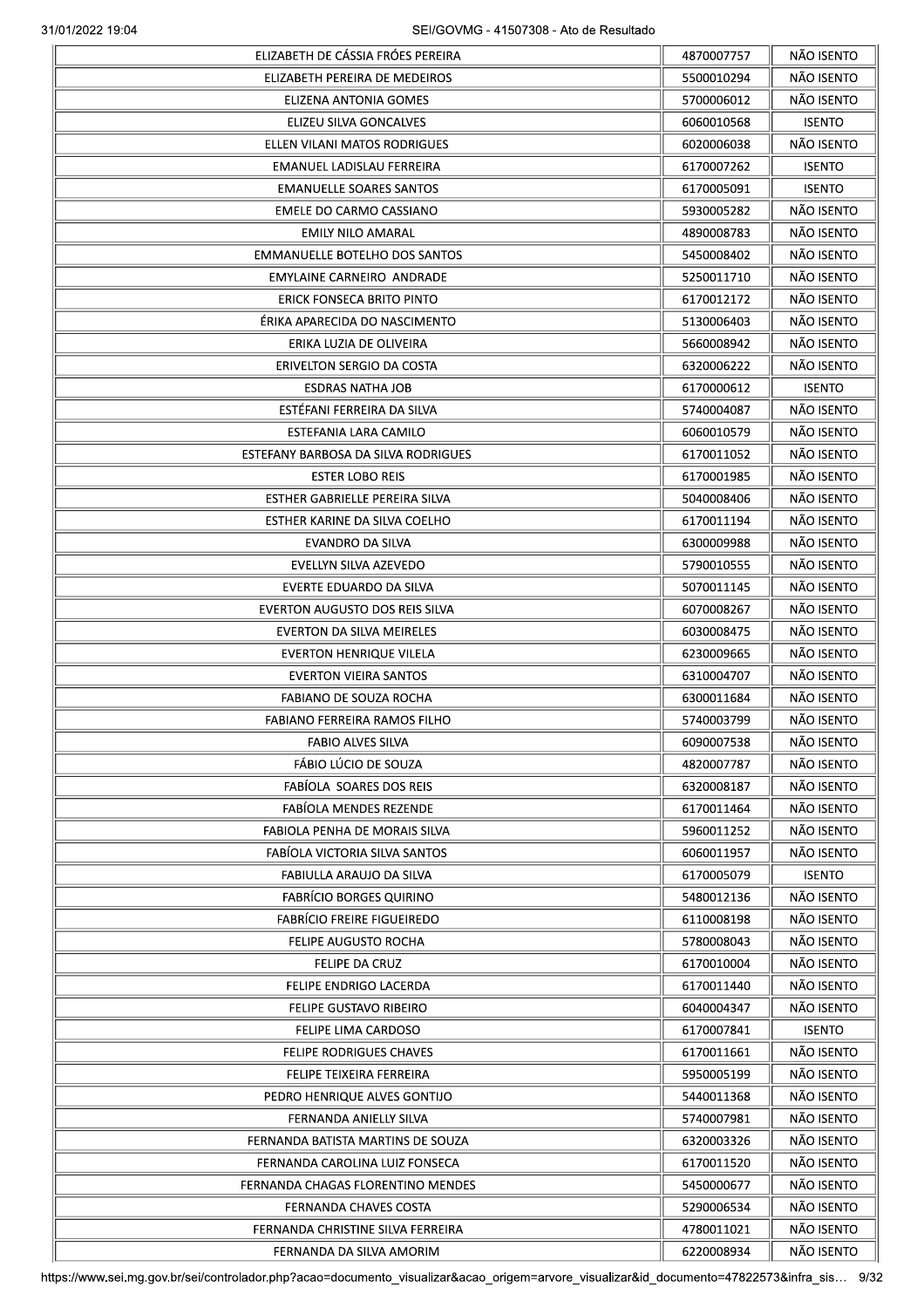|                                        | 4850010509 | NÃO ISENTO    |
|----------------------------------------|------------|---------------|
| FERNANDA OLIVEIRA ESPÍNOLA             | 6030004619 | NÃO ISENTO    |
| FERNANDA PATRÍCIA DE SOUSA SILVA       | 5520010156 | <b>ISENTO</b> |
| FERNANDA PAULA RODRIGUES DOMINGOS      | 6060011164 | NÃO ISENTO    |
| <b>FERNANDA RODRIGUES DE SOUZA</b>     | 6320001223 | NÃO ISENTO    |
| FERNANDA RODRIGUES OLIVEIRA            | 5830006734 | NÃO ISENTO    |
| FERNANDA SARA MORAES AOUN              | 6190010763 | NÃO ISENTO    |
| FERNANDA SILVA ALVES                   | 6320004357 | NÃO ISENTO    |
| FERNANDA SILVA FERREIRA                | 6070007221 | NÃO ISENTO    |
| FERNANDA TUANNY SANTOS SILVA           | 5430009507 | NÃO ISENTO    |
| FERNANDA VITORIA FERREIRA ALENCAR      | 6030005399 | NÃO ISENTO    |
| FERNANDO BEZERRA DA SILVA FILHO        | 5760006149 | NÃO ISENTO    |
| FERNANDO OLIVEIRA COSTA                | 6040010360 | NÃO ISENTO    |
| FILIPE AUGUSTO CALIXTO DE OLIVEIRA     | 6170010983 | <b>ISENTO</b> |
| FLÁVIA BEATRIZ SILVA SANTOS            | 6240005340 | NÃO ISENTO    |
| FLÁVIA FERREIRA DE OLIVEIRA            | 5590004037 | NÃO ISENTO    |
| FLÁVIA HELENA RANGEL MENDES DE MORAIS  | 5130008194 | NÃO ISENTO    |
|                                        |            | NÃO ISENTO    |
| FLÁVIA ROBERTA MARTINS                 | 4890005056 |               |
| FLAVIO ANTONIO LOURENCO PEREIRA        | 5070011117 | NÃO ISENTO    |
| FLÁVIO CANDIDO DA SILVA                | 6210002486 | NÃO ISENTO    |
| FLÁVIO HEBERTH ARIFA ANTUNES           | 5300008686 | NÃO ISENTO    |
| FLAVIO HENRIQUE GONÇALVES SILVA        | 4840009163 | NÃO ISENTO    |
| FRANCIANE AMARAL PEREIRA MARTINS       | 5290001848 | NÃO ISENTO    |
| <b>FRANCIELE DA SILVA SANTOS</b>       | 5940008900 | NÃO ISENTO    |
| <b>FRANCIELE DE FREITAS RIBEIRO</b>    | 6050010199 | NÃO ISENTO    |
| FRANCIELE DE SOUZA FERNANDES           | 5490009957 | <b>ISENTO</b> |
| FRANCIELE FERNANDES FERREIRA           | 5300011456 | NÃO ISENTO    |
| FRANCIELE FERREIRA DE SOUSA            | 5060010304 | NÃO ISENTO    |
| FRANCIELLY DE MELO CAVALCANTI          | 6170010312 | <b>ISENTO</b> |
| FRANCINE FRANÇA MAIA AMARAL            | 6170009822 | NÃO ISENTO    |
| <b>FRANCINI ALMERINDO</b>              | 5930008127 | <b>ISENTO</b> |
| FRANCISCO ALCÂNTARA DOS SANTOS JÚNIOR  | 5750007742 | NÃO ISENTO    |
| FREDERICO AGUILAR DOMINGOS             | 6030011146 | NÃO ISENTO    |
| FREDERICO CASTANHEIRA MORAIS           | 5570010099 | NÃO ISENTO    |
| <b>GABRIEL ALVES MARTINS</b>           | 6030011030 | NÃO ISENTO    |
| <b>GABRIEL BATISTA MORATO</b>          | 5410006783 | NÃO ISENTO    |
| <b>GABRIEL DA SILVA SANTOS</b>         | 5430005121 | NÃO ISENTO    |
| <b>GABRIEL DE OLIVEIRA LIMA</b>        | 6060012772 | NÃO ISENTO    |
| <b>GABRIEL FARIA ROCHA NICOLAU</b>     | 5450010306 | NÃO ISENTO    |
| <b>GABRIEL GERALDO DE SOUZA</b>        | 5290003925 | NÃO ISENTO    |
| GABRIEL GERMANO LIMA DA SILVA          | 6190011472 | NÃO ISENTO    |
|                                        |            |               |
| GABRIEL GONÇALVES DE MEDEIROS FERREIRA | 5850005931 | <b>ISENTO</b> |
| <b>GABRIEL HENRIQUE BORGES</b>         | 5340008290 | NÃO ISENTO    |
| <b>GABRIEL HENRIQUE DE FREITAS</b>     | 6000010862 | NÃO ISENTO    |
| GABRIEL IGNACIO BOREL GOMES SCHIAVO    | 6170009180 | NÃO ISENTO    |
| <b>GABRIEL LUIS COSTA</b>              | 6170010089 | <b>ISENTO</b> |
| <b>GABRIEL MENDONÇA MENDES</b>         | 6170009143 | <b>ISENTO</b> |
| <b>GABRIEL OLIVEIRA MORAES</b>         | 4790006410 | NÃO ISENTO    |
| <b>GABRIEL OLIVEIRA ROCHA</b>          | 5290011034 | NÃO ISENTO    |
| <b>GABRIEL PEREIRA RAMOS</b>           | 6170004570 | <b>ISENTO</b> |
| <b>GABRIEL REQUE BARBOSA</b>           | 5610005361 | NÃO ISENTO    |
| <b>GABRIEL RONAL MORALES MAGALHAES</b> | 6170009544 | <b>ISENTO</b> |
| <b>GABRIEL SANTOS ALBINO</b>           | 5950010905 | NÃO ISENTO    |
| <b>GABRIEL USTULIN DE OLIVEIRA</b>     | 5570008751 | NÃO ISENTO    |
| <b>GABRIEL VICTOR QUIRINO OLIVEIRA</b> | 5960007590 | <b>ISENTO</b> |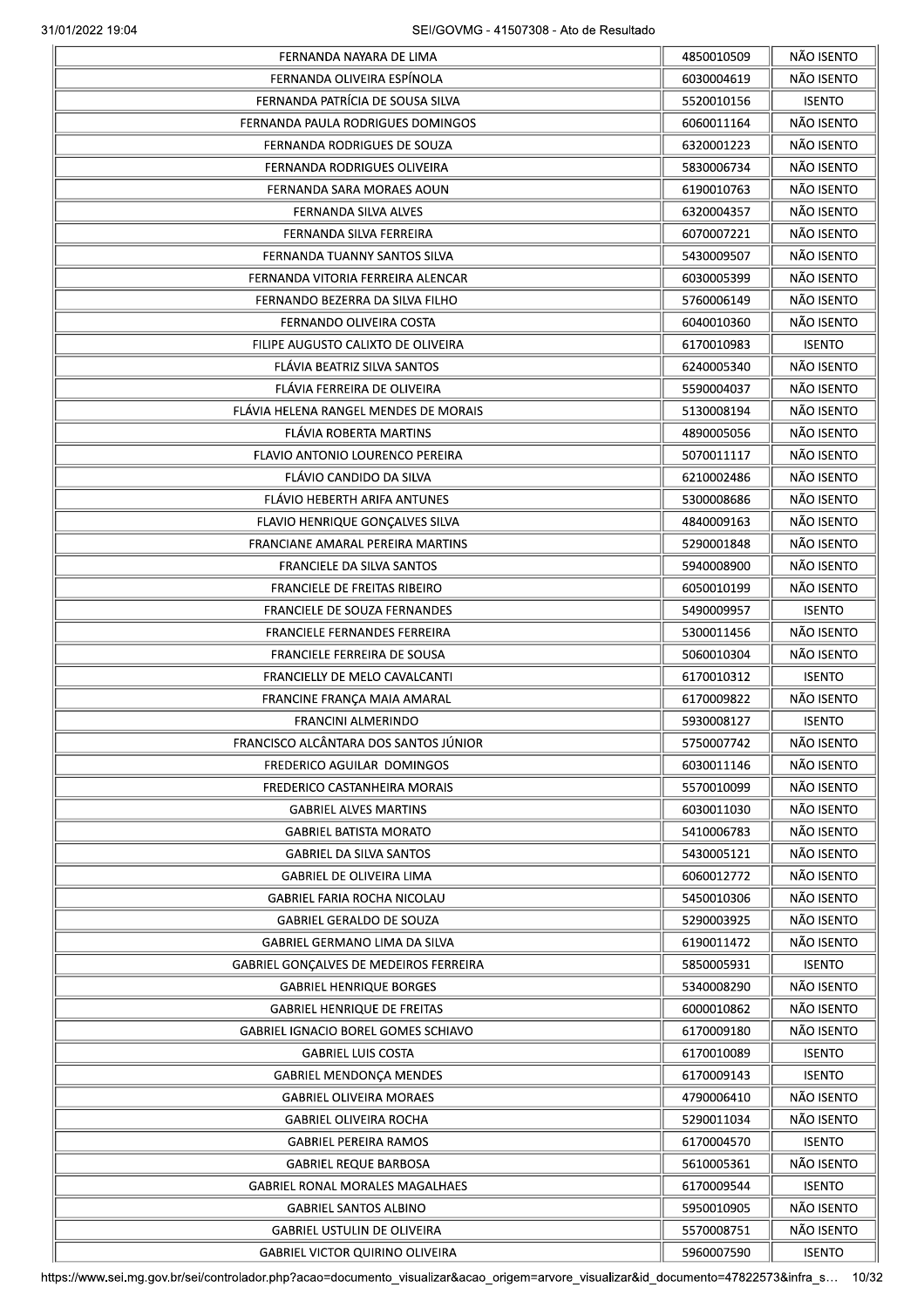| <b>GABRIEL VITOR VELOSO DE CASTRO</b>           | 6040010190 | NÃO ISENTO    |
|-------------------------------------------------|------------|---------------|
| GABRIELA APARECIDA DOS SANTOS                   | 6060007837 | NÃO ISENTO    |
| GABRIELA PEREIRA RODRIGUES SETTE FERREIRA       | 5930005224 | NÃO ISENTO    |
| <b>GABRIELA ARAÚJO FERREIRA</b>                 | 5330012475 | NÃO ISENTO    |
| <b>GABRIELA CLARA DE SOUSA FIRMINO</b>          | 5030011411 | NÃO ISENTO    |
| GABRIELA DA SILVA SEVERINO                      | 6280009830 | <b>ISENTO</b> |
| <b>GABRIELA DE PAULA RODRIGUES</b>              | 5950004152 | NÃO ISENTO    |
| <b>GABRIELA DE SOUZA MEDEIROS</b>               | 5240010496 | NÃO ISENTO    |
| <b>GABRIELA NOEMIA MARQUES VITOR</b>            | 5450010775 | NÃO ISENTO    |
| <b>GABRIELA SANTOS DE MIRANDA</b>               | 4780011593 | NÃO ISENTO    |
| GABRIELA STEFANI FERREIRA CARVALHO              | 6070004924 | NÃO ISENTO    |
| <b>GABRIELA STEFANY GOMES SILVA</b>             | 6100011043 | NÃO ISENTO    |
| GABRIELA STEPHANE FELIX SILVA                   | 5460002545 | NÃO ISENTO    |
| <b>GABRIELA VIANA VAROTO</b>                    | 5030011663 | NÃO ISENTO    |
| GABRIELE CAROLINE APARECIDA BARBOSA DE FREITAS  | 6100006747 | <b>ISENTO</b> |
| <b>GABRIELLA BEATRIZ DUARTE DE ANDRADE</b>      | 5550006567 | NÃO ISENTO    |
| <b>GABRIELLA DE SOUSA SANTOS</b>                | 4790009205 | NÃO ISENTO    |
| GABRIELLA GIOVANNA CARDOSO                      | 5350008741 | NÃO ISENTO    |
| <b>GABRIELLA PIRES CAMPOS</b>                   | 6170002674 | NÃO ISENTO    |
| <b>GABRIELLA SOARES SILVA</b>                   | 5500010585 | <b>ISENTO</b> |
| <b>GABRIELLE MENDES DE MATOS</b>                | 5660006553 | NÃO ISENTO    |
| GABRIELLE VICTORIA MAGALHÃES SILVA              | 6170000136 | NÃO ISENTO    |
| <b>GABRIELLY BORGES FERREIRA</b>                | 5640000684 | NÃO ISENTO    |
| <b>GABRIELLY FARIA CARDOSO REIS</b>             |            | NÃO ISENTO    |
|                                                 | 6030007659 |               |
| <b>GABRIELLY FERNANDA DE JESUS AZEVEDO</b>      | 5300007145 | <b>ISENTO</b> |
| GABRIELLY MARIA OLIVEIRA COSTA                  | 5780003735 | NÃO ISENTO    |
| <b>GABRIELY AGUIAR CARVALHO</b>                 | 5550009818 | NÃO ISENTO    |
| <b>GABRYEL HENRIQUE DOS SANTOS</b>              | 5960010016 | NÃO ISENTO    |
| GABRYELLA ETELVINA ALVES OLIVEIRA               | 6030007965 | NÃO ISENTO    |
| <b>GEICELE APARECIDA MORAIS</b>                 | 5730003707 | NÃO ISENTO    |
| GEICIÉLLE ARAÚJO ALVES                          | 6170008938 | <b>ISENTO</b> |
| GEISIANE BATISTA DE OLIVEIRA                    | 5710004641 | NÃO ISENTO    |
| <b>GEISIANE SOARES</b>                          | 5500010849 | NÃO ISENTO    |
| <b>GEIZA SANTOS FERREIRA</b>                    | 6050006107 | NÃO ISENTO    |
| <b>GEORGE LUCAS PEREIRA MENEZES</b>             | 6170008276 | NÃO ISENTO    |
| <b>GEOVANA PAGANELLI RODRIGUES FONSECA REIS</b> | 4780010078 | NÃO ISENTO    |
| <b>GEOVANA SENA MENDES</b>                      | 6170009448 | NÃO ISENTO    |
| <b>GEOVANA TRINDADE DE BARROS</b>               | 6170011670 | NÃO ISENTO    |
| GEOVANNA MARIA TOZZI SILVA                      | 6030012158 | <b>ISENTO</b> |
| GEOVANNA RODRIGUES DA SILVA                     | 5710000208 | NÃO ISENTO    |
| <b>GEOVANNA SAMARA CHAGAS MEDEIROS</b>          | 5360001542 | NÃO ISENTO    |
| <b>GERALDO ANTONIO DE BRITO TAVARES</b>         | 5700006839 | NÃO ISENTO    |
| GERFERSON CARVALHO LIMA JÚNIOR                  | 5760007256 | NÃO ISENTO    |
| <b>GESSICA DANIELLI DE SOUZA</b>                | 6190010500 | NÃO ISENTO    |
| GEYSA MARIANA DE MOURA                          | 5350011535 | NÃO ISENTO    |
| GIL APARECIDO MARIANO FILHO                     | 6020011325 | NÃO ISENTO    |
| GILSON LOPES DE SOUZA                           | 5590005078 | NÃO ISENTO    |
| GIOVANI PAIVA CHAGAS                            | 5350008185 | NÃO ISENTO    |
| GIOVANNA SANTOS CARDOSO                         | 4780010589 | NÃO ISENTO    |
| <b>GIRLAINE PAULA MACHADO GONÇALVES</b>         | 5310008408 | NÃO ISENTO    |
| <b>GIRLENE DA PENHA ROSA PIRES</b>              | 5720009513 | NÃO ISENTO    |
| GISELE MOREIRA SERENO LAMAS                     | 5240005812 | NÃO ISENTO    |
| <b>GISELLE FERNANDA REIS SOARES</b>             | 6170001585 | NÃO ISENTO    |
| <b>GISELLE PERONI DE OLIVEIRA</b>               | 5660006704 | <b>ISENTO</b> |
| <b>GISLAINE ALINE ALVES</b>                     | 5960008118 | <b>ISENTO</b> |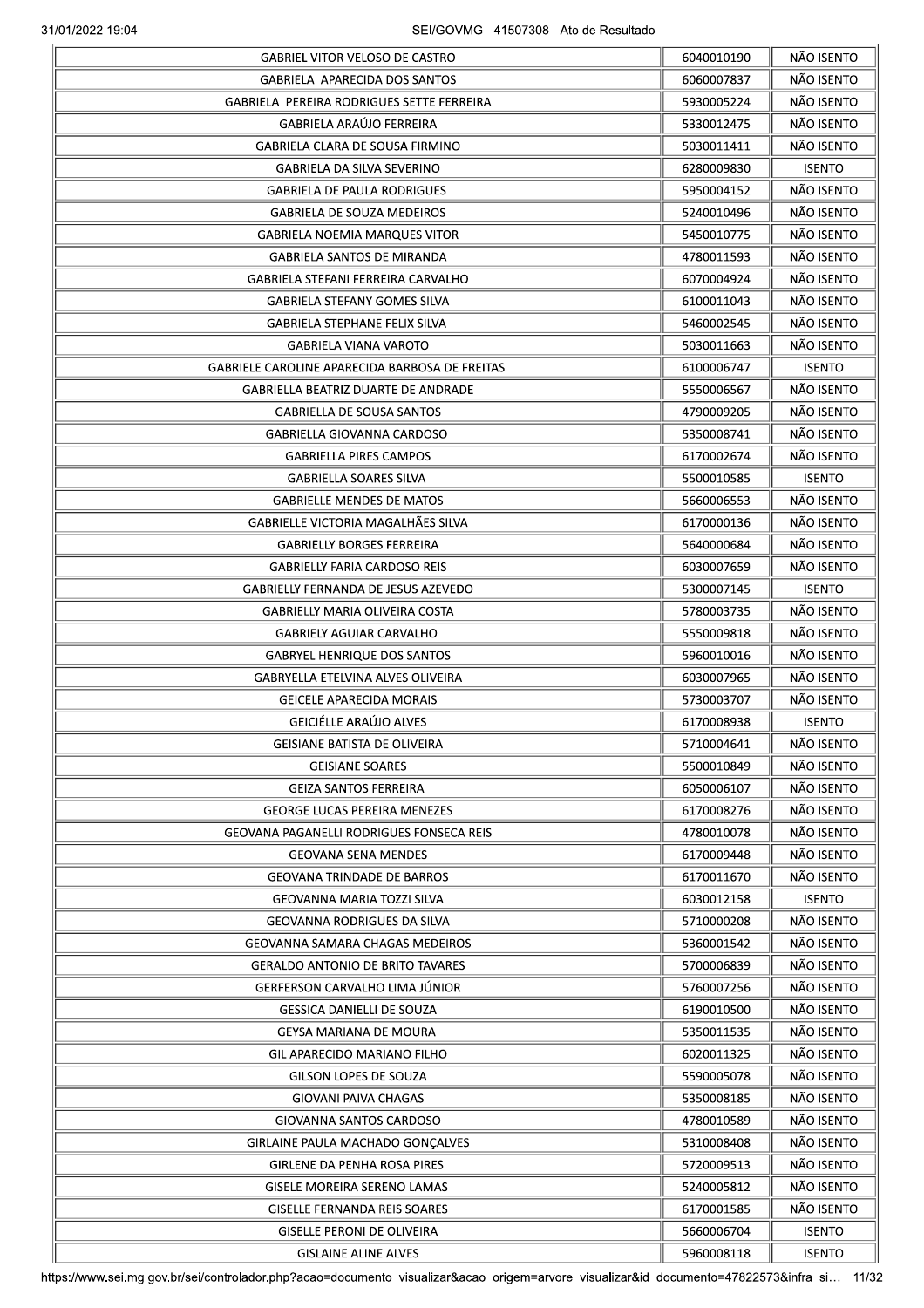| GIULIA APARECIDA FARIA DA COSTA           |                          | NÃO ISENTO    |
|-------------------------------------------|--------------------------|---------------|
|                                           | 5160011158               | NÃO ISENTO    |
| <b>GLEICIANE CRISTINA LEITE</b>           | 6190009188               | NÃO ISENTO    |
| <b>GLEISE KELLI DA SILVA</b>              | 5310011454               | NÃO ISENTO    |
|                                           |                          | NÃO ISENTO    |
| <b>GLEISEANE RODRIGUES MATIAS</b>         | 5140008994               |               |
| <b>GLEISSON GERALDO DOS SANTOS</b>        | 5910005230               | <b>ISENTO</b> |
| <b>GLEY GARCIA DE FREITAS</b>             | 5850009839               | NÃO ISENTO    |
| <b>GRAZIELLE APARECIDA ARAÚJO PEREIRA</b> | 5430004605               | NÃO ISENTO    |
| <b>GRAZIELLE GOIS DE SOUZA</b>            | 5770011275               | NÃO ISENTO    |
| <b>GUILHERME ALCIR MARTINS PEREIRA</b>    | 6200010526               | NÃO ISENTO    |
| <b>GUILHERME APARECIDO DOS SANTOS</b>     | 5420011262               | NÃO ISENTO    |
| GUILHERME AUGUSTO PINHEIRO ANDRADE        | 6170009827               | NÃO ISENTO    |
| GUILHERME BORGES NAKAMURA                 | 5430010070               | NÃO ISENTO    |
| GUILHERME DA SILVA ROCHA                  | 6180004562               | NÃO ISENTO    |
| <b>GUILHERME DE SOUZA FERNANDES</b>       | 6330002903               | NÃO ISENTO    |
| GUILHERME FELIPE DE LIMA GUIMARAES        | 6000010872               | NÃO ISENTO    |
| GUILHERME FERNANDES DA ROCHA              | 5380010846               | NÃO ISENTO    |
|                                           |                          | NÃO ISENTO    |
| GUST DA SILVA MONTEIRO DA SILVEIRA        | 5220010142               |               |
| <b>GUSTAVO ALVES DE OLIVEIRA SOUZA</b>    | 6010006283               | NÃO ISENTO    |
| <b>GUSTAVO AQUINO OLIVEIRA</b>            | 6180007798               | NÃO ISENTO    |
| <b>GUSTAVO DA SILVA MARQUES</b>           | 6170010990               | NÃO ISENTO    |
| <b>GUSTAVO DIEGO ALVES DIAS</b>           | 5020011701               | NÃO ISENTO    |
| <b>GUSTAVO FELIPE DO CARMO</b>            | 4790006677               | NÃO ISENTO    |
| <b>GUSTAVO HENRIQUE LOPES QUARESMA</b>    | 5910011049               | NÃO ISENTO    |
| <b>GUSTAVO HENRIQUE ANDRADE</b>           | 5680009054               | NÃO ISENTO    |
| <b>GUSTAVO HENRIQUE DA CRUZ SANCHEZ</b>   | 5450011691               | NÃO ISENTO    |
| <b>GUSTAVO HENRIQUE JORGE DA SILVA</b>    | 5510000388               | NÃO ISENTO    |
| <b>GUSTAVO HENRIQUE NOVATO</b>            | 5570006508               | NÃO ISENTO    |
| <b>GUSTAVO HENRIQUE SOARES SANTOS</b>     | 5400005198               | NÃO ISENTO    |
| <b>GUSTAVO HENRIQUE SOUZA SILVA</b>       | 5850003556               | NÃO ISENTO    |
|                                           |                          |               |
| <b>GUSTAVO SALDANHA SANTOS</b>            | 5290004848               | NÃO ISENTO    |
| HAN RODRIGUES DE MELO                     | 5290010339               | NÃO ISENTO    |
| <b>HADDER BATISTA SILVA</b>               | 6170006032               | NÃO ISENTO    |
| HANA FONSECA COSTA                        | 5960005639               | NÃO ISENTO    |
| HAYLA ROBERTA DOS SANTOS CRUZ             | 5300003166               | NÃO ISENTO    |
| HEITOR TEIXEIRA DE MENEZES                | 5780005194               | NÃO ISENTO    |
| <b>HELBIANE GUEDES SILVA</b>              | 5350007276               | NÃO ISENTO    |
| HELEN DE LIMA DA SILVA                    | 6170002682               | <b>ISENTO</b> |
| HELEN FERNANDA TAVEIRA                    | 5520008514               | NÃO ISENTO    |
| HELENA CAROLINA DIAS MARTINS              | 5830007153               | NÃO ISENTO    |
| HELENA CRISTINA NOGUEIRA FERREIRA         | 5290005085               | NÃO ISENTO    |
| HÉLIO JOSÉ ROSA DA SILVA FILHO            | 6170010523               | <b>ISENTO</b> |
|                                           |                          | NÃO ISENTO    |
| HELLEN FERNANDA DO CARMO SILVA            | 6220009057               |               |
| HELLEN SAMARA SANTOS OLIVEIRA             | 6170011137               | <b>ISENTO</b> |
| HELOÍSA EDUARDA TOSCANO DE LIMA           | 6220010493               | NÃO ISENTO    |
| HELOIZA DO NASCIMENTO CARVALHO            | 5860002266               | <b>ISENTO</b> |
| HELOIZA MARIA MENDONÇA DA SILVA           | 6070006421               | NÃO ISENTO    |
| HEMILLY EMANUELLE MARTINS E SILVA         | 6040010594               | NÃO ISENTO    |
| HEMILY KAMILY ALVES DIAS LUZ              | 5830009386               | NÃO ISENTO    |
| HENRIQUE OLIVEIRA DE JESUS                | 6060004261               | NÃO ISENTO    |
| HENRIQUE SANTO DE ALMEIDA                 | 5790006484               | NÃO ISENTO    |
| HENRIQUE WERNER MACIEL MOREIRA            | 6170001044               | NÃO ISENTO    |
| <b>HERICLIS LIRA SILVA</b>                | 5790003954               | NÃO ISENTO    |
|                                           |                          | NÃO ISENTO    |
| HIAGO SIQUEIRA REZENDE                    | 5570011104<br>4880008862 | NÃO ISENTO    |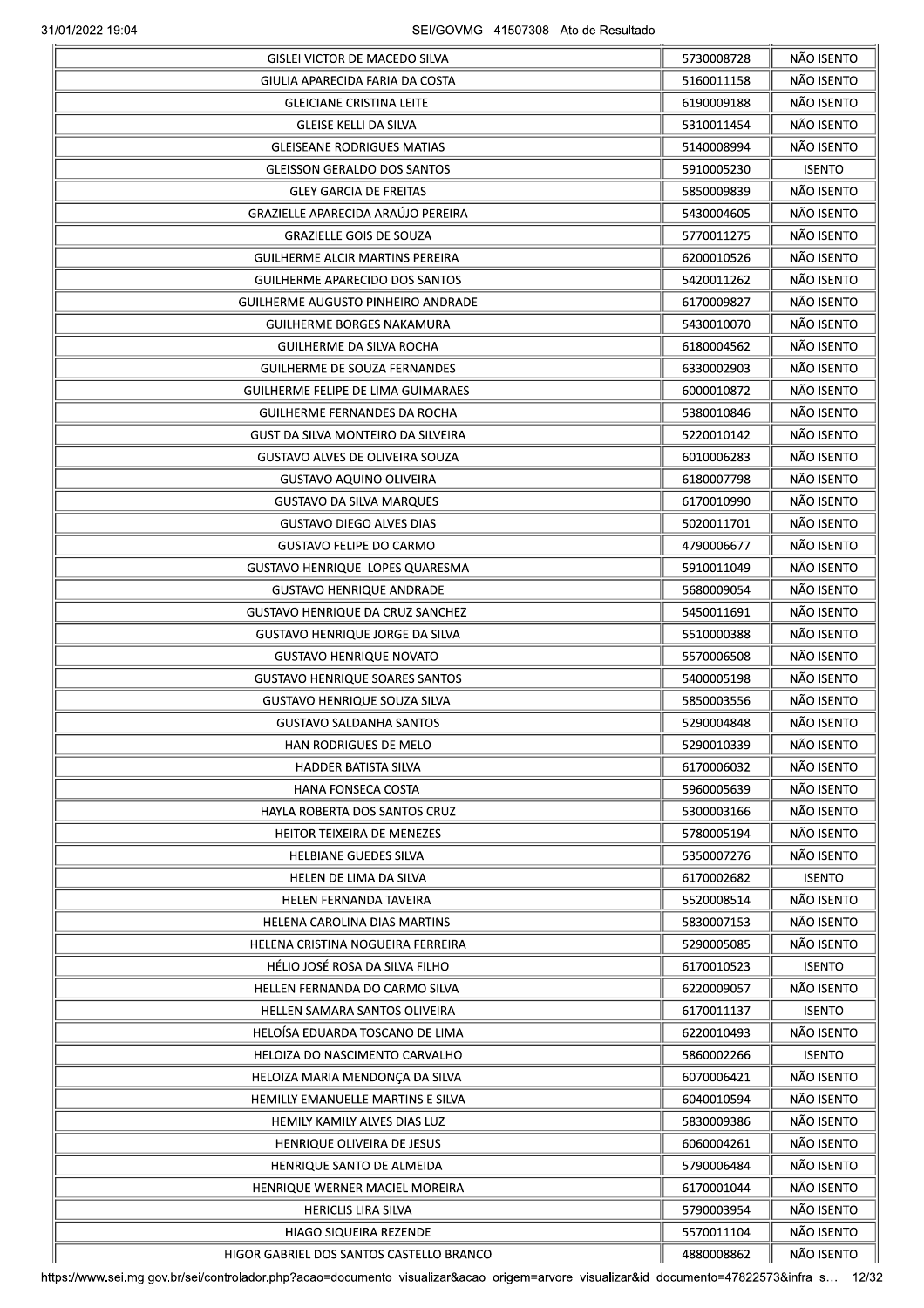|                                          | 6170010437 | <b>ISENTO</b> |
|------------------------------------------|------------|---------------|
| HIGOR RICHARDS FERREIRA DUTRA            | 5620004344 | NÃO ISENTO    |
| HILDEBRANDO DE MOURA SIQUEIRA            | 6170009273 | NÃO ISENTO    |
| HOSANA BRUNA DA SILVA                    | 5640009296 | NÃO ISENTO    |
| HOZANA DA CONCEIÇÃO RAFAEL               | 6170003836 | <b>ISENTO</b> |
| HUDSON DE OLIVEIRA MIGUEL                | 5410008855 | NÃO ISENTO    |
| HUDSON LUIZ DE FARIA FREIRE              | 5040005683 | NÃO ISENTO    |
| HUGO HENRIQUE DE SOUZA BORGES            | 4890005923 | <b>ISENTO</b> |
| <b>HYURI FERREIRA</b>                    | 5240008676 | NÃO ISENTO    |
| IARA DE FARIA PEREIRA                    | 6170010033 | NÃO ISENTO    |
| IARA MITZA DA SILVA                      | 5960003669 | NÃO ISENTO    |
| IASMIM MARIA ARAUJO                      | 5730002155 | <b>ISENTO</b> |
| IASMIN STHEFANY SANTOS MACEDO            | 5740006653 | NÃO ISENTO    |
| <b>ICARO DA SILVA VITOR</b>              | 5160008340 | NÃO ISENTO    |
| <b>IGOR ANTONIO POMPILES AIMORES</b>     | 4880008258 | NÃO ISENTO    |
| IGOR AUGUSTO DE CARVALHO PAULA           | 5990005705 | NÃO ISENTO    |
|                                          |            | NÃO ISENTO    |
| <b>IGOR FREITAS MOURA</b>                | 5710000920 |               |
| <b>IGOR GABRIEL BEZERRA SABI</b>         | 6100011295 | NÃO ISENTO    |
| <b>IGOR VINICIUS DOS SANTOS</b>          | 6030005921 | NÃO ISENTO    |
| INDYANARA DE FATIMA SANTOS DE ALMEIDA    | 5030011366 | NÃO ISENTO    |
| <b>INGRID ALVES ERINGE</b>               | 5950009352 | NÃO ISENTO    |
| INGRID RAIANE SILVA MOURA                | 6190009341 | NÃO ISENTO    |
| <b>ISA CARLA MEIRELES</b>                | 5310010031 | NÃO ISENTO    |
| ISA CLÁUDIA PAULINO DOS SANTOS           | 5770000201 | NÃO ISENTO    |
| ISABEL CRISTINA TEIXEIRA DOS SANTOS      | 5040010123 | NÃO ISENTO    |
| <b>ISABELA APARECIDA DE JESUS BORGES</b> | 6240009487 | NÃO ISENTO    |
| ISABELA BOTELHO AGUIAR                   | 5450008599 | NÃO ISENTO    |
| ISABELA CAROLINA RIBEIRO MELLO           | 5490006111 | NÃO ISENTO    |
| <b>ISABELA CRISTINA PEREIRA</b>          | 6170007517 | <b>ISENTO</b> |
| <b>ISABELA DE OLIVEIRA ANCONI SANTOS</b> | 6060008266 | NÃO ISENTO    |
| <b>ISABELA MARIA VIEIRA</b>              | 6260001752 | NÃO ISENTO    |
| ISABELA MOREIRA DE ALMEIDA               | 5300008948 | NÃO ISENTO    |
| <b>ISABELA SILVA CIOLETE</b>             | 5670009712 | NÃO ISENTO    |
| <b>ISABELE ADRIANE COSTA</b>             | 5490011316 | NÃO ISENTO    |
| <b>ISABELE REIS MULIA</b>                | 6030008851 | NÃO ISENTO    |
| ISABELLA ADELYANNE DE SOUZA CARVALHO     | 6170010383 | <b>ISENTO</b> |
| <b>ISABELLA SOUZA PIMENTEL</b>           | 4790005389 | <b>ISENTO</b> |
| <b>ISABELLA VITOI DE PAIVA</b>           | 5450008465 | NÃO ISENTO    |
| <b>ISABELLE CRISTINA SOUZA SANTOS</b>    | 5960005834 | NÃO ISENTO    |
| ISABELLY RODRIGUES DE SOUZA              | 6170005594 | <b>ISENTO</b> |
| <b>ISADORA ALVES SOARES</b>              | 6170010541 | NÃO ISENTO    |
| <b>ISADORA DE OLIVEIRA SILVA</b>         | 6030010176 | NÃO ISENTO    |
|                                          |            |               |
| ISADORA MARCELLE OLIVEIRA E SILVA        | 4790011132 | <b>ISENTO</b> |
| <b>ISAIAS EUGENIO FERNANDES</b>          | 5140004386 | NÃO ISENTO    |
| ISAÍAS LIMA ANDRADE JÚNIOR               | 6040009928 | <b>ISENTO</b> |
| ISIS HELENA DE OLIVEIRA SILVA            | 5450011326 | <b>ISENTO</b> |
| ISLANDER HENRIQUE DO CARMO SILVA         | 5020006685 | NÃO ISENTO    |
| ISLANDIA PINHEIRO DA SILVA               | 6310004618 | NÃO ISENTO    |
| <b>ISRAEL DIOGO OLIVEIRA SANTOS</b>      | 4810010389 | <b>ISENTO</b> |
| <b>ITAMARA DOS SANTOS LOUREDO</b>        | 5220011376 | NÃO ISENTO    |
| ITHALO ALMEIDA CAVALCANTE                | 5570004603 | NÃO ISENTO    |
| IVANA MORAES SILVA DE JESUS              | 6320006304 | NÃO ISENTO    |
| IVY MAYER DE OLIVEIRA                    | 6030008859 | NÃO ISENTO    |
| IZABELA CRISTINA ALVES DE SOUZA          | 4890005622 | NÃO ISENTO    |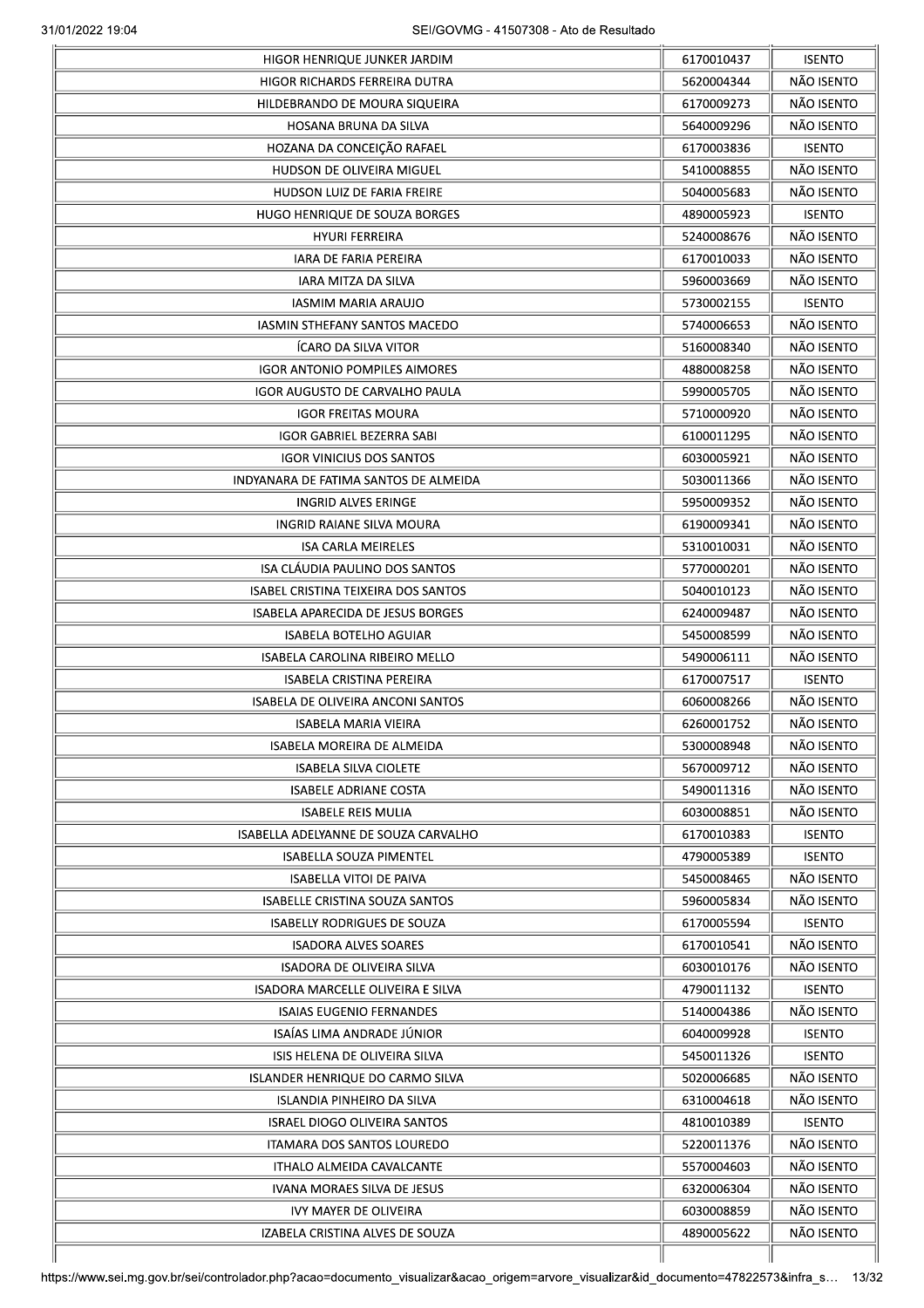| IZABELLA CRISTINA BORGES                  | 6180011196 | NÃO ISENTO    |
|-------------------------------------------|------------|---------------|
| <b>IZABELLA NERES LEONEL</b>              | 5570009787 | NÃO ISENTO    |
| IZAIAS AVELAR BALEEIRO DE CARVALHO        | 6170011500 | <b>ISENTO</b> |
| JACQUELINE CORRÊA LOPES GUIMARÃES         | 5940009278 | NÃO ISENTO    |
| JACQUELINE DE FATIMA MORAIS               | 6170004807 | NÃO ISENTO    |
| JADE KESSIA GONTIJO GONÇALVES             | 5430007907 | NÃO ISENTO    |
| JADIR SAMORA DA SILVA                     | 5300005719 | NÃO ISENTO    |
| <b>JAIANE DE OLIVEIRA BENTO</b>           | 6280006327 | NÃO ISENTO    |
| JAIATANA RODRIGUES OLIVEIRA               | 5300010536 | NÃO ISENTO    |
| JAÍNE APARECIDA MOREIRA GOMES             | 6170010920 | NÃO ISENTO    |
| JAKSON DA SILA NETO                       | 6320005297 | <b>ISENTO</b> |
| JANAINA ANGELICA PEREIRA DA SILVA         | 6170000417 | NÃO ISENTO    |
| JANAINA BARBARA SILVA                     | 6030001531 | NÃO ISENTO    |
| JANAINA CARNEIRO OLIVEIRA                 | 5550005216 | NÃO ISENTO    |
| JANICE PEREIRA LOPES DE CARVALHO          | 5450006136 | NÃO ISENTO    |
|                                           |            | NÃO ISENTO    |
| JANINE LUIZA DA SILVA SANTOS              | 6070002855 |               |
| JAQUELINE DOS SANTOS SILVA                | 4890007997 | NÃO ISENTO    |
| JAQUELINE GONÇALVES DOS SANTOS GEREMIAS   | 5310012161 | NÃO ISENTO    |
| <b>JAQUELINE TOMAZ ORTIZ</b>              | 6150006318 | NÃO ISENTO    |
| JEAN LUCAS SILVA                          | 6030007830 | NÃO ISENTO    |
| JEFERSON ANTÔNIO CAVALHEIRO JÚNIOR        | 5610008718 | NÃO ISENTO    |
| JEFERSON DA SILVA BARRETO                 | 6070005919 | <b>ISENTO</b> |
| JEFFERSON DUTRA DE FREITAS                | 5660007437 | <b>ISENTO</b> |
| JEFFERSON HENRIQUE ALVES FERREIRA         | 5740008863 | NÃO ISENTO    |
| <b>JESSICA ALVES FERRAZ</b>               | 4880011592 | <b>ISENTO</b> |
| JESSICA APARECIDA DE PAULA SOARES         | 6050009895 | NÃO ISENTO    |
| JESSICA BATISTA DOS SANTOS                | 5700004129 | NÃO ISENTO    |
| JESSICA CAROLINE DA SILVA BATISTA         | 6020000595 | NÃO ISENTO    |
| JÉSSICA COELHO DOS SANTOS                 | 4890011369 | NÃO ISENTO    |
| JÉSSICA DE ANDRADE MANHÃES SILVA          | 6170007021 | <b>ISENTO</b> |
| JÉSSICA IZAÚ COELHO                       | 5720011591 | NÃO ISENTO    |
| JESSICA JORDANIA ARAUJO ANDRADE           | 4890008907 | NÃO ISENTO    |
| JESSICA LEAL LEMES                        | 5550006964 | <b>ISENTO</b> |
| JESSICA MOREIRA DA SILVA                  | 5330009392 | NÃO ISENTO    |
| <b>JESSICA NAVARRO TAVARES</b>            | 6170005040 | <b>ISENTO</b> |
| JESSICA PAULA SANTOS SOUZA                | 5750007158 | NÃO ISENTO    |
| <b>JESSICA STEFHANY PALHARES</b>          | 5350007028 | NÃO ISENTO    |
| JÉSSIELE CÉLIA DA SILVA                   | 6170009842 | NÃO ISENTO    |
| JHENIFER RODRIGUES MACHADO                | 5660008213 | NÃO ISENTO    |
| JHENIFFER ARIELY GONCALVES BARBOSA GUSMAO | 5550004796 | NÃO ISENTO    |
| <b>JHEREMIAS INACIO PINTO</b>             | 6200007112 | NÃO ISENTO    |
| <b>JHOLSEN EDUARDO SILVA VICTOR</b>       | 5730008146 | NÃO ISENTO    |
| JOANA CLARA DE SOUZA CRUZ                 | 6170005790 | NÃO ISENTO    |
| JOÃO FELIPE DE SOUZA MELO                 | 6110010722 | <b>ISENTO</b> |
|                                           |            |               |
| JOAO GABRIEL JOSAFA DA SILVA              | 6330008087 | NÃO ISENTO    |
| JOAO LUCAS SANTOS LEMOS                   | 6060007777 | NÃO ISENTO    |
| JOÃO MARCELO PINHEIRO CALIXTO             | 5150011334 | NÃO ISENTO    |
| JOÃO MARCOS CORDEIRO DE MACEDO            | 5300007157 | <b>ISENTO</b> |
| JOÃO MARCOS FALEIRO DUTRA RESENDE         | 5330005253 | NÃO ISENTO    |
| JOÃO MARCOS LEANDRO DOMINGUES             | 5660007139 | NÃO ISENTO    |
| JOÃO PAULO DE PAULA SOUZA                 | 5570006963 | NÃO ISENTO    |
| JOAO PAULO OLIVEIRA GRACIANO              | 5450005782 | NÃO ISENTO    |
| JOÃO PAULO VILELA                         | 5860006019 | NÃO ISENTO    |
| JOÃO PEDRO DOS SANTOS MARTINS             | 5550004286 | NÃO ISENTO    |
| JOAO PEDRO OLIVEIRA                       | 5590010991 | NÃO ISENTO    |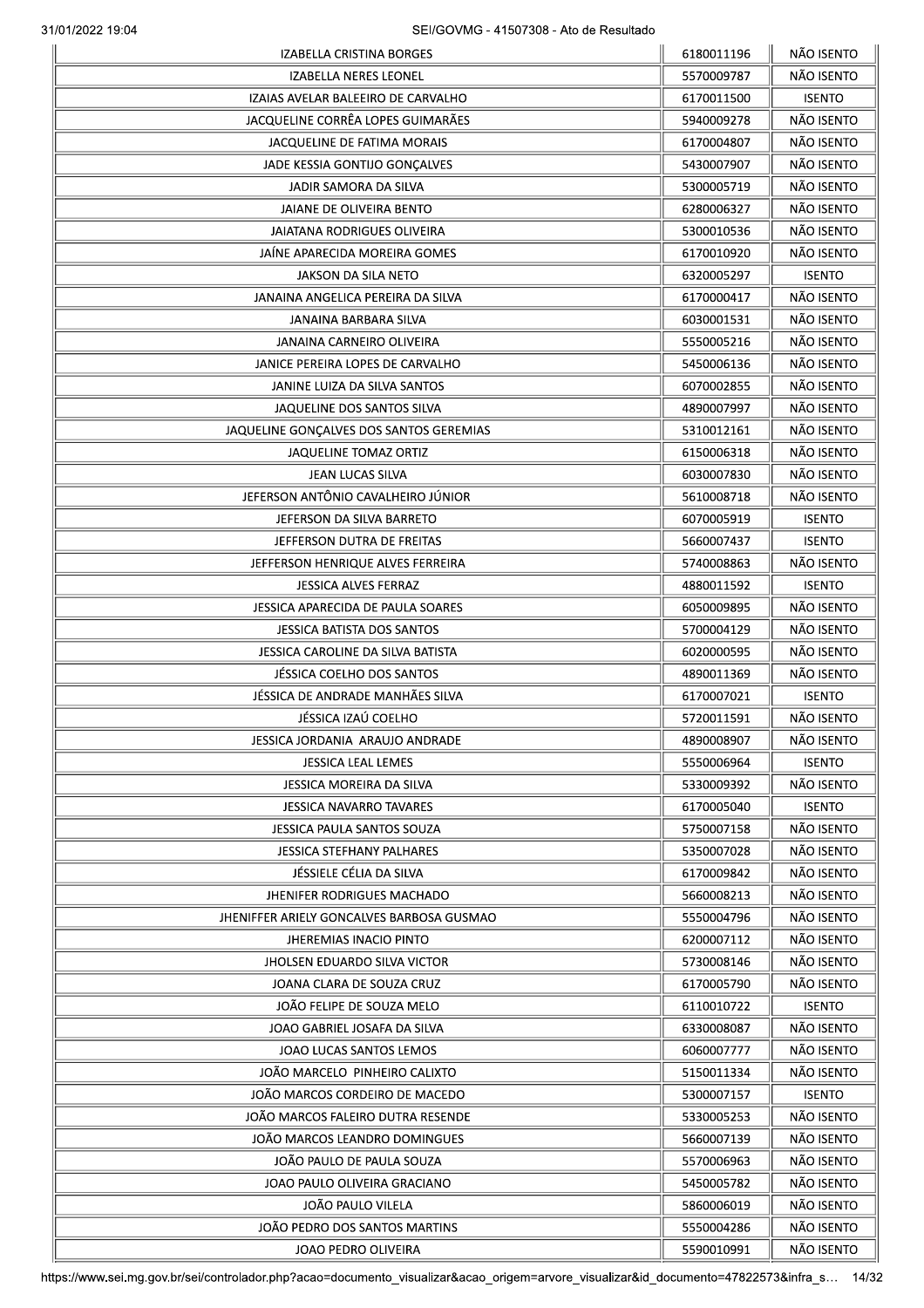|                                       | 5570003258 | NÃO ISENTO    |
|---------------------------------------|------------|---------------|
| JOÃO PEDRO SILVA RODRIGUES            | 6250009344 | NÃO ISENTO    |
| JOAO RAFAEL DO VALE BUQUE             | 5760003005 | NÃO ISENTO    |
| JOÃO RICARDO GUIMARÃES MOREIRA FILHO  | 5760007574 | <b>ISENTO</b> |
| <b>JOÃO VICTOR ANDRADE SANTOS</b>     | 5950004423 | NÃO ISENTO    |
| JOAO VICTOR CASTELANI LACERDA CHENGUI | 5240008738 | NÃO ISENTO    |
| JOAO VICTOR MOREIRA GOMES             | 5760006312 | NÃO ISENTO    |
| JOÃO VICTOR SILVA FARCHI              | 6210011183 | <b>ISENTO</b> |
| <b>JOAO VITOR CASSEMIRO</b>           | 5430011569 | NÃO ISENTO    |
| JOÃO VITOR GAUDÊNCIO SILVA            | 5260006160 | NÃO ISENTO    |
| JOÃO VITOR GUIMARAES MENDES           | 5760009232 | NÃO ISENTO    |
| JOAO VITOR RAMOS ROSA                 | 5420006436 | NÃO ISENTO    |
| JOHNATA DE CASTRO MONTEIRO            | 5710005150 | NÃO ISENTO    |
| JOICE SOUZA MOREIRA                   | 5720011299 | NÃO ISENTO    |
| JOICE VIRISSIMO DA SILVA              | 6030003829 | NÃO ISENTO    |
|                                       |            | NÃO ISENTO    |
| JONAS CARDOSO GONÇALVES               | 5360007239 |               |
| JONAS GONTIJO MENDONÇA                | 5380003662 | NÃO ISENTO    |
| JONATHAN RODRIGUES DA SILVA           | 5990004632 | NÃO ISENTO    |
| JORDÂNIA FERNANDA DA SILVA            | 5300009117 | NÃO ISENTO    |
| JOSE CLEITON PEREIRA DA SILVA         | 6060006042 | NÃO ISENTO    |
| JOSÉ IVAN FONSECA DA SILVA            | 6170007330 | <b>ISENTO</b> |
| JOSÉ LEANDRO FILHO                    | 5570006903 | <b>ISENTO</b> |
| JOSÉ LUAN NASCIMENTO ARAÚJO           | 5310008578 | <b>ISENTO</b> |
| JOSÉ LUIZ MARTINS NETO                | 6370007591 | NÃO ISENTO    |
| JOSÉ VICTOR DE ALMEIDA                | 6300007969 | NÃO ISENTO    |
| JOSIANE DA SILVA BARBOSA              | 5140002761 | NÃO ISENTO    |
| JOSIE ARIELLE VIEIRA DA SILVA         | 5730006596 | NÃO ISENTO    |
| <b>JOSILANE MOREIRA PEREIRA</b>       | 6170008363 | NÃO ISENTO    |
| JOSIMAR CAITANO FERREIRA              | 5350002050 | <b>ISENTO</b> |
| JOSYANE DE OLIVEIRA                   | 5400011276 | <b>ISENTO</b> |
| JOYCE APARECIA DA SILVA SILVEIRA      | 5350006400 | NÃO ISENTO    |
| JOYCE DA SILVA GOMES MOREIRA          | 5020006008 | NÃO ISENTO    |
| JOYCE PALOMA BORGES SANTOS            | 4890006285 | NÃO ISENTO    |
| <b>JUAN VICTOR MARTINS MARQUES</b>    | 4790005205 | NÃO ISENTO    |
| JUCILENE VENANCIO DA SILVA            | 5930004387 | NÃO ISENTO    |
| <b>JULIA ALVES GOMIDES</b>            | 5430008596 | NÃO ISENTO    |
| JULIA APARECIDA DO PRADO COSTA        | 5240005231 | NÃO ISENTO    |
| JÚLIA CHAVES BASTOS                   | 6170010180 | NÃO ISENTO    |
| JULIA CRISTINA OLIVEIRA EVANGELISTA   | 5430011309 | NÃO ISENTO    |
| JÚLIA DE ASSIS MEIRA                  |            | NÃO ISENTO    |
| JÚLIA DE CÁSSIA ASSIS                 | 5480004927 |               |
|                                       | 5340005244 | NÃO ISENTO    |
| JULIA DENUBILA CALIXTO                | 6240005507 | NÃO ISENTO    |
| JULIA GABRIELLE PINHEIRO SILVA        | 5660009611 | NÃO ISENTO    |
| JULIA GLÓRIA MADEIRA                  | 5950005963 | NÃO ISENTO    |
| JULIA GRACIELE SOARES DOS SANTOS      | 6060007745 | NÃO ISENTO    |
| JULIA HELOISE DE PAULA RIBEIRO        | 6260004871 | NÃO ISENTO    |
| <b>JULIA LIMA ROSA</b>                | 5950010029 | NÃO ISENTO    |
| JULIA NAYRA SILVANO LOPES             | 5670004321 | NÃO ISENTO    |
| JULIA NUNES DE ALMEIDA                | 6170007713 | <b>ISENTO</b> |
| JÚLIA OLIVEIRA RESENDE SILVA          | 5990010106 | NÃO ISENTO    |
| JÚLIA PAOLINELLI NOVAES PEREIRA       | 4790007803 | NÃO ISENTO    |
| <b>JULIA RODRIGUES OLIVEIRA</b>       | 6030011677 | NÃO ISENTO    |
| JULIA SILVEIRA LEMOS CARVALHO         | 6170003931 | <b>ISENTO</b> |
| JULIA TAVARES FERNANDES DE SOUSA      | 5450000654 | NÃO ISENTO    |
| JULIANA ALVES CABRAL                  | 6260007984 | NÃO ISENTO    |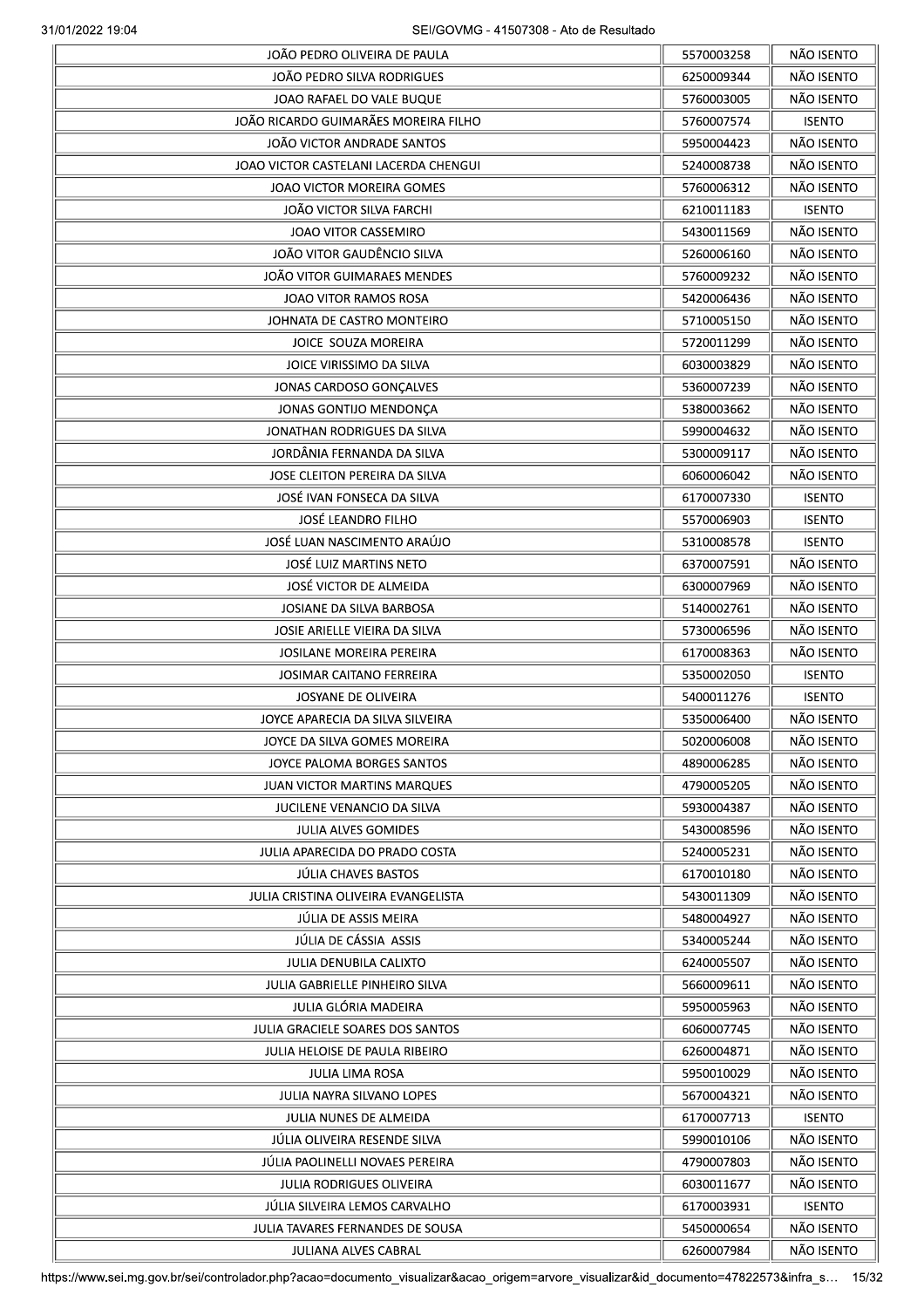|                                         | 5940004343 | NÃO ISENTO    |
|-----------------------------------------|------------|---------------|
| JULIANA PAULINO PEREIRA                 | 6290007883 | NÃO ISENTO    |
| JULIANA ROCHA DA SILVA                  | 6320010527 | <b>ISENTO</b> |
| JULIANE NUNES MOREIRA DA SILVA          | 4890009963 | <b>ISENTO</b> |
| <b>JULIANO JULIO XAVIER JUNIOR</b>      | 5490000601 | <b>ISENTO</b> |
| JÚLIO CÉSAR DA SILVA MARTINS            | 5750004593 | NÃO ISENTO    |
| JÚLIO CÉSAR FÉLIX CASSIANO              | 5890010751 | NÃO ISENTO    |
| JULIO CESAR FÉLIX DA SILVA              | 6030007520 | NÃO ISENTO    |
| JULIO CESAR GONZAGA FERREIRA SILVA      | 6170007831 | NÃO ISENTO    |
| JULLIA THAMY ARRUDA PEREIRA             | 5510009315 | NÃO ISENTO    |
| <b>JULLYA VITTORIA GONCALVES</b>        | 6170006881 | NÃO ISENTO    |
| <b>JUNIA ALVES FERRAZ</b>               | 4880011458 | <b>ISENTO</b> |
| JUNIOR APARECIDO DA SILVA               | 6170007982 | NÃO ISENTO    |
| <b>JUSSARA RODRIGUES DA SILVA</b>       | 5040010061 | NÃO ISENTO    |
| JUSSELIA APARECIDA FARIA VIEIRA         | 5260012678 | NÃO ISENTO    |
|                                         |            | NÃO ISENTO    |
| KAIKE BRENO SILVA BUENO                 | 6100011349 |               |
| KAILAYNE DE SOUZA MORAIS JANUÁRIO       | 6190010757 | NÃO ISENTO    |
| KAIO DA SILVA RIBEIRO                   | 6170010021 | NÃO ISENTO    |
| KAIQUE COSTA MARQUES                    | 5990010369 | NÃO ISENTO    |
| KAIQUE VIEIRA ALVES                     | 6170010980 | NÃO ISENTO    |
| KAMILA DE SOUZA RODRIGUES               | 5570010901 | NÃO ISENTO    |
| KAMILLA EDUARDO DA SILVA                | 5430009874 | <b>ISENTO</b> |
| KAMILLY DA SILVA COSTA                  | 6170008129 | NÃO ISENTO    |
| KAMILLY FERNANDES MARTINS DE SOUZA      | 5300007741 | NÃO ISENTO    |
| KAMILLY GABRIELLY FERNANDES ESTEVES     | 6170008133 | <b>ISENTO</b> |
| KAREM GOMES DA PAIXAO SILVA             | 5930007200 | NÃO ISENTO    |
| KAREN CRISTINE DE ASSIS RIBEIRO         | 5670002079 | NÃO ISENTO    |
| KAREN DA SILVA BENJAMIM                 | 5830006257 | NÃO ISENTO    |
| KAREN DOS SANTOS VIANA                  | 6170002729 | NÃO ISENTO    |
| KAREN GABRIELLE SILVA TEODORO           | 6030010428 | <b>ISENTO</b> |
| KAREN MELISSA SOBRINHO MARTINS          | 6170006223 | NÃO ISENTO    |
| KARINA MARYS GONÇALVES                  | 6200006819 | NÃO ISENTO    |
| KARINE RODRIGUES DOS SANTOS             | 4870007978 | NÃO ISENTO    |
| KARLA CRISTINA ALVES                    | 4890011378 | NÃO ISENTO    |
| KARLA CRISTINA PEREIRA SANTOS           | 5450000437 | NÃO ISENTO    |
| <b>KARLEM CAETANO</b>                   | 5350004667 | NÃO ISENTO    |
| <b>KAROLAYNE BESSA</b>                  | 5360006639 | NÃO ISENTO    |
| KAROLINE DA SILVA GOUVEIA               | 5570010044 | NÃO ISENTO    |
| KATHELLEN KAYTWEL NONATO SILVA          |            | NÃO ISENTO    |
|                                         | 6030010284 | NÃO ISENTO    |
| KATHLEEN ALESSANDRA PEREIRA SANTOS      | 4890004444 |               |
| KATHLEEN KENNEDY FERREIRA DO NASCIMENTO | 5030009718 | <b>ISENTO</b> |
| KATHLEEN LUIZA ALVES DAA SILVA          | 5430005733 | <b>ISENTO</b> |
| KATLEN REZENDE PEREIRA                  | 5140006633 | NÃO ISENTO    |
| KAUANNE MARCELA DE LIMA VIANA           | 6170011507 | NÃO ISENTO    |
| KAWAN PETERSON FERREIRA SILVA           | 5790006949 | NÃO ISENTO    |
| KAWANY MELO DE PAULA                    | 5570000379 | NÃO ISENTO    |
| KAYLANE VITORIA SANTOS SOUZA            | 6030005849 | NÃO ISENTO    |
| KAYLANNY KESLEY OLIMPIO DA SILVA        | 5960010623 | <b>ISENTO</b> |
| KAYLLANNY SANTOS DA SILVA               | 5730003136 | NÃO ISENTO    |
| <b>KAYTA FARIA</b>                      | 5480006250 | NÃO ISENTO    |
| KEILA LORRAYNE ROSA LIMA                | 5720009658 | NÃO ISENTO    |
| <b>KELIANE RODRIGUES GOMES</b>          | 6170009162 | <b>ISENTO</b> |
| KELIANE TAINARA DA SILVA                | 5310011082 | <b>ISENTO</b> |
| KELLEM APARECIDA GUIMARÃES              | 5500004852 | <b>ISENTO</b> |
| KELLEN LEMES DO NASCIMENTO RODRIGUES    | 5830007756 | NÃO ISENTO    |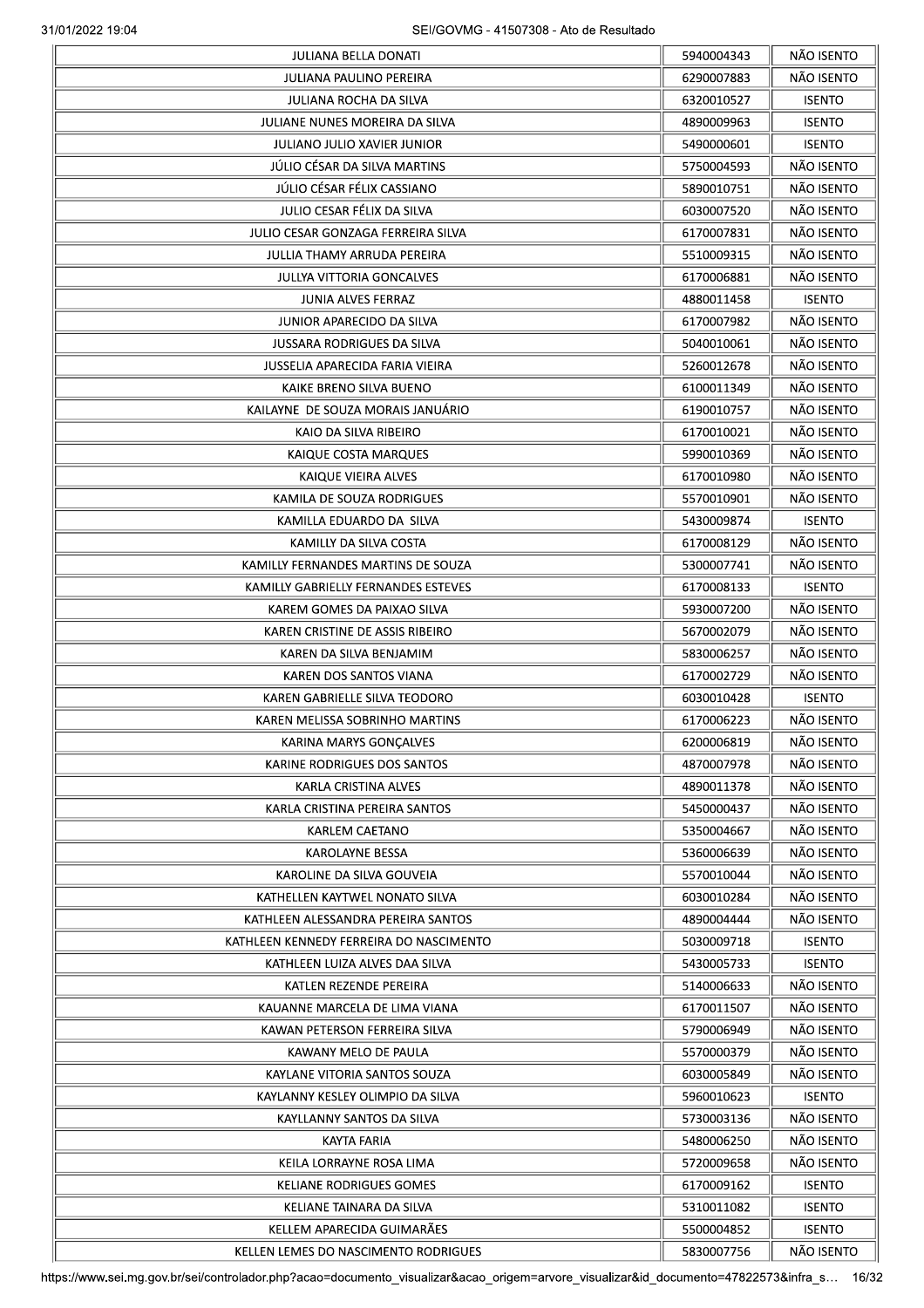|                                        | 5950010964 | NÃO ISENTO    |
|----------------------------------------|------------|---------------|
| KÊMILLY DE ÁVILA OLIVEIRA              | 6030001375 | NÃO ISENTO    |
| KÊNIA APARECIDA GUIMARÃES              | 5500006280 | <b>ISENTO</b> |
| KENIA VICTORIA GONÇALVES               | 5450011398 | NÃO ISENTO    |
| KÉREN HAPUQUE PEREIRA GODINHO          | 6170007916 | NÃO ISENTO    |
| KEROLAYNE BLENDA XAVIER PEREIRA DUARTE | 6170008305 | <b>ISENTO</b> |
| KEROLAYNE DOS SANTOS BATISTA           | 6150002103 | NÃO ISENTO    |
| KESIA PAMELA DA SILVA EVENCIO          | 6290010677 | NÃO ISENTO    |
| KESSIA LUIANNE DAMASCENO DIAS          | 6170010652 | NÃO ISENTO    |
| <b>KEYLLA MELO DE JESUS</b>            | 6220007014 | NÃO ISENTO    |
| KEZIA CRISTINA MIRANDA DE SOUZA        | 4730009706 | NÃO ISENTO    |
| KIARA LUCCY RODRIGUES DE ALMEIDA SILVA | 6170010200 | <b>ISENTO</b> |
| KIMBERLLY MARIA FIGUEIREDO PEREIRA     | 6170007846 | <b>ISENTO</b> |
| LAILA AYOUB                            | 6170005317 | <b>ISENTO</b> |
| LAILA BEATRIZ SILVA GONCALVES          | 6020010215 | NÃO ISENTO    |
| LAILA BRENDA FERNANDES GREGÓRIO SOARES | 5700000525 | NÃO ISENTO    |
|                                        |            | NÃO ISENTO    |
| LAIRA ALVES GAROTTI                    | 5150010268 |               |
| LAÍS GABRIELLE FERREIRA DA SILVA       | 6320006320 | NÃO ISENTO    |
| LAIS HELENA SILVA FERREIRA             | 5260008881 | NÃO ISENTO    |
| LAIS MOREIRA ASSIS                     | 6170009955 | NÃO ISENTO    |
| LAÍS RODRIGUES DA SILVA                | 5960010057 | NÃO ISENTO    |
| LAIS TORRES LIMA                       | 6240011281 | NÃO ISENTO    |
| LAISMARA RIBEIRO SANTARÉM              | 5450010618 | NÃO ISENTO    |
| LAÍSSA OZÉIA PEREIRA DA SILVA          | 5680005080 | NÃO ISENTO    |
| LAISSY LORRAINE DE SOUSA               | 5340005830 | <b>ISENTO</b> |
| LARA ANDRADE VILELA                    | 6200011207 | NÃO ISENTO    |
| LARA FÁBIA DE CARVALHO                 | 6320004219 | NÃO ISENTO    |
| LARA FABYAN OLIVEIRA NAMETALLA         | 6170009612 | NÃO ISENTO    |
| LARA FERNANDA DE SOUSA FREITAS         | 5550009045 | NÃO ISENTO    |
| LARA MARIANA                           | 6030004925 | NÃO ISENTO    |
| LARA OLIVEIRA LIMA                     | 5240011362 | NÃO ISENTO    |
| LARA OLIVEIRA SILVA                    | 6170011251 | NÃO ISENTO    |
| LARA SILVEIRA VIDIGAL                  | 6060000289 | NÃO ISENTO    |
| LARISSA ARAUJO SILVA                   | 6170006656 | <b>ISENTO</b> |
| LARISSA AUXILIADORA SILVA MARTINS      | 5990005401 | NÃO ISENTO    |
| LARISSA ERÃO ASEVEDO                   | 5960011621 | NÃO ISENTO    |
| LARISSA EVELYN SANTOS GONÇALVES        | 6170008400 | <b>ISENTO</b> |
|                                        |            | NÃO ISENTO    |
| LARISSA FERREIRA DE PAIVA              | 5550008231 |               |
| LARISSA FERREIRA SILVA                 | 5570003491 | NÃO ISENTO    |
| LARISSA GONÇALVES OLIVEIRA             | 5340009119 | NÃO ISENTO    |
| LARISSA JOSE                           | 4780005946 | NÃO ISENTO    |
| LARISSA MACEDO DOS SANTOS REIS         | 6320009505 | NÃO ISENTO    |
| LARISSA MARINATO DA SILVA              | 5940006691 | NÃO ISENTO    |
| LARISSA MARTINS SILVA                  | 5350011400 | NÃO ISENTO    |
| LARISSA MASCARENHAS FERREIRA           | 5350004633 | NÃO ISENTO    |
| LARISSA REIS MACHADO                   | 6170011186 | <b>ISENTO</b> |
| LARISSA RITA OLIVEIRA ARAUJO           | 6170010584 | <b>ISENTO</b> |
| LARISSA ROSA FERREIRA                  | 5990000306 | NÃO ISENTO    |
| LARISSA SILVA DE SOUZA                 | 6310007068 | NÃO ISENTO    |
| LARISSA SIMÃO DA COSTA                 | 6170004173 | <b>ISENTO</b> |
| LARISSA SOARES DA SILVA                | 6170012304 | <b>ISENTO</b> |
| LARISSA SOARES MALARD BRANDAO          | 5350012621 | NÃO ISENTO    |
| LARISSA WELLEN GOMES SILVA             | 6320001159 | NÃO ISENTO    |
| LARISSE ALCANTARA MARTINS BARBOSA      | 6170010889 | <b>ISENTO</b> |
| LARISSI VIEIRA SILVA                   | 5040009809 | NÃO ISENTO    |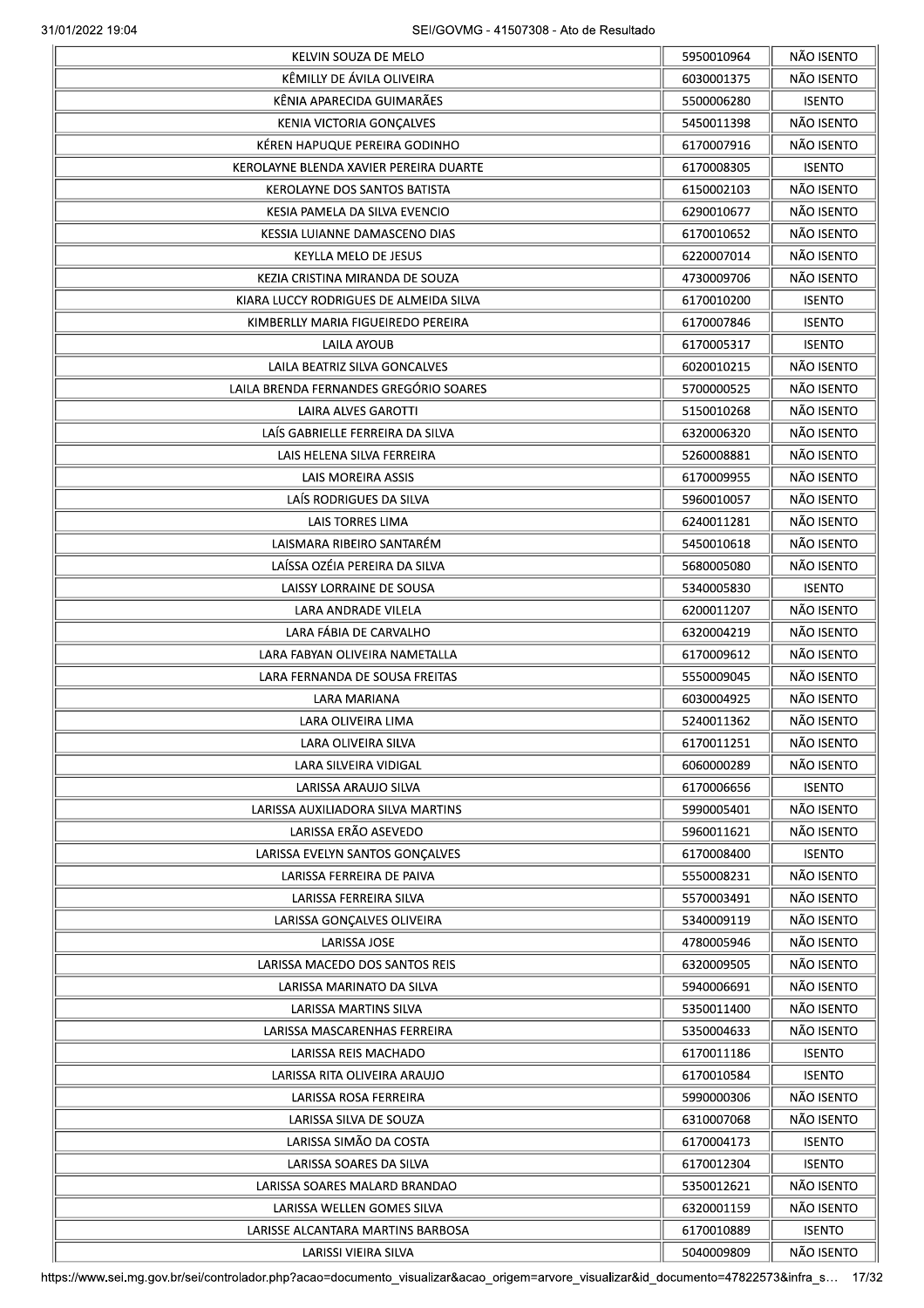| LARYSSA RODRIGUES TIAGO<br>LAUANE OLIVEIRA PAULA |            |               |
|--------------------------------------------------|------------|---------------|
|                                                  | 5340000668 | NÃO ISENTO    |
|                                                  | 6180006448 | NÃO ISENTO    |
| LAUANY DA SILVA ADRIANO                          | 5320004690 | NÃO ISENTO    |
| LAUDICEIA CARRARO DOS SANTOS MATIAS              | 5940005044 | NÃO ISENTO    |
| LAURA FABIA TEODORO NOGUEIRA                     | 6170010748 | NÃO ISENTO    |
| LAURA APARECIDA FERREIRA SOUZA                   | 5980009088 | NÃO ISENTO    |
| LAURA CAROLINE OLIVEIRA                          | 6030006888 | <b>ISENTO</b> |
| LAURA DE SOUZA ANDRADE                           | 5960011637 | NÃO ISENTO    |
|                                                  |            | NÃO ISENTO    |
| LAURA DINIZ MORAIS CASTRO                        | 5960008149 |               |
| LAURA EMANUELE DE ALMEIDA                        | 5440011037 | NÃO ISENTO    |
| LAURA FERNANDA SILVA                             | 6000008310 | NÃO ISENTO    |
| LAURA GEOVANNA MARQUES MOREIRA PRADO             | 6170006959 | NÃO ISENTO    |
| LAURA HELENA BUENO DOS SANTOS                    | 6000004378 | NÃO ISENTO    |
| LAURA REGINA MIRANDA                             | 5320011172 | <b>ISENTO</b> |
| LAURA RODRIGUES DE ALMEIDA                       | 6220001547 | NÃO ISENTO    |
| LAURA SILVA SOUSA                                | 6050010183 | NÃO ISENTO    |
| LAVINIA DUARTE CRUZ                              | 6020006847 | NÃO ISENTO    |
| LAVINIA KETLEN CALIXTO COSTA                     | 5350004960 | NÃO ISENTO    |
| LAVINIA LETICIA DE OLIVEIRA SILVA                | 6140005999 | NÃO ISENTO    |
| LAVINIA SOARES DA CRUZ                           | 6170000444 | NÃO ISENTO    |
| LAYRA LEITE NEVES                                | 5960007676 | <b>ISENTO</b> |
| LAYS SILVA JERONIMO                              | 6100004262 | <b>ISENTO</b> |
| LAYSA DE CASTRO MELO                             | 6170008309 | NÃO ISENTO    |
| LAYSA DE SOUZA EMÍDIO                            | 6290005843 | NÃO ISENTO    |
|                                                  |            |               |
| LAYSA DIAS DIAS DE OLIVEIRA                      | 6040004012 | NÃO ISENTO    |
| LAYSA LANE GUIMARÃES VIANA                       | 6320008434 | NÃO ISENTO    |
| LEANDRA MARTINS DOS SANTOS                       | 5040006995 | NÃO ISENTO    |
| LEANDRO NUNES DA SILVA                           | 5400005875 | NÃO ISENTO    |
| LEANDRO SANTIAGO MAIA                            | 5660010769 | NÃO ISENTO    |
| LÉIA JOICE PEREIRA DA SILVA                      | 5060004564 | NÃO ISENTO    |
| LEIDIANE GOMES DA SILVA                          | 5570010107 | NÃO ISENTO    |
| LEILA LORRANE SANTOS PIMENTA                     | 6320010421 | NÃO ISENTO    |
| LEILA SIMONIA DE OLIVEIRA GOMES                  | 5120007718 | <b>ISENTO</b> |
| LEONARDO BARBOSA SILVA                           | 6030001076 | NÃO ISENTO    |
| LEONARDO CARMASSI                                | 5430008917 | NÃO ISENTO    |
| LEONARDO FERREIRA DOS SANTOS                     | 6300006389 | NÃO ISENTO    |
| LEONARDO HENRIQUE DOS SANTOS FERREIRA            | 4780006901 | NÃO ISENTO    |
| LEONARDO LÚCIO DE SOUZA                          | 6320005809 | NÃO ISENTO    |
| LEONARDO VALERIANO NUNES                         |            | NÃO ISENTO    |
|                                                  | 5530005785 |               |
| LETÍCIA DE CASTRO SOARES                         | 6170008927 | NÃO ISENTO    |
| LETÍCIA FERREIRA DA SILVA                        | 6070006380 | NÃO ISENTO    |
| LETICIA GABRIELA ALVES CANIM                     | 5570006296 | NÃO ISENTO    |
| LETICIA ISABE G DA SIOVA                         | 5560004552 | NÃO ISENTO    |
| LETÍCIA JULIA BENEVENUTO PEREIRA                 | 5270003756 | NÃO ISENTO    |
| LETICIA MOURAO FIGUEIREDO                        | 6320012283 | NÃO ISENTO    |
| LETICIA NUNES MARTINS                            | 5040011553 | NÃO ISENTO    |
| LETICIA RIBEIRO DE AZEVEDO                       | 5960005952 | NÃO ISENTO    |
| LETÍCIA SANTOS DA SILVA                          | 5020000866 | NÃO ISENTO    |
| LHANNA KELLY DE CASTRO RABELO                    | 5960008225 | NÃO ISENTO    |
| LIDIA APARECIDA FERREIRA                         | 5470008004 | NÃO ISENTO    |
| LÍDIA CAMPOS NASCIMENTO                          | 5600010960 | NÃO ISENTO    |
| LIDIA NICOLE DE SOUSA GOMES                      | 4780009922 | <b>ISENTO</b> |
| LIDIANE DA SILVA ROCHA                           | 5240011557 | NÃO ISENTO    |
|                                                  | 6220011480 | NÃO ISENTO    |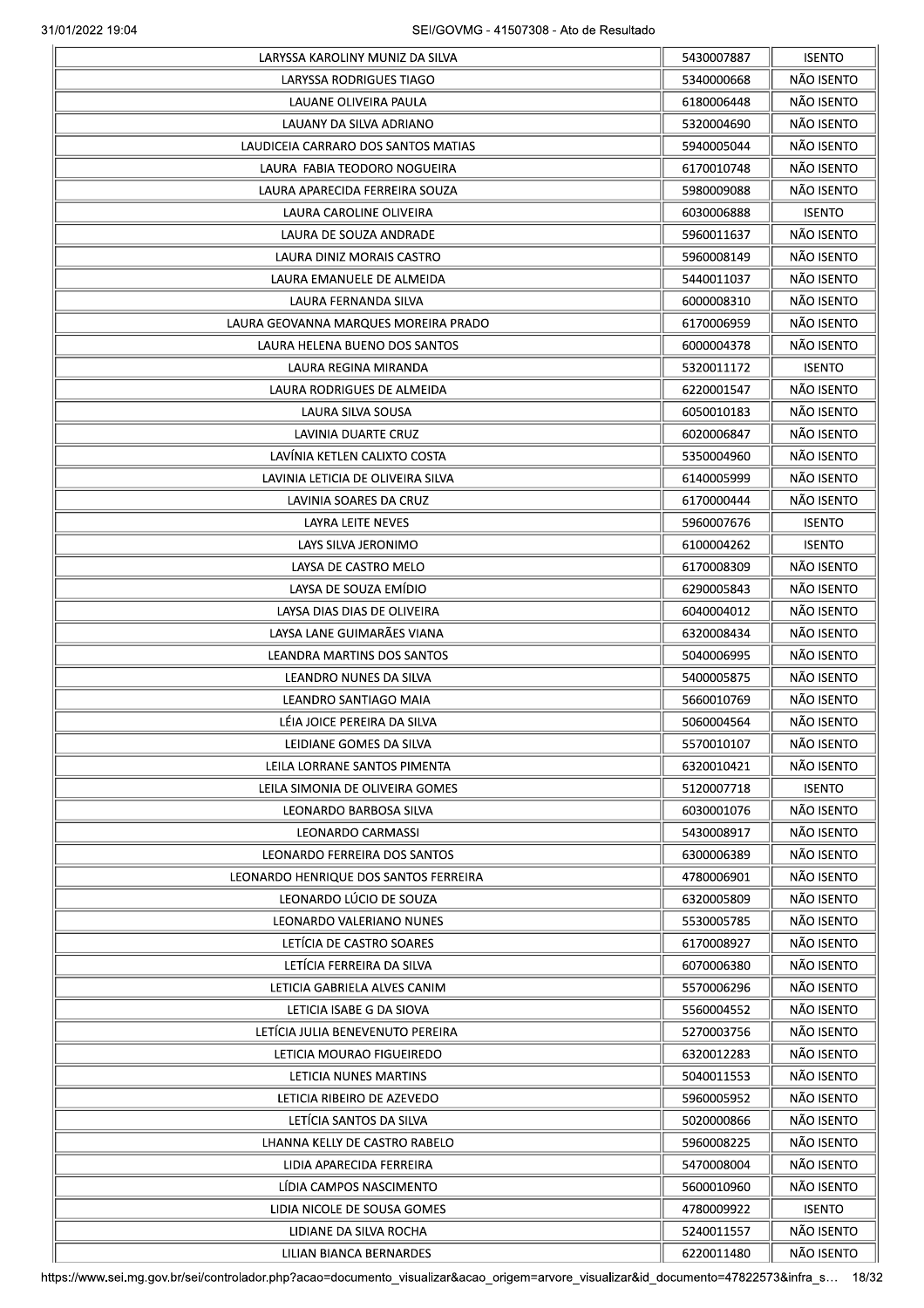| LILIAN DE CASSIA ALVES FERREIRA    | 5300010538 | NÃO ISENTO    |
|------------------------------------|------------|---------------|
| LILIAN DE CÁSSIA SILVA GUIMARÃES   | 6250006274 | NÃO ISENTO    |
| LILIAN RUTE SANTOS MAIA ANDRIOLO   | 4740009292 | NÃO ISENTO    |
| LILIANE DE FÁTIMA SILVA            | 5310006279 | NÃO ISENTO    |
| LINDA MOHAMED YOUSSEF YOUSSEF      | 5730009364 | NÃO ISENTO    |
| LINDAURA MOREIRA DE SOUZA          | 5450008028 | <b>ISENTO</b> |
| LIOVANDO NOGUEIRA RABELO           | 4790000795 | <b>ISENTO</b> |
| LISLIENE CAMILE BATISTA CARVALHO   | 5850002040 | NÃO ISENTO    |
| LIVIA DUARTE CRUZ                  | 6050006690 | NÃO ISENTO    |
| LÍVIA FERNANDA CARDOSO SANTANA     | 5740008833 | NÃO ISENTO    |
| LIVIA MELO GONÇALVES               | 6060007726 | NÃO ISENTO    |
| LIVIA MOREIRA DA SILVA             | 6050005247 | NÃO ISENTO    |
| LIVIA NANTES DE SOUZA              | 6170006145 | NÃO ISENTO    |
| LIVIA RIBEIRO DA SILVA             | 5450003347 | NÃO ISENTO    |
| LOHANE DOS SANTOS                  | 5570012828 | <b>ISENTO</b> |
| <b>LORENA ALVES RIBEIRO</b>        | 5430011502 | NÃO ISENTO    |
| LORENA APARECIDA MEZENCIO DE SOUZA | 6170011053 | NÃO ISENTO    |
| LORENA AZEVEDO OLIVEIRA            | 6170012921 | NÃO ISENTO    |
| LORENA FERREIRA DE SOUZA           | 6170006125 | NÃO ISENTO    |
| LORENA FLORENTINO                  | 5350006090 | <b>ISENTO</b> |
| LORENA MARIA ALVES OLIVEIRA        | 5590007840 | NÃO ISENTO    |
| LORENA MARQUES FERREIRA            | 5960009314 | NÃO ISENTO    |
| LORENA PEREIRA MELO                | 5350004720 | <b>ISENTO</b> |
| LORENA RIBEIRO                     | 6170007893 | NÃO ISENTO    |
| LORENA SOARES DE ALMEIDA OLIVEIRA  | 6300010565 | NÃO ISENTO    |
| LORENY MELO FERREIRA               | 6170010906 | <b>ISENTO</b> |
| LORENZA BIANCA RAMOS ALVES         | 5350009138 | NÃO ISENTO    |
| LORENZO GRAIN CARVALHO             | 4780000757 | NÃO ISENTO    |
| <b>LORRAINY ALVES SILVA</b>        | 5430005918 | NÃO ISENTO    |
| LORRANE MACEDO ALMEIDA HORTA       | 4720005374 | NÃO ISENTO    |
| LORRAYNE DOS REIS SILVA            | 6170000548 | <b>ISENTO</b> |
| LU JOSE FIRMINO VIEIRA             | 5910008484 | NÃO ISENTO    |
| LUAN NASCIMENTO DA SILVA           | 6200004461 | NÃO ISENTO    |
| LUAN PATRICK MEDEIROS MARTINS      | 5300005368 | NÃO ISENTO    |
| LUANA ALMEIDA DE SOUSA             | 6050004762 | NÃO ISENTO    |
| LUANA APARECIDA ALVES              | 6060009843 | NÃO ISENTO    |
| LUANA DE OLIVEIRA DA CRUZ REZENDE  | 5940009064 | <b>ISENTO</b> |
| LUANA FREITAS CORRÊA               | 5430002249 | NÃO ISENTO    |
| LUANA HELENA SILVA                 | 6060006989 | NÃO ISENTO    |
| LUANA JÚLIA PAIVA FERREIRA         | 6170009705 | <b>ISENTO</b> |
| LUANA LUIZA SANTOS                 | 6060001436 | NÃO ISENTO    |
| LUANA NUNES DE SOUZA               | 5210007979 | NÃO ISENTO    |
| LUANA OLIVEIRA BARBOSA             | 6030008397 | NÃO ISENTO    |
| LUANA RODRIGUES RAMOS MELO         | 4880004252 | <b>ISENTO</b> |
| LUCAS ANTÔNIO MARQUES              | 6170008255 | <b>ISENTO</b> |
| LUCAS APARECIDO DOS SANTOS ROSA    | 5590005747 | NÃO ISENTO    |
| LUCAS DEYBSON DA SILVA MOREIRA     | 5040011615 | NÃO ISENTO    |
| LUCAS GONCALVES BEZERRA            | 5020011474 | NÃO ISENTO    |
| LUCAS GONÇALVES DA SILVA           | 6170008702 | <b>ISENTO</b> |
| LUCAS MARCIEL SILVA DIAS           | 6170008019 | <b>ISENTO</b> |
| LUCAS MENDES MOREIRA DA SILVA      | 6210011221 | NÃO ISENTO    |
| LUCAS MUNDIM GUIMARÃES             | 4820007089 | NÃO ISENTO    |
| LUCAS NILZO DE OLIVIERA CHAVES     | 5710009717 | NÃO ISENTO    |
| LUCAS RODRIGUES CASTRO             | 6170009956 | <b>ISENTO</b> |
| LUCAS RODRIGUES SILVA              | 5850003429 | <b>ISENTO</b> |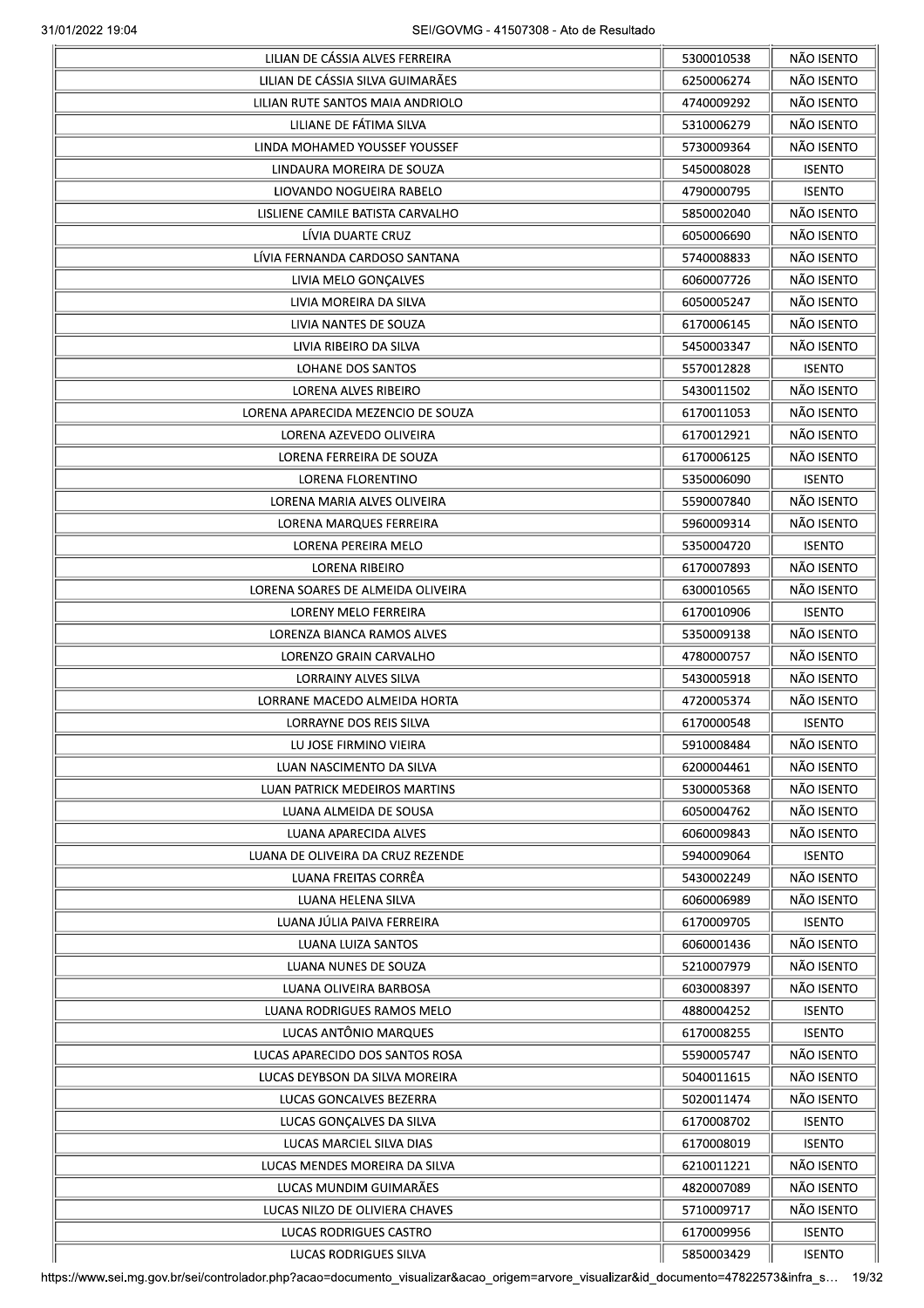|                                  | 5300010765 | <b>ISENTO</b> |
|----------------------------------|------------|---------------|
| LUCELIA APARECIDA SILVA ASSUNÇÃO | 5570010968 | NÃO ISENTO    |
| LUCÉLIA GERALDA DE OLIVEIRA      | 5450004533 | NÃO ISENTO    |
| LUCIANA ISABEL COSTA             | 5860005191 | NÃO ISENTO    |
| LUCIANA MENDES DA ROCHA          | 6180009485 | <b>ISENTO</b> |
| LUCIANA SOARES DA SILVA          | 6060010411 | NÃO ISENTO    |
| LUCIANO SEABRA VILANOVA          | 5360009430 | NÃO ISENTO    |
| LUCIENE RODRIGUES RIBEIRO        | 5440011530 | NÃO ISENTO    |
| LUCIMARA CANUTO MOREIRA          | 6240010281 | NÃO ISENTO    |
| LUCIMARA PEREIRA PINHEIRO        | 6190004048 | NÃO ISENTO    |
| LUCINEIA MATIAS DE SOUZA         | 5220004789 | NÃO ISENTO    |
| LUCIO HENRIQUE PASSINI           | 5020006147 | NÃO ISENTO    |
| LUCRECIA ALVES AMORIM            | 5210006611 | NÃO ISENTO    |
| LUDMILA APARECIDA GUIMARÃES      | 6060009964 | NÃO ISENTO    |
| LUDMILA GIANINI PEREIRA PARENTI  | 6190007707 | NÃO ISENTO    |
|                                  |            |               |
| LUDMILA PAIVA CARNEIRO           | 5550005696 | <b>ISENTO</b> |
| LUENDER AUGUSTO MACHADO          | 6060009256 | NÃO ISENTO    |
| LUIS FILIPE COSTA FERNANDES      | 6320009637 | NÃO ISENTO    |
| LUIS GUSTAVO SILVA BATISTA       | 5240011166 | NÃO ISENTO    |
| LUIS HENRIQUE DO NASCIMENTO      | 6100004189 | NÃO ISENTO    |
| LUIS OTAVIO SANTOS OLIVEIRA      | 5550009269 | NÃO ISENTO    |
| LUISA DOS SANTOS DE ANDRADE      | 6170006988 | NÃO ISENTO    |
| LUISA NOGUEIRA VASCONCELOS       | 5500010953 | NÃO ISENTO    |
| LUIZ ANTÔNIO DA SILVEIRA         | 5900010336 | NÃO ISENTO    |
| LUIZ CARLOS DA SILVA             | 5990008188 | NÃO ISENTO    |
| LUIZ CARLOS DE ASSIS             | 5030004377 | <b>ISENTO</b> |
| LUIZ CARLOS SOARES ANTUNES       | 6270000741 | NÃO ISENTO    |
| LUIZ EDUARDO SOUZA SILVA         | 6030007244 | NÃO ISENTO    |
| LUIZ FELIPE SILVA                | 5730009886 | NÃO ISENTO    |
| LUIZ FERNANDO DE MELO            | 5420007267 | NÃO ISENTO    |
| LUIZ GABRIEL SOUZA RODRIGUES     | 6040004495 | NÃO ISENTO    |
| LUIZ GUSTAVO CÂNDIDO DA SILVA    | 5950012863 | NÃO ISENTO    |
| LUIZ GUSTAVO DA SILVA DOMINGOS   | 6210009254 | NÃO ISENTO    |
| LUIZ GUSTAVO DE OLIVEIRA         | 5710008928 | NÃO ISENTO    |
| LUIZ HENRIQUE CRUZ               | 5960009690 | NÃO ISENTO    |
| LUIZ HENRIQUE RAIMUNDO           | 5210006985 | NÃO ISENTO    |
| LUIZ OTAVIO ALVES SILVA          | 5860007532 | NÃO ISENTO    |
|                                  |            |               |
| LUIZ PABLO SILVA PEREIRA         | 5660008050 | NÃO ISENTO    |
| LUIZ PAULO ALCANTARA DA SILVA    | 4820007540 | NÃO ISENTO    |
| LUIZ PEDRO DE SOUZA COSTA        | 6170003097 | <b>ISENTO</b> |
| LUIZA BERTHYNELLI MOURA ELIAS    | 5380011629 | NÃO ISENTO    |
| LUIZA CAMARGOS DA COSTA SILVA    | 5030005786 | NÃO ISENTO    |
| LUIZA LAURA BARBOSA              | 5960002857 | NÃO ISENTO    |
| LUIZA REZENDE MALTA              | 5830005924 | NÃO ISENTO    |
| LUKAS YASSER ALVES DA SILVA      | 5430009906 | <b>ISENTO</b> |
| LUMA PEREIRA DE BARROS           | 5240009371 | NÃO ISENTO    |
| LUMARA APARECIDA ALVES SILVA     | 5830012028 | NÃO ISENTO    |
| LUNA STEFANY DA SILVA            | 5220006947 | NÃO ISENTO    |
| LUZIA FRAZAO DIAS                | 6250008210 | NÃO ISENTO    |
| LYANDRA RAPHAELLE FERREIRA       | 5350011027 | NÃO ISENTO    |
| LYVIA SILVA PINHEIRO             | 5570008059 | NÃO ISENTO    |
|                                  | 6030010474 | NÃO ISENTO    |
| <b>MACKSON ANTONIO DA SILVA</b>  |            |               |
| MAGALI SOUSA COSTA               | 5550008625 | NÃO ISENTO    |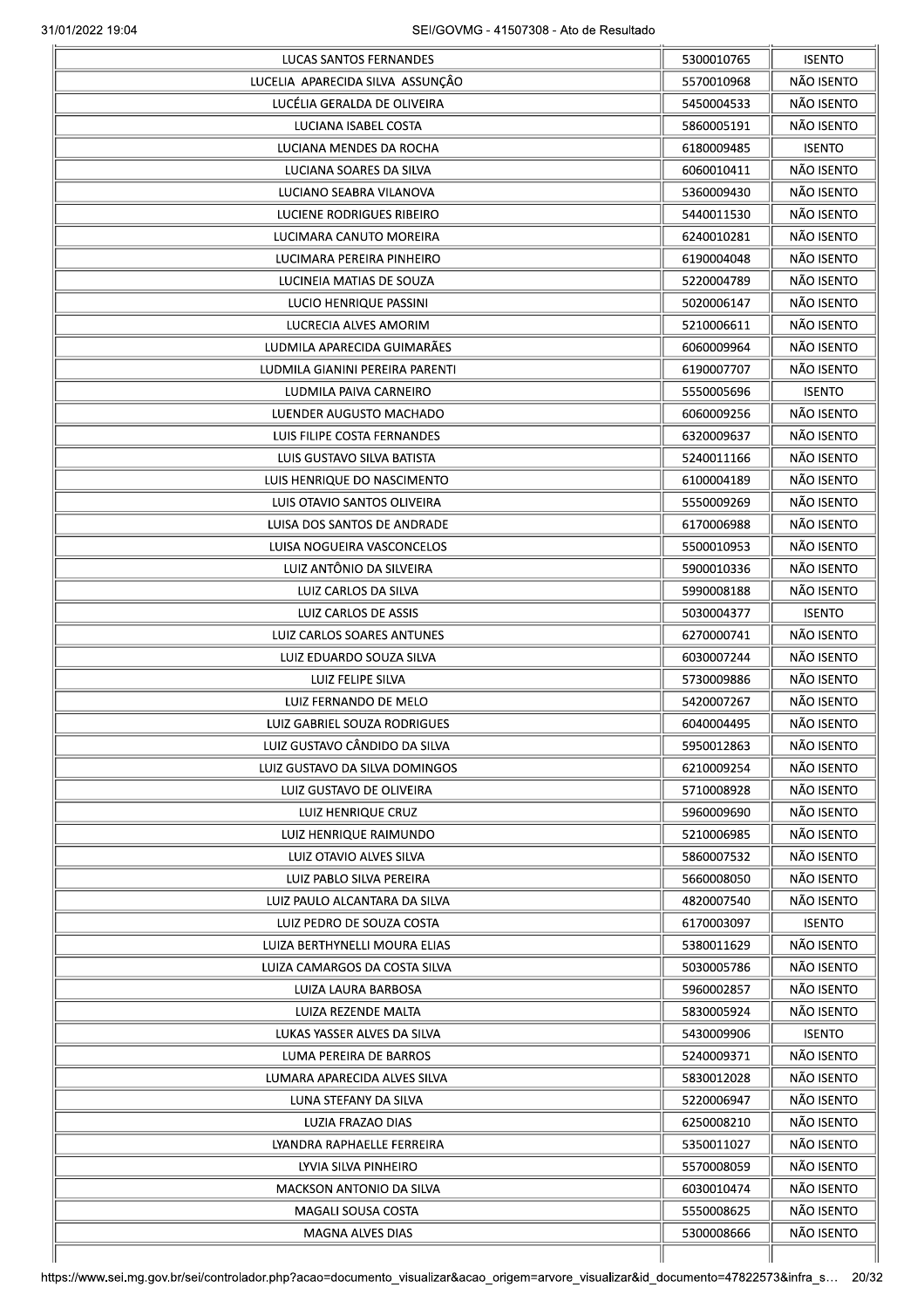|                                               | 4790009846 | <b>ISENTO</b> |
|-----------------------------------------------|------------|---------------|
| <b>MAÍRA PINHEIRO NEVES</b>                   | 5960007913 | <b>ISENTO</b> |
| MAISA APARECIDA DINIZ                         | 5480000078 | <b>ISENTO</b> |
| MAISA HELENA ASSIS                            | 5430011545 | NÃO ISENTO    |
| MANOEL GUSTAVO FERREIRA DAS VIRGENS           | 5950010261 | NÃO ISENTO    |
| MANUELLA MUNIZ DE LIMA CAMPOS                 | 5830012135 | NÃO ISENTO    |
| MARCELA IRENE SILVA GONTIJO                   | 5380011679 | NÃO ISENTO    |
| MARCELINA DA SILVA PIMENTA                    | 5940001296 | <b>ISENTO</b> |
| MARCELO DE CASTRO PAULA                       | 5930004678 | NÃO ISENTO    |
| MARCELO FELIPE DE OLIVEIRA                    | 5340006917 | NÃO ISENTO    |
| <b>MARCELO MEDEIROS SILVA</b>                 | 5740012121 | NÃO ISENTO    |
| MARCELO OTAVIO CERQUEIRA PINHO                | 6170010995 | NÃO ISENTO    |
| MARCEYLLE SABRINA RAMALHO SILVA               | 5030011150 | NÃO ISENTO    |
| MÁRCIA AP SILVA ANÍBAL MOREIRA                | 5940006715 | NÃO ISENTO    |
| MÁRCIA MARIA MENDES                           | 6170007922 | <b>ISENTO</b> |
| MARCÍLIO ALVES DE SOUZA FILHO                 | 5780011575 | NÃO ISENTO    |
| MÁRCIO DE SOUZA ANDRADE                       | 6320005109 | NÃO ISENTO    |
|                                               |            |               |
| MARCIO HENRIQUE DE ALMEIDA MACEDO             | 4780004606 | NÃO ISENTO    |
| MÁRCIO LIMAS DE OLIVEIRA JÚNIOR               | 5940010184 | <b>ISENTO</b> |
| <b>MARCIO WILLIAN DOS SANTOS</b>              | 6060008232 | NÃO ISENTO    |
| MARCOS ANDRÉ SOARES DE MORAIS                 | 5550007101 | NÃO ISENTO    |
| <b>MARCOS ANTONIO DIAS</b>                    | 5950006452 | NÃO ISENTO    |
| <b>MARCOS VINICIUS BERNARDES</b>              | 5980000545 | NÃO ISENTO    |
| MARCUS VINICIUS MAGALHÃES COSTA               | 6320006238 | NÃO ISENTO    |
| MARIA ALICE DE SOUZA FRANCISCO MONTENARIO     | 5940001724 | NÃO ISENTO    |
| <b>MARIA ALICE PIRES AZEVEDO</b>              | 5500009139 | NÃO ISENTO    |
| <b>MARIA ALICE REIS AMARAL</b>                | 5430011354 | NÃO ISENTO    |
| MARIA ALICE VALERIANO PEDRO                   | 6030002045 | NÃO ISENTO    |
| MARIA ALÍCIA DA SILVA FERNANDES               | 5960009738 | NÃO ISENTO    |
| MARIA APARECIDA DOS SANTOS TAVARES            | 5720009789 | NÃO ISENTO    |
| MARIA CAROLINA SILVA GOULART                  | 4830004477 | NÃO ISENTO    |
| MARIA CLARA ANDRADE SILVA                     | 6170005993 | NÃO ISENTO    |
| MARIA CLARA DO NASCIMENTO SANTOS              | 5380007465 | NÃO ISENTO    |
| MARIA CLARA JUNQUEIRA ABATE QUEIROZ RODRIGUES | 5570004958 | NÃO ISENTO    |
| MARIA CLARA MACHADO BRAGA                     | 4740009267 | NÃO ISENTO    |
| MARIA CLARA NOBRE SOARES                      | 6170003569 | <b>ISENTO</b> |
| MARIA CLARA SANTOS DE PAULA                   | 6030000934 | NÃO ISENTO    |
| MARIA DA PIEDADE CHRISTMAN SIQUEIRA           | 6170005801 | NÃO ISENTO    |
| <b>JOSÉ MARIA LUZ</b>                         | 4800006616 | NÃO ISENTO    |
| MARIA DIVINA FORTUNATO DE OLIVEIRA            | 5140010225 | NÃO ISENTO    |
| <b>MARIA EDUARDA</b>                          | 5760005045 | NÃO ISENTO    |
| MARIA EDUARDA ARRUDA ALMEIDA                  | 5050010685 | NÃO ISENTO    |
| MARIA EDUARDA BOTELHO                         | 5330006260 | NÃO ISENTO    |
|                                               | 5340007859 | NÃO ISENTO    |
| MARIA EDUARDA CARVALHO CAMPOS                 |            |               |
| MARIA EDUARDA COELHO DOS SANTOS               | 6020011468 | NÃO ISENTO    |
| MARIA EDUARDA COSTA SILVA                     | 6220006785 | <b>ISENTO</b> |
| MARIA EDUARDA DA SILVA                        | 5310009791 | <b>ISENTO</b> |
| MARIA EDUARDA DA SILVA BATISTA                | 5180002633 | NÃO ISENTO    |
| MARIA EDUARDA DINIZ CAMARGOS FARIA            | 5260006232 | NÃO ISENTO    |
| MARIA EDUARDA FERREIRA DOS SANTOS             | 4730005308 | NÃO ISENTO    |
| MARÍA EDUARDA GONÇALVES RIBEIRO SILVA         | 6060000553 | NÃO ISENTO    |
| MARIA EDUARDA GONÇALVES SILVA                 | 5260012479 | NÃO ISENTO    |
| MARIA EDUARDA MELO DE MACEDO                  | 5960010310 | NÃO ISENTO    |
| MARIA EDUARDA MIRANDA FERRAZ SILVA            | 6270010838 | NÃO ISENTO    |
| MARIA EDUARDA OLIVEIRA GONCALVES              | 5960005666 | NÃO ISENTO    |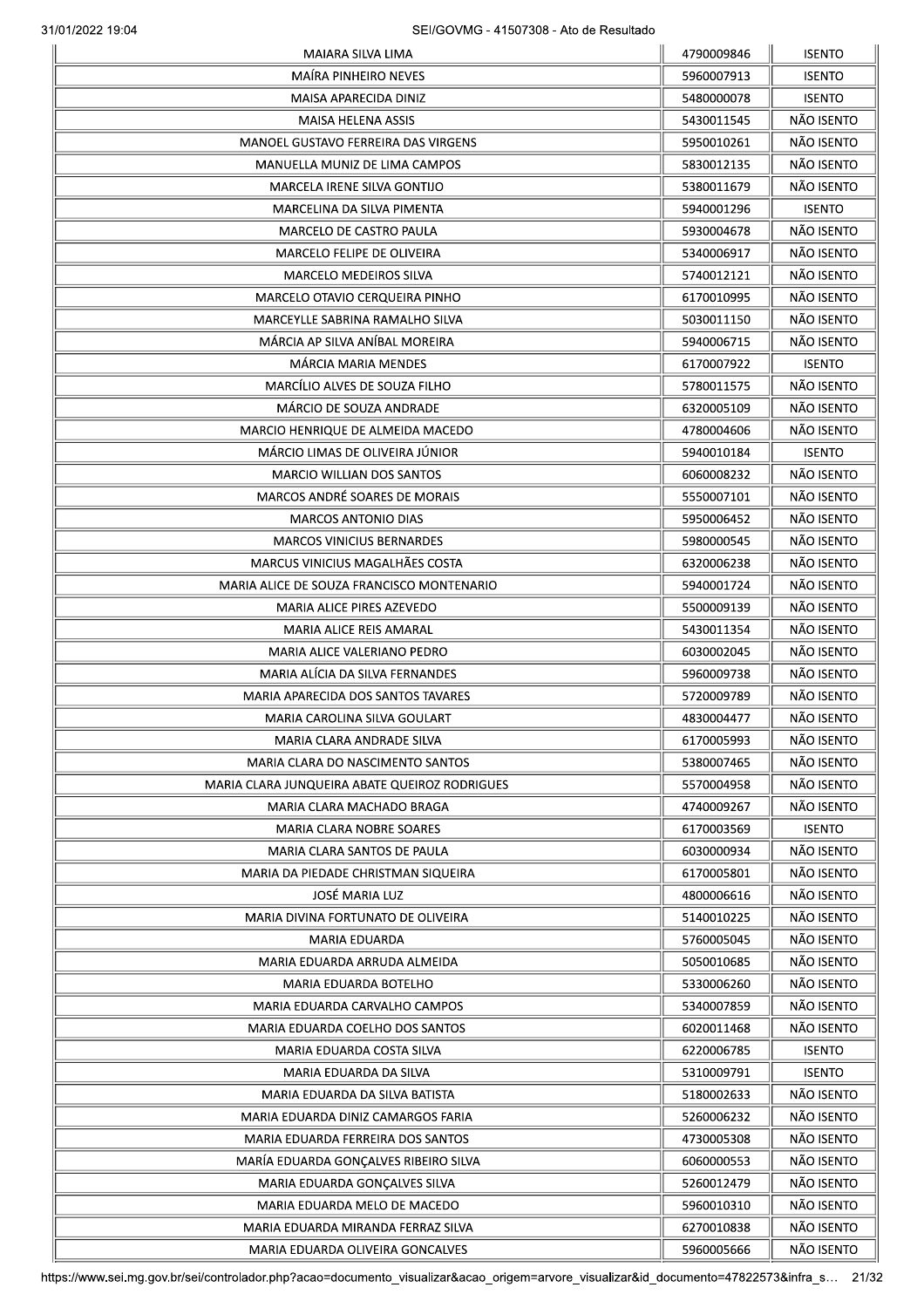|                                         | 5830000687 | NÃO ISENTO    |
|-----------------------------------------|------------|---------------|
| MARIA EDUARDA OLIVEIRA STANGE           | 5700007918 | NÃO ISENTO    |
| MARIA EDUARDA SOARES MOREIRA            | 4750010295 | <b>ISENTO</b> |
| MARIA EDUARDA VALADARES MACIEL          | 6170010359 | <b>ISENTO</b> |
| MARIA EDUARDA VAZ SANTOS                | 6180004501 | NÃO ISENTO    |
| MARIA EMÍLIA DUARTE DE BRITO            | 5350008667 | NÃO ISENTO    |
| MARIA FERNANDA SANTOS RIBEIRO           | 5620001912 | NÃO ISENTO    |
| MARIA FERNANDA LEITE PEREIRA            | 6060008274 | NÃO ISENTO    |
| MARIA FERNANDA ROCHA DE OLIVEIRA        | 5350010014 | <b>ISENTO</b> |
| MARIA FERNANDA RODRIGUES LIMA           | 6170010205 | <b>ISENTO</b> |
| MARIA FERNANDA SILVA MARTINS            | 5940011714 | NÃO ISENTO    |
| MARIA FRANCISCA BRITO DE OLIVEIRA RUSSI | 5960006307 | NÃO ISENTO    |
| MARIA GABRIELA DE JESUS MORAES          | 5270004404 | NÃO ISENTO    |
| MARIA GABRIELA GONÇALVES REIS           | 6170000430 | NÃO ISENTO    |
| MARIA JOSE FRITAS DA SILVA              | 5040009634 | NÃO ISENTO    |
| MARIA JULIA RIBEIRO DA SILVA            | 5120011482 | NÃO ISENTO    |
| MARÍA JÚNIA SILVA RODRIGUES             | 5490010481 | NÃO ISENTO    |
| MARIA LAURA OLIVEIRA E SILVA            | 6170011509 | <b>ISENTO</b> |
| MARIA LAURA SILVA SOUZA                 | 5730008463 | NÃO ISENTO    |
| MARIA LUIZA BARBOSA OLIVEIRA            | 6030009920 | <b>ISENTO</b> |
| MARIA LUIZA BROSEGHINI PRIORI           | 6170012958 | <b>ISENTO</b> |
| MARIA LUIZA CARVALHO SANTOS             | 6030011533 | NÃO ISENTO    |
| MARIA LUIZA DINIZ ALVES                 | 5430010377 | NÃO ISENTO    |
| MARIA PAULA SANTOS AZEVEDO              | 5340005011 | NÃO ISENTO    |
| MARIA PAULA VIEIRA XAVIER               | 5310005279 | <b>ISENTO</b> |
| MARIA RITA HELUANY COSTA                | 5500011666 | NÃO ISENTO    |
| MARIA SILVÂNIA RODRIGUES COSTA          | 5730002244 | NÃO ISENTO    |
| <b>MARIA TAIS SILVA SANTOS</b>          | 5770006291 | NÃO ISENTO    |
| MARIA VERÔNICA DA SILVA                 | 5870003138 | NÃO ISENTO    |
| MARIA VITÓRIA DA SILVA                  |            | NÃO ISENTO    |
| MARIA VITÓRIA DE ARAÚJO SIQUEIRA        | 6170011371 | NÃO ISENTO    |
| MARIA VITÓRIA MAROUFS GARCIA            | 6170008191 |               |
|                                         | 5130005828 | NÃO ISENTO    |
| MARIA VITÓRIA MENDES ALMEIDA            | 5730004331 | NÃO ISENTO    |
| <b>MARIANA ALVES DA FONSECA</b>         | 4720005803 | NÃO ISENTO    |
| MARIANA ALVES DA SILVA                  | 6150011469 | NÃO ISENTO    |
| MARIANA DO CARMO SILVA                  | 6230007429 | NÃO ISENTO    |
| MARIANA MARCATTO DO CARMO               | 4850001197 | NÃO ISENTO    |
| MARIANA PEIXOTO PEREIRA                 | 4750000537 | NÃO ISENTO    |
| MARIANA SILVA DE SOUZA                  | 6180011343 | NÃO ISENTO    |
| <b>MARIANE GUEDES DE FARIA</b>          | 4860005328 | NÃO ISENTO    |
| MARIANE LOPES DE LIMA                   | 5790007259 | NÃO ISENTO    |
| MARIANE PAULINA PALHARES                | 5450006061 | NÃO ISENTO    |
| <b>MARIANE SOARES</b>                   | 6170005969 | <b>ISENTO</b> |
| <b>MARIANNA GABRIELLA MENDES ALVES</b>  | 5730008354 | NÃO ISENTO    |
| MARILENE ATILES PEREIRA                 | 6190010266 | NÃO ISENTO    |
| MARÍLIA SILVA ROSA BRANDÃO              | 5940012885 | NÃO ISENTO    |
| MARINA APARECIDA BELARMINO              | 5140003471 | NÃO ISENTO    |
| MARINA BERNARDES CRUZ                   | 6030006137 | NÃO ISENTO    |
| MARINA GABRIELA RAMOS FIGUEIREDO        | 6170006810 | <b>ISENTO</b> |
| MARINA GIULIANY FERNANDES SANTOS PENA   | 5930007974 | <b>ISENTO</b> |
| MARINA MARIZ AMADOR DE SOUZA            | 6170004716 | <b>ISENTO</b> |
| MARINA OLIVEIRA MELO                    | 6060011649 | <b>ISENTO</b> |
| MARINA SOBRINHO GOMES                   | 5940011054 | <b>ISENTO</b> |
| MARINA VITORIA GONCALVES SOARES         | 5910003439 | NÃO ISENTO    |
| MARINHO PATRÍCIO DO NASCIMENTO JÚNIOR   | 5910006405 | NÃO ISENTO    |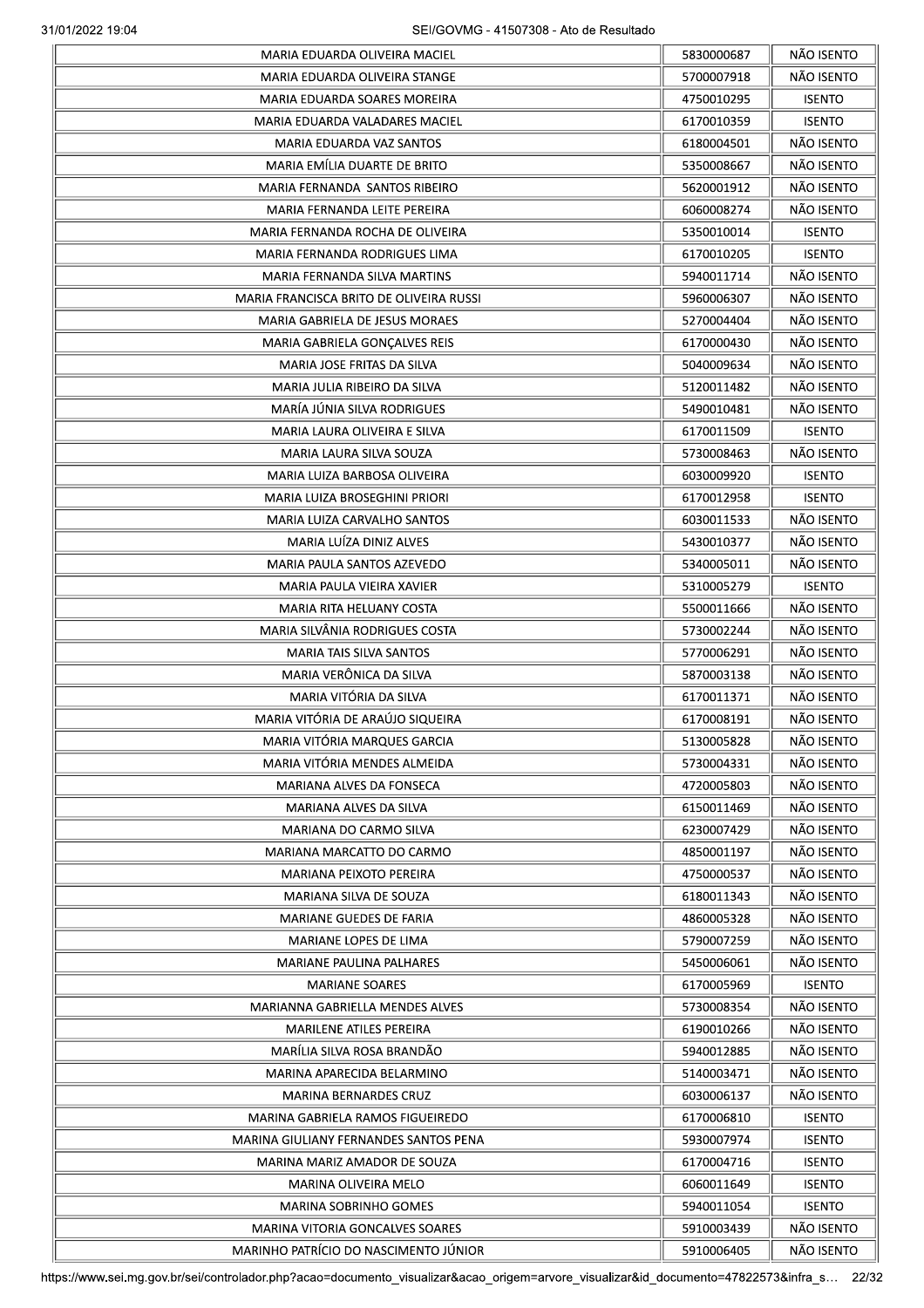|                                         | 6170011285 | NÃO ISENTO    |
|-----------------------------------------|------------|---------------|
| MARISTELA CRISTINA DA COSTA REIS        | 6190007829 | NÃO ISENTO    |
| <b>MARLLUS TEJJES SANTOS SILVA</b>      | 6170004803 | <b>ISENTO</b> |
| MARLOW DE OLIVEIRA GOMES                | 6170006757 | NÃO ISENTO    |
| <b>MARNE PATRICIA FREIRE BORGES</b>     | 5570011685 | NÃO ISENTO    |
| MARTHA RAQUEL MACEDO RODRIGUES PARREIRA | 5830012054 | NÃO ISENTO    |
| MATEUS DOMINGOS DIAS                    | 5910011392 | NÃO ISENTO    |
| <b>MATEUS REIS MORAIS</b>               | 5950011471 | NÃO ISENTO    |
| <b>MATHAUS ALVES BATISTA</b>            | 5730008872 | NÃO ISENTO    |
| MATHEUS ALVES DE JESUS DE PAULO         | 6250014355 | NÃO ISENTO    |
| MATHEUS ANTÔNIO DA SILVEIRA             | 5450010354 | NÃO ISENTO    |
| <b>MATHEUS AZEVEDO REIS</b>             | 5950002216 | NÃO ISENTO    |
| MATHEUS DA SILVA BARBOSA                | 5730004445 | NÃO ISENTO    |
| MATHEUS HENRIQUE ALVARES RIBEIRO        | 5360003729 | NÃO ISENTO    |
| MATHEUS PEREIRA DE SOUZA                | 4900003246 | NÃO ISENTO    |
| MATHIAS FERNANDES DE SOUZA              | 6170008744 | <b>ISENTO</b> |
|                                         |            | NÃO ISENTO    |
| MATTHEUS GONÇALVES DE AVELAR            | 5030011651 |               |
| MAURO CÉSAR TOMAZ ESTEVES               | 6020009471 | <b>ISENTO</b> |
| <b>MAX JUNIO DUARTE</b>                 | 5400002681 | NÃO ISENTO    |
| MAYANE FERNANDA DA COSTA OLIVEIRA       | 5350006834 | NÃO ISENTO    |
| MAYARA MIRIAN GONÇALVES DE SOUZA EGÍDIO | 5960004932 | NÃO ISENTO    |
| <b>MAYCON BARBOSA LIMA</b>              | 4880008180 | NÃO ISENTO    |
| MAYRA ARAUJO COELHO                     | 5070011123 | NÃO ISENTO    |
| MAYRA RAYELE MOURÃO TAVARES             | 5430009931 | <b>ISENTO</b> |
| <b>MAYRON DIAS DE SOUZA</b>             | 6170001965 | NÃO ISENTO    |
| MCHELI FARIA RAMOS                      | 5450007283 | NÃO ISENTO    |
| MELISSA PARANHOS SCHETTINO              | 5940011442 | NÃO ISENTO    |
| MELYSSA EDUARDA LIMA DA SILVA           | 5050005294 | NÃO ISENTO    |
| MICAELA APARECIDA MOREIRA DA SILVA      | 5940008308 | NÃO ISENTO    |
| MICHAEL DOUGLAS CANEDO SANTOS           | 6170011627 | <b>ISENTO</b> |
| MICHEL DE CASTRO                        | 6170009975 | <b>ISENTO</b> |
| MICHELE DOS SANTOS FONSECA              | 5350006451 | NÃO ISENTO    |
| MICHELE MARIA SATURNINO                 | 5690002404 | <b>ISENTO</b> |
| MICHELE NATIARA PEREIRA                 | 5300009641 | <b>ISENTO</b> |
| MICHELE RODRIGUES LEMOS                 | 5450004458 | NÃO ISENTO    |
| MICHELLE EDUARDA NEVES SILVA            | 5140006086 | NÃO ISENTO    |
| MICHELLE NASCIMENTO BATISTA             | 5130010301 | NÃO ISENTO    |
| MIGUEL PEDRO DE OLIVEIRA ALVES          | 5660008053 | NÃO ISENTO    |
|                                         | 5660005156 | NÃO ISENTO    |
| MILENA CRISTINA DA SILVA AMARAL         |            | NÃO ISENTO    |
| MILENA CRISTINA FARIA ABREU             | 6170010896 |               |
| MILENA MARCELINO JOSÉ                   | 6330005075 | NÃO ISENTO    |
| MILENA VASCONCELOS OLIVEIRA             | 5450007470 | NÃO ISENTO    |
| MILENE APARECIDA OLIVEIRA               | 5720002075 | <b>ISENTO</b> |
| MILENE FERREIRA DA SILVA                | 5730009813 | NÃO ISENTO    |
| MILLENY CRISTIANISMO DE PAULA           | 5300010692 | NÃO ISENTO    |
| MILLER VINICIUS SILVA GREGO             | 5360010510 | NÃO ISENTO    |
| MIQUEIAS MESSIAS DOS REIS               | 6180009186 | <b>ISENTO</b> |
| MIRELLY TATIARA FERNANDES FONSECA       | 5300011184 | NÃO ISENTO    |
| MIRIÃ CÂNDIDO DE SOUZA                  | 6030010002 | <b>ISENTO</b> |
| MIRIÃ CAROLINA DA SILVA                 | 5450006367 | <b>ISENTO</b> |
| MIRIAM DIALEIDE DIAS DA SILVA           | 5570006417 | NÃO ISENTO    |
| MIRIAN DA SILVA GLORIA                  | 6330004170 | NÃO ISENTO    |
| MIRIAN ESTER BATISTA DE PAULA           | 5060006578 | NÃO ISENTO    |
| <b>MIRIAN SILVA</b>                     | 5720000806 | NÃO ISENTO    |
| MIRIELLE MESQUITA DA SILVA              | 6370010093 | NÃO ISENTO    |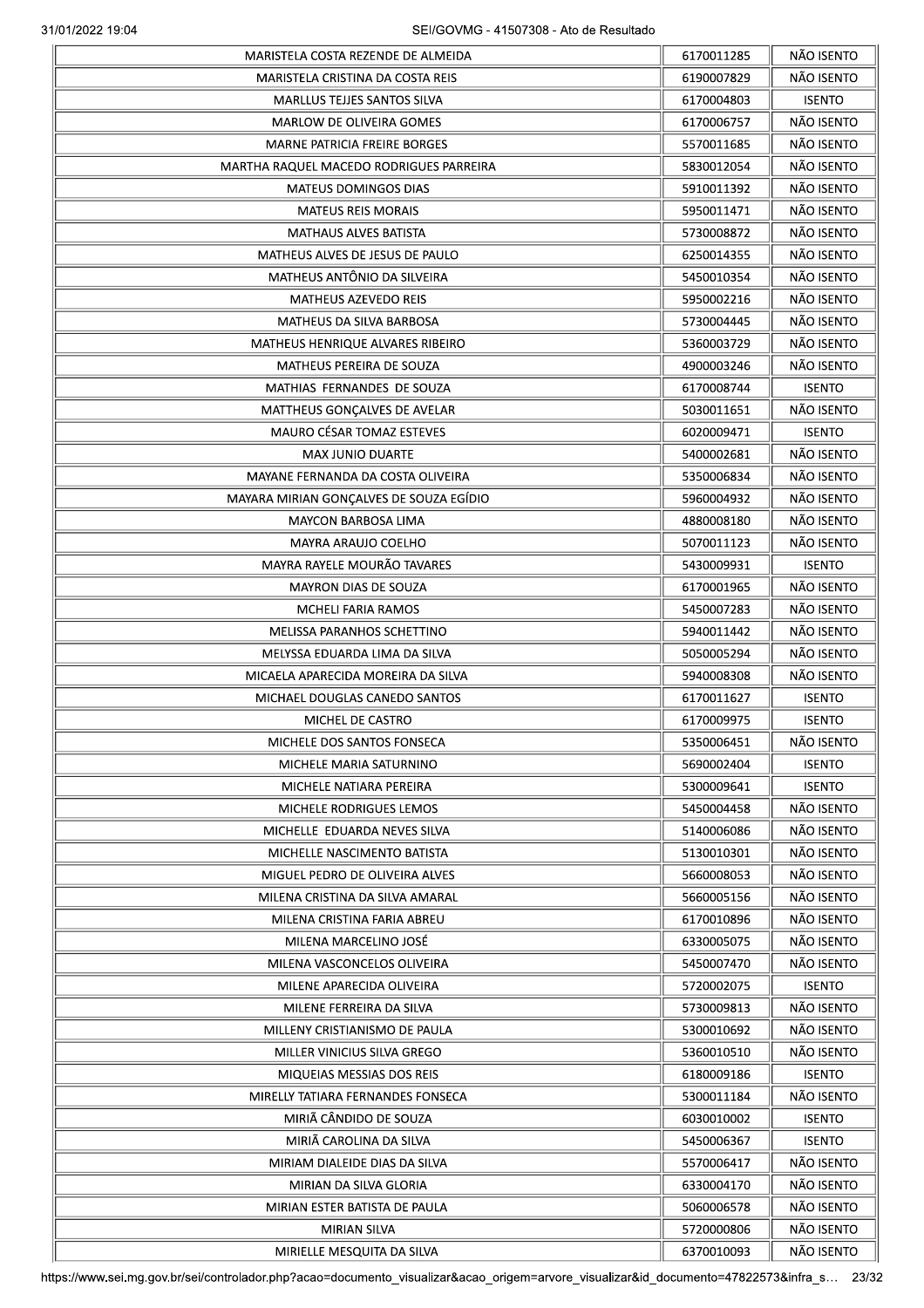|                                          | 6060003252 | NÃO ISENTO    |
|------------------------------------------|------------|---------------|
| MÔNICA CELIA DOS SANTOS PUGAS            | 6070006589 | <b>ISENTO</b> |
| <b>MONIQUE RODRIGUES DOS SANTOS</b>      | 5040006439 | NÃO ISENTO    |
| MUNIRA HELENA SOUZA SILVA                | 5220004676 | NÃO ISENTO    |
| MURILO GUSTAVO DE SOUZA ALVES            | 5760008655 | NÃO ISENTO    |
| MYLENA SILVA MOREIRA                     | 5950008458 | <b>ISENTO</b> |
| MYLENNA KETRIN SILVA                     | 6320002521 | NÃO ISENTO    |
| <b>MYLLENA MARTINS DE OLIVEIRA</b>       | 6320006764 | NÃO ISENTO    |
| NAIARA CRISTINA MOREIRA DOS SANTOS       | 5860011040 | NÃO ISENTO    |
| NAIARA DE SOUZA FERREIRA LUIZ            | 6140010442 | NÃO ISENTO    |
| NARA LYGIA PEREIRA DE SOUSA              | 4880002634 | <b>ISENTO</b> |
| NARAIANE COSTA LINO                      | 6320007804 | NÃO ISENTO    |
| NATAFANI FERREIRA DE ALMEIDA             | 6190005076 | NÃO ISENTO    |
| NATALIA MORAIS DA SILVA                  | 5350011540 | NÃO ISENTO    |
| NATALY DA SILVA                          | 5330009146 | NÃO ISENTO    |
| NATAN BARCELOS DE OLIVEIRA GOMES         | 5710007871 | NÃO ISENTO    |
| NATANIELLY LIMA FERREIRA                 | 5070006010 | NÃO ISENTO    |
| NATAYANE LUIZA SILVA REIS                | 5570010888 | NÃO ISENTO    |
| NATHALIA CRISTINA DE OLIVEIRA VILELA     | 5260006468 | NÃO ISENTO    |
| NATHALIA GERMANO NORBERTO DA SILVA       | 4890004864 | NÃO ISENTO    |
| NATHALIA RODRIGUES SALDANHA DO AMARAL    | 5440008860 | <b>ISENTO</b> |
| NATHALIA TELES DE ANDRADE                | 6170002997 | NÃO ISENTO    |
| NATHALY ALCANTARA QUEIROZ                | 4750006870 | NÃO ISENTO    |
| NATHAN PAULO CEZARINO                    | 5500005227 | NÃO ISENTO    |
| NAYANDRA RIBEIRO SOARES                  |            | NÃO ISENTO    |
|                                          | 6190001122 | NÃO ISENTO    |
| NAYANE CHRISTINE RODRIGUES GUIMARÃES     | 5490007105 |               |
| NAYARA DOCARMO RABELO ARAÚJO             | 5260002624 | NÃO ISENTO    |
| NAYARA ISAURA DA SILVA GONZAGA           | 5520011405 | NÃO ISENTO    |
| NAYARA MARIA AGUIAR DE ALMEIDA           | 6020009770 | <b>ISENTO</b> |
| NELMA APARECIDA PASCHOAL                 | 5310010863 | NÃO ISENTO    |
| NELMA A REIS CARVALHO ORNELAS            | 4890004390 | NÃO ISENTO    |
| NEUZABETH RAMOS PEREIRA                  | 4890009418 | <b>ISENTO</b> |
| NICOLAS DE SOUZA OLIVEIRA                | 5850009361 | NÃO ISENTO    |
| NICOLE MARIA DE PAIVA COUTINHO           | 6170002092 | NÃO ISENTO    |
| NICOLE MOREIRA DA CRUZ                   | 6170002960 | NÃO ISENTO    |
| NICOLE SANTOS SOARES                     | 5430005597 | NÃO ISENTO    |
| NICOLLY APARECIDA NOGUEIRA DA SILVA      | 5830005278 | NÃO ISENTO    |
| NICOLY APARECIDA DOS SANTOS              | 5520002731 | <b>ISENTO</b> |
| NICOLY GONÇALVES LOPES                   | 5410001669 | NÃO ISENTO    |
| NICOLY SILVÉRIO DE ANDRADE               | 5350008350 | NÃO ISENTO    |
| NIKOLE ALVES MATTAR                      | 6030003207 | NÃO ISENTO    |
| NIVIA MARIA CARVALHO SANTOS              | 5130005397 | NÃO ISENTO    |
| NÚBIA CRISTINA DE MOURA                  | 5450011536 | NÃO ISENTO    |
| NÚBIA JÚNIA BELMIRO OLIVEIRA             | 6060005904 | NÃO ISENTO    |
| NÚBIA SOUZA RESENDE                      | 5450010048 | NÃO ISENTO    |
| NYCOLLAS DE OLIVEIRA MORAES SANTOS ABREU | 6170003212 | <b>ISENTO</b> |
| NYCOLLE DE JESUS PEREIRA DOS SANTOS      | 5350007205 | <b>ISENTO</b> |
| ODETE PINHEIRO DA SILVA                  | 6320004288 | NÃO ISENTO    |
| OSVALDO SEVERINO DE SOUZA NETO PRIMO     | 5240010361 | NÃO ISENTO    |
| PABLO DOS SANTOS FELICIO                 | 6040008549 | NÃO ISENTO    |
| PABLO HENRIQUE DA SILVA HORA             | 5030003728 | NÃO ISENTO    |
| PABLO HENRIQUE VENANCIO GOMES            | 5730010350 | NÃO ISENTO    |
| PABLO MARCELO DA SILVA COSTA             | 5060007712 | NÃO ISENTO    |
| PALOMA DE JESUS REIS FERREIRA            | 5300010196 | NÃO ISENTO    |
| PALOMA LAURA DE JESUS NEPOMUCENO         | 4770008335 | NÃO ISENTO    |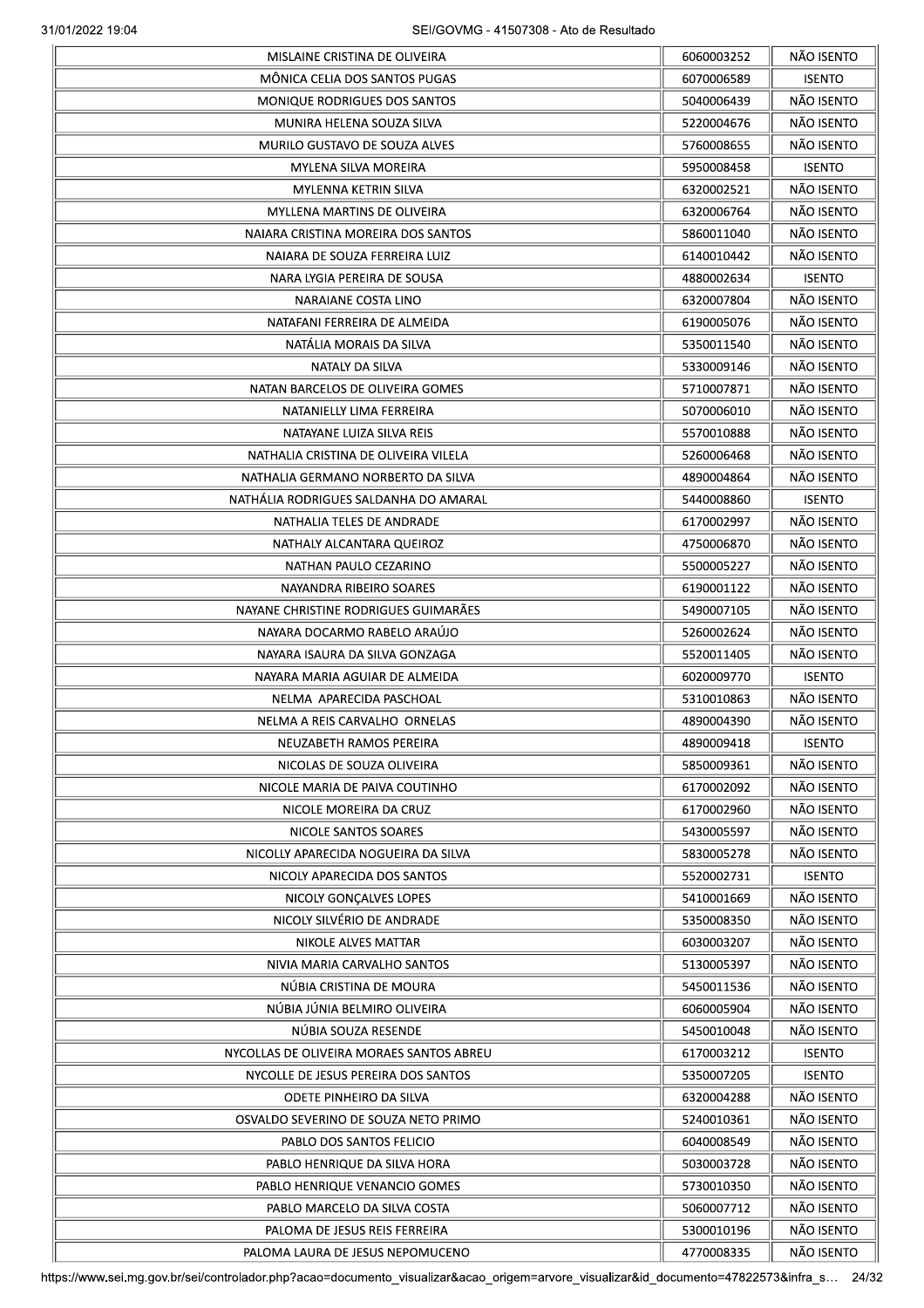| PAMELA APARECIDA DE SOUZA              | 6310008376 | NÃO ISENTO                  |
|----------------------------------------|------------|-----------------------------|
| PÂMELA CRISTHIELLY OLIVEIRA MIRANDA    | 6220010408 | <b>ISENTO</b>               |
| PĂMELA DA SILVA PEREIRA                | 6080010627 | NÃO ISENTO                  |
| PÂMELA LORRAINY APARECIDA DE SOUZA     | 5490011483 | NÃO ISENTO                  |
| PAMELA NUNES                           | 5570011859 | NÃO ISENTO                  |
| PAMELA SILVA ESCOREL                   | 5480005343 | NÃO ISENTO                  |
| PAOLA ANDRADE ACORINTE                 | 6170011564 | NÃO ISENTO                  |
| PAOLA CRISTINA DA SILVA                | 4880003917 | NÃO ISENTO                  |
| PAOLA CRISTINA RODRIGUES LIMA          | 5960006794 | NÃO ISENTO                  |
| PAOLA ELIDIA SOUSA MORAIS              | 6220011356 | NÃO ISENTO                  |
| PAOLA FERNANDA DAMASCENO               | 5130000267 | NÃO ISENTO                  |
| PATRICIA APARECIDA DA SILVA            | 5450004179 | NÃO ISENTO                  |
| PATRICIA COSTA OLIVEIRA                | 6180006788 | NÃO ISENTO                  |
|                                        |            |                             |
| PATRICIA EDUARDA MAZZINGHY FREITAS     | 6170001928 | <b>ISENTO</b><br>NÃO ISENTO |
| PATRICIA FERNANDA ALVES OLIVEIRA       | 5420012285 |                             |
| PATRICIA GONÇALVES DUQUE               | 6210012631 | NÃO ISENTO                  |
| PATRÍCIA LUISA DE LIMA PINTO           | 5130003668 | NÃO ISENTO                  |
| PATRICIA SOARES DE LIMA                | 6240003106 | <b>ISENTO</b>               |
| PATRICIA XAVIER DOS REIS               | 6190002174 | NÃO ISENTO                  |
| PATRICK ALVES FERREIRA                 | 6210006547 | NÃO ISENTO                  |
| PAULA CAROLINA CUSTODIA LUCIANO        | 5700008719 | NÃO ISENTO                  |
| PAULA GIOVANA APARECIDA SILVA          | 6170010054 | <b>ISENTO</b>               |
| PAULA MARTINS DA COSTA                 | 6170011492 | NÃO ISENTO                  |
| PAULA ROBERTA PERES DONATO             | 5550006559 | NÃO ISENTO                  |
| PAULA ROZIANE DOS REIS                 | 5450011404 | NÃO ISENTO                  |
| PAULA SABRINA GOULART VALENTE          | 5450005196 | NÃO ISENTO                  |
| PAULA VITORIA SILVA FERNANDES          | 6170011415 | <b>ISENTO</b>               |
| PAULO ALEXANDRE FLAUZINO FERREIRA      | 5150002058 | NÃO ISENTO                  |
| PAULO AUGUSTO DA SILVA GODOI           | 6330005077 | NÃO ISENTO                  |
| PAULO AUGUSTO SANTOS OLIVEIRA          | 5030008828 | NÃO ISENTO                  |
| PAULO FERNANDO FERREIRA NETTO          | 5240008918 | NÃO ISENTO                  |
| PAULO GABRIEL DA SILVA                 | 61/0010110 | <b>ISENTO</b>               |
| PAULO HENRIQUE COSTA E SILVA           | 5420006604 | <b>ISENTO</b>               |
| PAULO JUNIO FERREIRA                   | 5330001939 | NÃO ISENTO                  |
| PAULO PEREIRA DOS SANTOS               | 6170011473 | <b>ISENTO</b>               |
| PAULO RICARDO SANTOS DE MORAES         | 6370007321 | NÃO ISENTO                  |
| PAULO RICARDO LAURIANO DIAS            | 5250010366 | NÃO ISENTO                  |
| PAULO RICARDO SANTANA DE ALMEIDA       | 5200008904 | <b>ISENTO</b>               |
| PEDRO CESAR DA SILVA                   | 4800000541 | NÃO ISENTO                  |
| PEDRO GONÇALVES NASCIMENTO             | 5690008126 | NÃO ISENTO                  |
| PEDRO GUSTAVO FARIA MAIA               | 5440002317 | NÃO ISENTO                  |
| PEDRO HENRIQUE BATISTA SILVA           | 5560011523 | NÃO ISENTO                  |
| PEDRO HENRIQUE BICALHO DE PAULA        | 4750006184 | <b>ISENTO</b>               |
|                                        |            |                             |
| PEDRO HENRIQUE CHAVES DONATO ROCHA     | 6300001987 | NÃO ISENTO                  |
| PEDRO HENRIQUE DINIZ OLIVEIRA          | 5780005122 | NÃO ISENTO                  |
| PEDRO HENRIQUE GUIMARÃES MEIRELES      | 6310011321 | NÃO ISENTO                  |
| PEDRO HENRIQUE MENDES MOREIRA DA SILVA | 6210011386 | NÃO ISENTO                  |
| PEDRO HENRIQUE NUNES DOS SANTOS        | 6140008511 | <b>ISENTO</b>               |
| PEDRO HENRIQUE SILVEIRA COIMBRA        | 6280005377 | NÃO ISENTO                  |
| PEDRO HENRIQUE SOARES DA SILVA         | 5730004493 | NÃO ISENTO                  |
| PEDRO LUCAS DE SOUZA LOURENÇO          | 5440006287 | NÃO ISENTO                  |
| PEDRO LUIZ BARBORANA                   | 6170012870 | <b>ISENTO</b>               |
| PEDRO OLAVO TEIXEIRA DOS REIS          | 5240001760 | NÃO ISENTO                  |
| PEDRO PAULO PEREIRA                    | 6200010993 | NÃO ISENTO                  |
|                                        |            | NÃO ISENTO                  |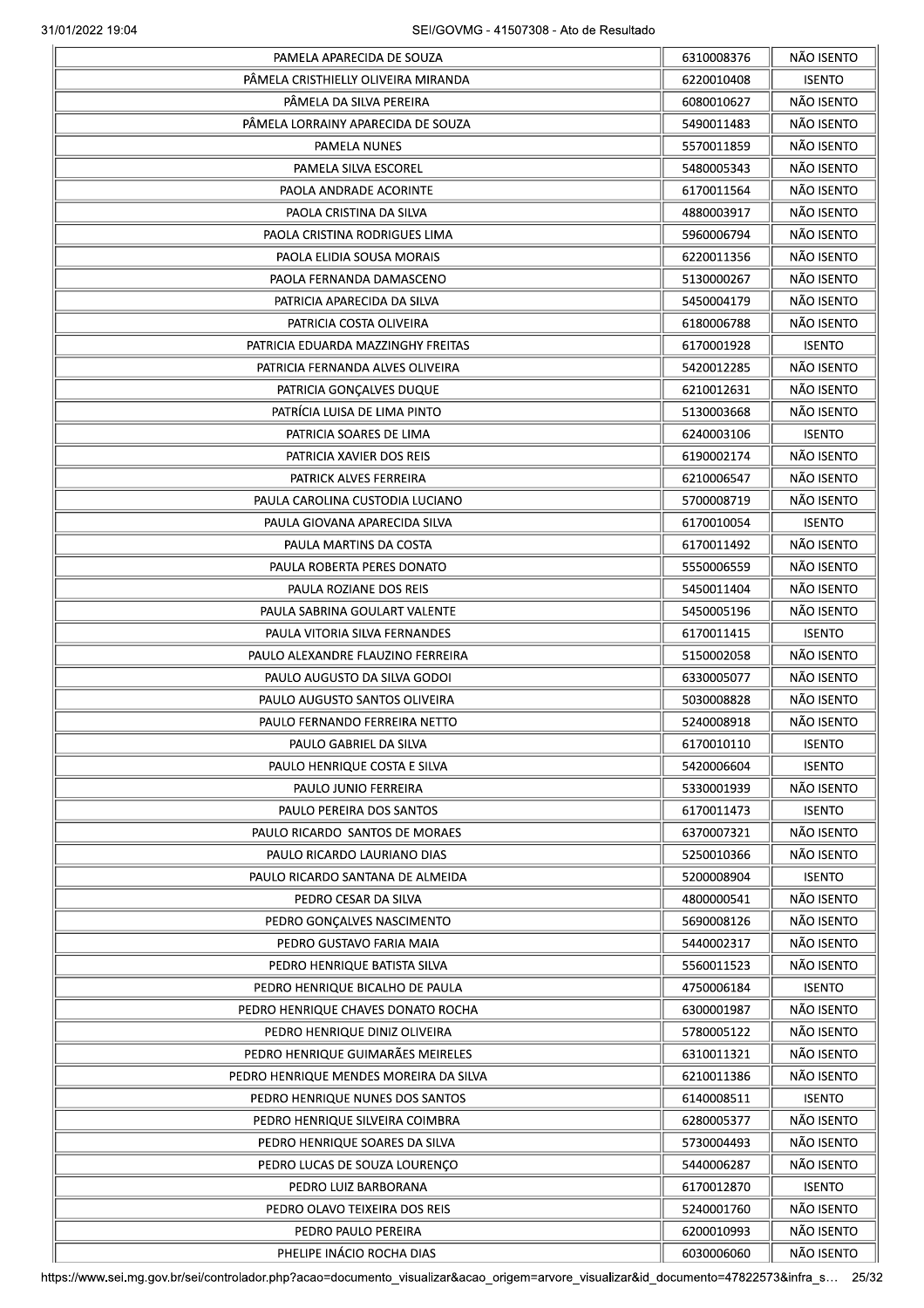| PIETRA ALMEIDA HENRIQUES                   | 5180008673 | NÃO ISENTO    |
|--------------------------------------------|------------|---------------|
| POLIANA BRENDA PEREIRA CORREIA DE OLIVEIRA | 5290008773 | NÃO ISENTO    |
| POLIANNE DOS REIS DE FREITAS               | 6180011499 | NÃO ISENTO    |
| POLLYANNA MENDES DE ASSIS                  | 4830006440 | NÃO ISENTO    |
| PRISCILA CRISTINA DA ROCHA                 | 5030005433 | NÃO ISENTO    |
| PRISCILA NUNES AMARAL RODRIGUES            | 4900006340 | NÃO ISENTO    |
| RAFAEL ALFREDO FERREIRA NETO               | 5960009812 | NÃO ISENTO    |
| RAFAEL BRUNO DOMINGOS                      | 5990008921 | NÃO ISENTO    |
| RAFAEL DA FELICIDADE BARBOSA               | 5250011152 | NÃO ISENTO    |
| RAFAEL FERREIRA CARDOSO FREIRE             | 6170009761 | NÃO ISENTO    |
| RAFAEL GONÇALVES GONTIJO ALCÂNTARA         | 5360005281 | NÃO ISENTO    |
| RAFAEL HENRIQUE                            | 6170007115 | NÃO ISENTO    |
| RAFAEL HENRIQUE SILVEIRA                   | 5420008297 | NÃO ISENTO    |
| RAFAEL JUNIOR XAVIER                       | 6240011479 | NÃO ISENTO    |
| RAFAEL LUCIANO MOREIRA                     | 5920009666 | NÃO ISENTO    |
| RAFAEL NAVES OLIVEIRA                      | 6170010415 | NÃO ISENTO    |
| RAFAEL PEREIRA DAMASCENO                   | 5450006209 | NÃO ISENTO    |
| RAFAEL RAMOS DA SILVA                      | 6230011409 | NÃO ISENTO    |
| RAFAEL SILVA ALVES                         |            | NÃO ISENTO    |
|                                            | 5970005039 |               |
| RAFAELA CAROLINE MALAQUIAS DOS SANTOS      | 5290012548 | NÃO ISENTO    |
| RAFAELA DA CRUZ BATISTA                    | 6170006693 | <b>ISENTO</b> |
| RAFAELA DE CASSIA DA SILVA                 | 6170007526 | NÃO ISENTO    |
| RAFAELA FERREIRA LOPES                     | 5660009156 | NÃO ISENTO    |
| RAFAELA REIS FOLGADO                       | 6170004756 | <b>ISENTO</b> |
| RAFAELA SILVA ANDRADE                      | 6170006774 | NÃO ISENTO    |
| RAFAELLA ALÁDIA LEITE                      | 5430003565 | NÃO ISENTO    |
| RAFAELLA CRISTINA DOMENICE MAGALHÃES       | 5710011130 | NÃO ISENTO    |
| RAIANY SOARES DOS SANTOS                   | 5830007641 | NÃO ISENTO    |
| RAIANY STEFANY SILVA SOUZA                 | 5700007051 | NÃO ISENTO    |
| RAIMUNDA RODRIGUES DOS ANJOS               | 6020008380 | NÃO ISENTO    |
| RAISA APARECIDA ALVES                      | 5970004910 | NÃO ISENTO    |
| RAISSA BARROSO DE FARIAS                   | 6290006564 | <b>ISENTO</b> |
| RAISSA EDUARDA SEVERINO ANDRÉ              | 5140004586 | NÃO ISENTO    |
| RAISSA FERNANDES DE PINHO                  | 6170006034 | NÃO ISENTO    |
| RAISSA RUTE SILVA IEGER                    | 5950009565 | NÃO ISENTO    |
| RAISSA VITÓRIA ALVES FERREIRA              | 5550002677 | NÃO ISENTO    |
| RAMAELLY OLIVEIRA SILVA GREGORIO           | 5620003075 | NÃO ISENTO    |
| RAMUNIELLE LORRANE SILVA DE OLIVEIRA       | 5050006817 | NÃO ISENTO    |
| RANIELI MANOEL DE ARA                      | 5760004247 | NÃO ISENTO    |
| RANIELLA ALVES GONZAGA                     | 6370005533 | <b>ISENTO</b> |
| RANIELLE CAMILA LARA SILVA                 | 5430009381 | NÃO ISENTO    |
| RAONIS DE JESUS                            | 5570008494 | NÃO ISENTO    |
| RAPHAELLA SOUZA REZENDE                    | 5630005268 | NÃO ISENTO    |
| RAQUEL CAETANA INÁCIO                      | 6260004650 | NÃO ISENTO    |
| RAQUEL DE CÁSSIA DIAS REZENDE              |            | NÃO ISENTO    |
|                                            | 5700006037 |               |
| RAQUEL DE SOUZA ESTEVES                    | 6170006023 | NÃO ISENTO    |
| RAQUEL FERNANDA GONÇALVES BATISTA          | 5350011056 | NÃO ISENTO    |
| RAQUEL JAQUELINE DE OLIVEIRA               | 5180007348 | <b>ISENTO</b> |
| RAYANNE KETELY TEIXEIRA                    | 5420011114 | NÃO ISENTO    |
| RAYKA AUGUSTO AMORIM                       | 6330010185 | NÃO ISENTO    |
| RAYNARA APARECIDA SOUZA SANTOS             | 6170001695 | NÃO ISENTO    |
| RAYSSA ALVES DE OLIVEIRA                   | 4780010513 | NÃO ISENTO    |
| RAYSSA ANTONIA DE SOUZA CUNHA              | 5500005073 | NÃO ISENTO    |
| RAYSSA CRISTINE DA SILVA                   | 5550011017 | NÃO ISENTO    |
| RAYSSA LAGES SILVA                         | 6170009759 | NÃO ISENTO    |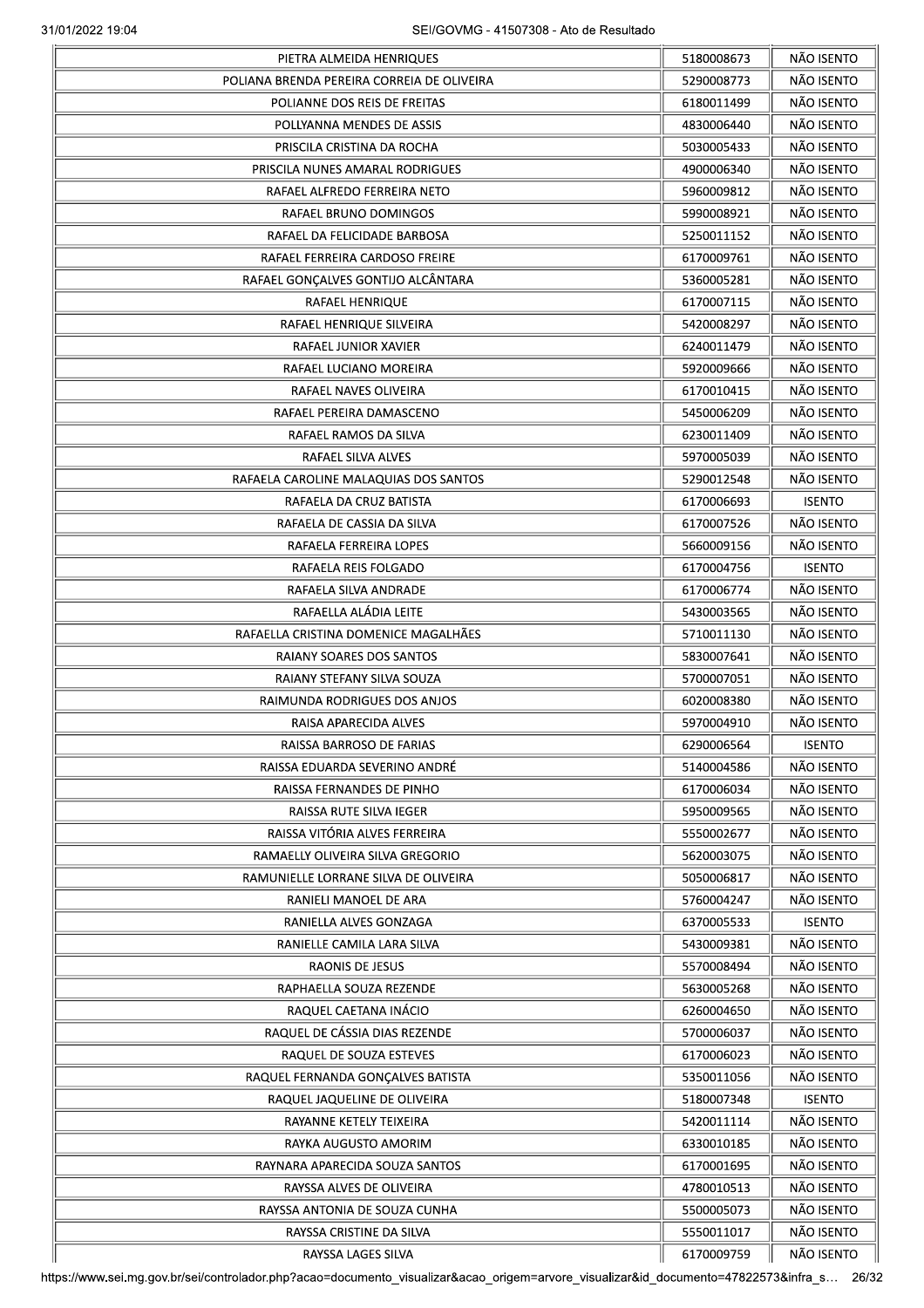| RAYSSA LORRAYNE DOS SANTOS MOTA               | 6030004815 | NÃO ISENTO    |
|-----------------------------------------------|------------|---------------|
| RAYSSA SILVEIRA DE ALMEIDA                    | 5260004899 | <b>ISENTO</b> |
| <b>REBECA LOPEZ SANTOS</b>                    | 5350011610 | NÃO ISENTO    |
| REBECCA AGUILAR FERREIRA                      | 5660006885 | NÃO ISENTO    |
| REGINA SANTOS CORRÊA                          | 4760010419 | NÃO ISENTO    |
| REGINALDO DELCIDIO                            | 6330004651 | NÃO ISENTO    |
| REGINALDO MANSUETO LUIZ                       | 5040002010 | NÃO ISENTO    |
| REILA RAMOS ILIDIO                            | 5700004363 | NÃO ISENTO    |
| <b>RENAN LAGES SILVA</b>                      | 6170011149 | <b>ISENTO</b> |
| RENATA APARECIDA DE MELO CASTRO               | 5330011139 | NÃO ISENTO    |
| RENATA CHRISTTINA GUEDES GUIMARÃES CASTELLANI | 5210006427 | NÃO ISENTO    |
| RENATA DA CONCEIÇÃO VIEIRA SOUZA              | 5900011414 | NÃO ISENTO    |
| RENATA DE OLIVEIRA DAVID                      |            | NÃO ISENTO    |
|                                               | 6140002029 |               |
| RENATA LORRANE MARQUES SILVESTRE              | 5710004485 | NÃO ISENTO    |
| REZON MEDEIROS DE SOUZA SILVA                 | 6170007127 | <b>ISENTO</b> |
| RIAN MORAIS BARRETO DA SILVA                  | 5400000302 | NÃO ISENTO    |
| RIANIS INACIO CLEMENTE                        | 5740006759 | NÃO ISENTO    |
| RICARDO REIS RIBEIRO ALVES                    | 4790012488 | NÃO ISENTO    |
| RICHARD RANIERI COSTA SILVA                   | 6000005428 | NÃO ISENTO    |
| RÍLARE NATIELE DE ARAÚJO AZEVEDO              | 6320010053 | NÃO ISENTO    |
| RITA DE CÁSSIA BRANDÃO                        | 5300011632 | <b>ISENTO</b> |
| RITA DE CASSIA MARTINS COSTA SOUZA            | 5730008095 | NÃO ISENTO    |
| RITA DE CASSIA NASCIMENTO                     | 5860005251 | NÃO ISENTO    |
| ROBERTA APARECIDA DE SOUZA SILVA              | 5120006361 | NÃO ISENTO    |
| ROBERTA ALVES DE MENEZES                      | 6170007183 | <b>ISENTO</b> |
| ROBERTA CRISTINA SILVA CARDOSO                | 5050000870 | NÃO ISENTO    |
| ROBERTA DE CASTRO SANTOS                      | 5430008717 | NÃO ISENTO    |
| ROBERTA FERNANDA SILVA                        | 6200007471 | NÃO ISENTO    |
| ROBERTA MACHADO DA SILVA SANTOS               | 5750004004 | NÃO ISENTO    |
| ROBERTA SALDANHA CARDOSO VIANNA               | 6170010688 | NÃO ISENTO    |
| ROBERTA SOARES                                | 6230010741 | NÃO ISENTO    |
| ROBERTH DE ALMEIDA SILVA                      | 6110009404 | NÃO ISENTO    |
| ROBERTH RINCHARDSON MIRANDA JUNIOR            | 5350000543 | NÃO ISENTO    |
| ROBERTO SERAFIM DOS SANTOS                    | 5910011272 | NÃO ISENTO    |
| ROBSON WESLEY DA SILVA SANTOS                 | 6370007573 | NÃO ISENTO    |
|                                               |            | NÃO ISENTO    |
| ROBSON WILLIAN MENEZES SOUSA                  | 6170008989 |               |
| RODRIGO FARIA ALMEIDA                         | 5520006414 | NÃO ISENTO    |
| RODRIGO LEANDRO BARBOSA GONCALVES             | 5570011700 | <b>ISENTO</b> |
| RODRIGO LUCAS CAMPOS                          | 6170011573 | NÃO ISENTO    |
| RODRIGO THALES DE AQUINO                      | 6120007361 | NÃO ISENTO    |
| ROGER CLEBER TAVARES DE OLIVEIRA              | 5290005984 | NÃO ISENTO    |
| ROGÉRIO ANDRADE                               | 6020011541 | NÃO ISENTO    |
| ROGERIO AUGUSTO ALVES FILHO                   | 5790003851 | NÃO ISENTO    |
| ROQUECHIL AMERICO RODRIGEUS                   | 5400006374 | NÃO ISENTO    |
| ROSA MARIA DE OLIVEIRA                        | 6250006832 | NÃO ISENTO    |
| ROSALVO ALVES DA SILVA                        | 6320011646 | NÃO ISENTO    |
| ROSANA SILVA ARAUJO                           | 5730008727 | <b>ISENTO</b> |
| ROSÂNGELA DE SOUZA CAMPOS                     | 5670010989 | <b>ISENTO</b> |
| ROSANGELA JESUS DE BARROS CUNHA               | 5120010578 | NÃO ISENTO    |
| ROSEANE EDIMARA LOPES                         | 6060006233 | NÃO ISENTO    |
| ROSELI DE PAULA RIBEIRO                       | 5520009100 | NÃO ISENTO    |
| ROSEMARY LEMOS DE PAULA                       | 4870002751 | NÃO ISENTO    |
| ROSILEIA MOREIRA LENGRUBER                    | 5220007578 | NÃO ISENTO    |
|                                               |            |               |
| ROSILENE DE CAMPOS MESSIAS FERREIRA           | 5030005738 | NÃO ISENTO    |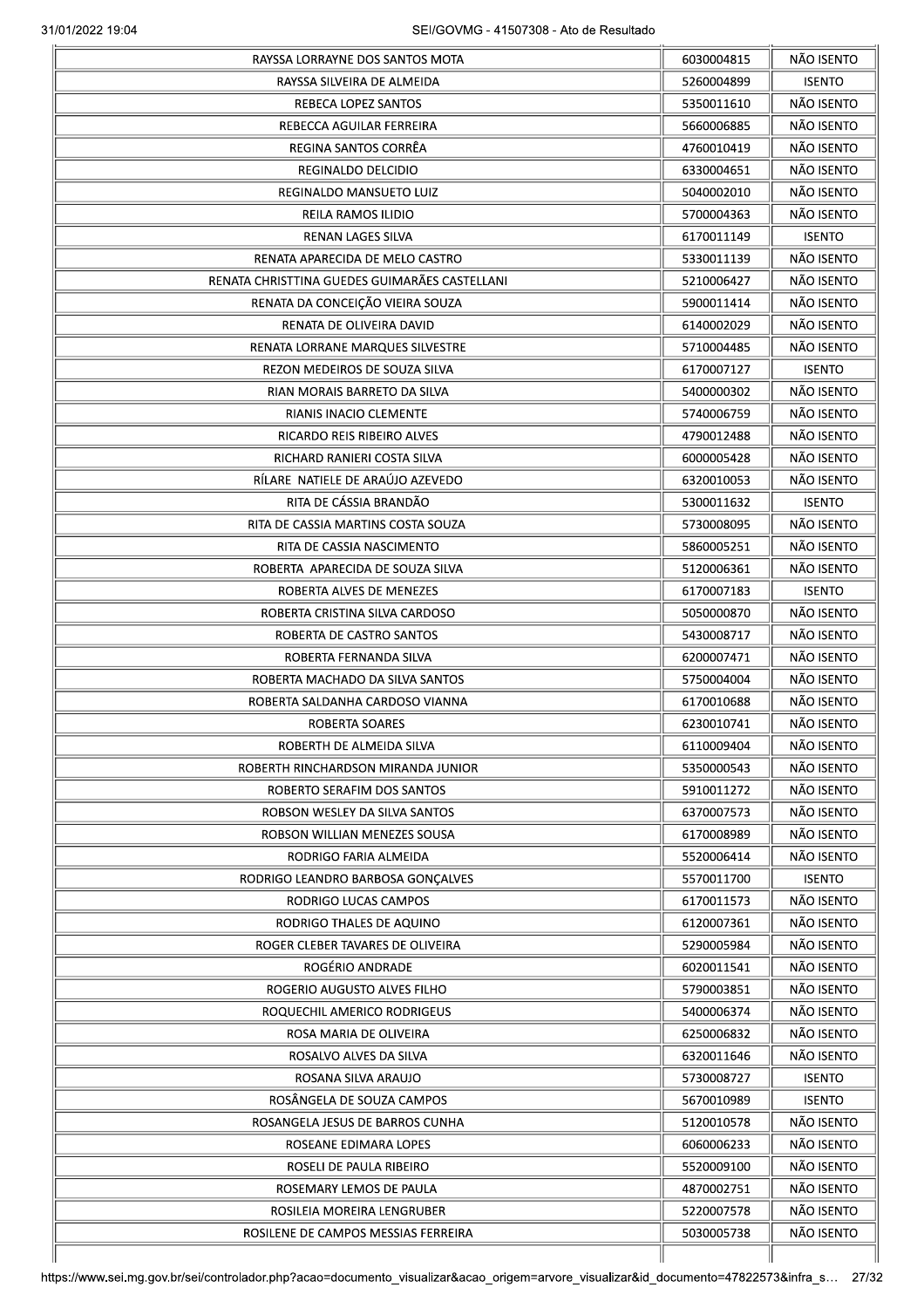| RUAN GOMES VICENTE MACHADO            | 6040009120               | NÃO ISENTO    |
|---------------------------------------|--------------------------|---------------|
| RUBEN NATA ALVES DE OLIVEIRA          | 6130006236               | <b>ISENTO</b> |
| RUBIA SILVA FONSECA                   | 6170008998               | NÃO ISENTO    |
| RÚBIA VITÓRIA MAIA                    | 6020007479               | NÃO ISENTO    |
| RYAN HENRIQUE FAGIONATO               | 5950008823               | NÃO ISENTO    |
| RYLARY FABRINI DOS SANTOS             | 5500000732               | <b>ISENTO</b> |
| SABRINA COSTA ALMADA                  | 6220001735               | NÃO ISENTO    |
| SABRINA MENDONCA PAIVA                | 6020011213               | NÃO ISENTO    |
| SABRINA SILVA ALFREDO                 | 6200011504               | NÃO ISENTO    |
| SABRINA SILVA BARROSO                 | 5300010182               | <b>ISENTO</b> |
| SABRINA SOUSA MORAIS DA MATTA         | 5990000715               | NÃO ISENTO    |
| SAFIRA SOLANO SILVA                   | 4890007842               | NÃO ISENTO    |
| SAMANTHA EDUARDA CHAVES DA MATA       | 4880005162               | NÃO ISENTO    |
| SAMANTHA MORAES LUCAS                 | 5680006925               | NÃO ISENTO    |
| SAMANTHA ROCHA MADEIRA                | 6310009125               | NÃO ISENTO    |
| SAMARA ALVES MARTINS                  | 5220003895               | NÃO ISENTO    |
| SAMARA BERNARDES DOS SANTOS BONIFACIO | 5570007223               | NÃO ISENTO    |
| SAMARA PALOMA LOPES AUGUSTO RIBEIRO   | 6170007066               | <b>ISENTO</b> |
| SAMARA PEREIRA SILVA                  | 6020010349               | NÃO ISENTO    |
| SAMARA TAFNES ALMEIDA VENANCIO        | 5680006558               | NÃO ISENTO    |
| SAMARA YNGRID SANTOS DA SILVA         | 5660012229               | NÃO ISENTO    |
|                                       | 6260008219               | NÃO ISENTO    |
| SAMY SOUZA                            |                          | NÃO ISENTO    |
| SAMIRA TAVARES E SILVA                | 5490009099               |               |
| SAMIRA VIEIRA EDUARDO                 | 6060010875               | NÃO ISENTO    |
| SAMUEL DA SILVA MARQUES               | 5300009308               | <b>ISENTO</b> |
| SAMUEL DOS SANTOS NASCIMENTO          | 5390008136               | NÃO ISENTO    |
| SAMUEL MARTINS ESTEVES MORAIS         | 6040001955               | NÃO ISENTO    |
| SAMUEL VITOR REIS                     | 6170006119               | <b>ISENTO</b> |
| SAMUEL WESLEY ALVE                    | 5030010781               | NÃO ISENTO    |
| SAMYRA MOIZÉS GERMANO                 | 6290008428               | NÃO ISENTO    |
| SANDRA MARGARET DE ARAUJO SILVA       | 4880012348               | NÃO ISENTO    |
| SANDRIELY DOS SANTOS JAQUES           | 6250004568               | NÃO ISENTO    |
| SARA APARECIDA ALEXANDRE              | 6170000231               | <b>ISENTO</b> |
| SARA CRISTINA PEREIRA DE PAULO        | 6170011084               | <b>ISENTO</b> |
| SARA DE PAULA ASSIS                   | 5510006314               | <b>ISENTO</b> |
| SARA GOMES DE OLIVEIRA AGUIAR         | 5270007564               | NÃO ISENTO    |
| SARAH BARROS SABARÁ                   | 5590010384               | NÃO ISENTO    |
| SARAH BELCHIOR DE SOUZA SILVA         | 6170004516               | <b>ISENTO</b> |
| SARAH DE OLIVEIRA GONÇALVES           | 6170006899               | NÃO ISENTO    |
| SARAH DOS REIS ALVES                  | 6170003710               | <b>ISENTO</b> |
| SARAH FARIA SANTOS                    | 5510004897               | NÃO ISENTO    |
| SARAH MARIANA ALBINO SILVA            | 6190009253               | NÃO ISENTO    |
| SARAH VICTORIA SOARES SANTOS          | 5950011470               | NÃO ISENTO    |
| SELENA ESTER DE OLIVEIRA TEIXEIRA     | 6170009607               | NÃO ISENTO    |
| SHAYRA KALINE FARIA SALES             | 5700006246               | NÃO ISENTO    |
| SHEILA CRISTINA PEREIRA               | 4810008223               | NÃO ISENTO    |
| SHEILA FEMININO BERTOLINO             | 5130007910               | NÃO ISENTO    |
| SHEILA RODRIGUES FERREIRA             | 6250005836               | NÃO ISENTO    |
| SHELTON LINQUER NAITI GUIMARAES       | 5360011347               | <b>ISENTO</b> |
| SIBELE ROCHA MARMO ELEOTERIO          | 6180003117               | NÃO ISENTO    |
| SIDNEIA MARIELE FONSECA RIBEIRO       | 6320002859               | NÃO ISENTO    |
| SILVANIA DE FÁTIMA BRAULIO            | 5140007960               | NÃO ISENTO    |
| SILVIA CRISTIANE DE SOUZA             | 4750005947               | NÃO ISENTO    |
|                                       |                          | NÃO ISENTO    |
| SIMONE DA COSTA CARVALHO              | 6170012701<br>4880005728 | NÃO ISENTO    |
| SIMONE DE SOUZA BARBOSA               |                          |               |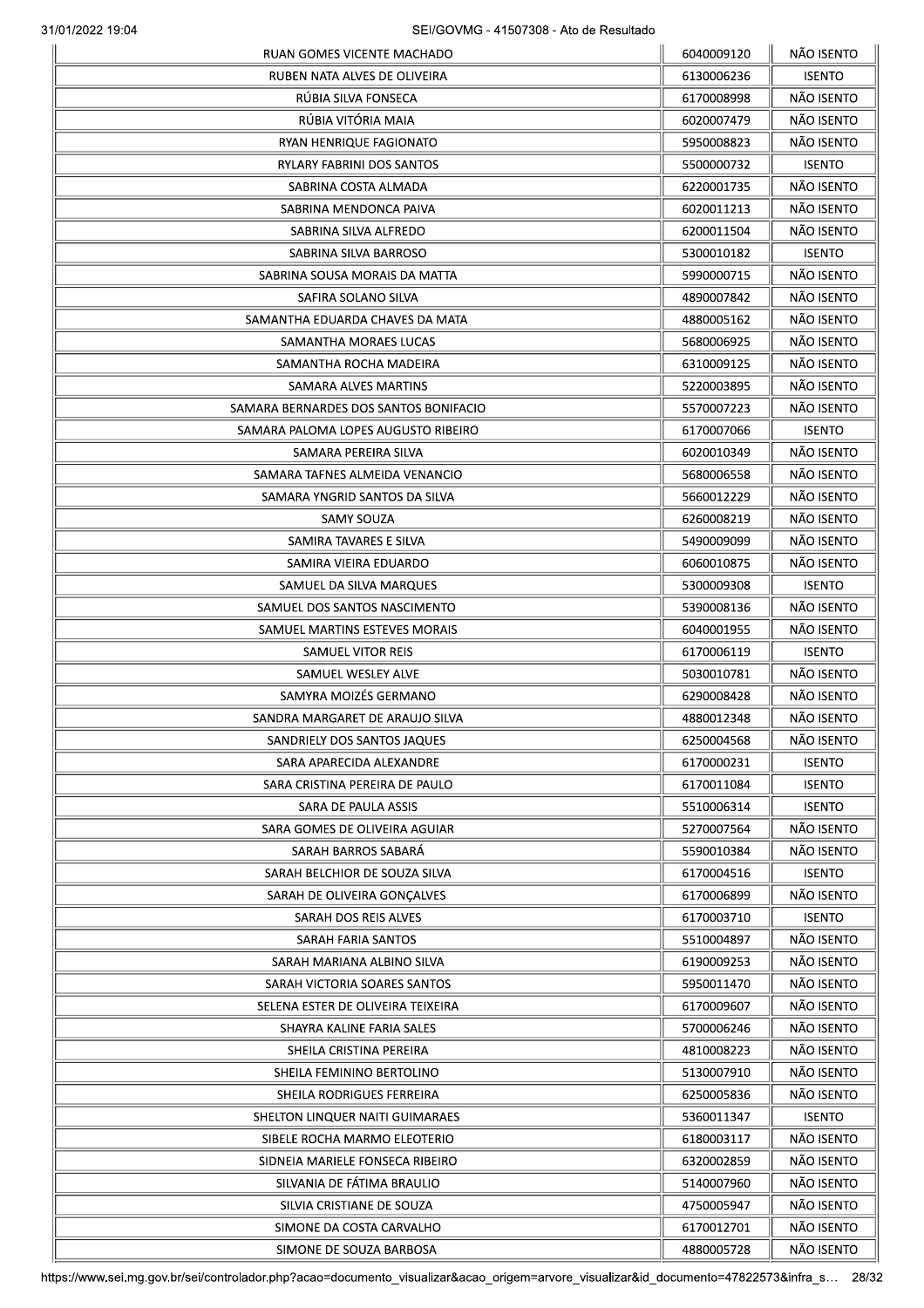|                                                      | 5350009428 | <b>ISENTO</b> |
|------------------------------------------------------|------------|---------------|
| SIMONE QUARESMA DE OLIVEIRA                          | 5900004466 | NÃO ISENTO    |
| SIMONIA DA SILVA LIMA                                | 5990011375 | NÃO ISENTO    |
| SINTHIA VIEIRA DOS REIS                              | 5430010553 | NÃO ISENTO    |
| SOFIA DE ALMEIDA PIASSI DIAS                         | 5440010046 | NÃO ISENTO    |
| SONAIRA LISBOA SANTOS                                | 5490007941 | NÃO ISENTO    |
| STEFANI INGRID SANTOS SOARES                         | 5760008628 | NÃO ISENTO    |
| STEFANY DE SOUZA SILVA                               | 5190007567 | NÃO ISENTO    |
| STEFANY EMANUELLI MARTINS E SILVA                    | 6220010646 | NÃO ISENTO    |
| STEFANY JOYCE DIAS DE OLIVEIRA                       | 4890003139 | NÃO ISENTO    |
| STEFANY SILVA TEODORO                                | 6060010382 | <b>ISENTO</b> |
| STHEFANE RODRIGUES DE OLIVEIRA                       | 6020007159 | NÃO ISENTO    |
| STHELLY RODRIGUES CARVALHO                           | 6060007400 | NÃO ISENTO    |
| SUELEM MEIRELES ARRUDA BORGES                        | 6060010211 | NÃO ISENTO    |
| SUELEN STEFANI SENRA SANTOS                          | 5260001032 | NÃO ISENTO    |
| SUELI SIRLEIDE DE OLIVEIRA                           |            |               |
|                                                      | 5700003913 | <b>ISENTO</b> |
| SUELY SOARES DOS SANTOS                              | 5700006784 | NÃO ISENTO    |
| SUELYN DA CRUZ AZEVEDO                               | 5140008822 | NÃO ISENTO    |
| SULLIVAN HENRIQUE FERREIRA DOMICIANO                 | 6030006987 | NÃO ISENTO    |
| SUSAN VITÓRIA SOUZA BARBOSA                          | 5730004341 | NÃO ISENTO    |
| TACIANE DOS REIS FERREIRA                            | 6060011274 | NÃO ISENTO    |
| TAINA ARAUJO DA MATTA MACHADO LEAL                   | 4750011658 | <b>ISENTO</b> |
| TAINA CARDOSO MARIANO                                | 6220011676 | NÃO ISENTO    |
| TAINA DOS REIS MARQUES                               | 6050001286 | <b>ISENTO</b> |
| TAINAN LUIZ TEIXEIRA DA SILVA                        | 5240010650 | NÃO ISENTO    |
| TAÍS DE FÁTIMA CAMPOS                                | 6030009424 | NÃO ISENTO    |
| TAÍS GRACIELLE COSTA XAVIER                          | 5350004883 | NÃO ISENTO    |
| TAIS ISABELE DE OLIVEIRA                             | 5450010352 | NÃO ISENTO    |
| TALIA STEFANY OREQUIO                                | 5320011322 | NÃO ISENTO    |
| TALIANE JÚLIA CRUZ MARTINS                           | 5830004585 | <b>ISENTO</b> |
| TALITA CRISTINA GOMES DIAS                           | 5740008936 | NÃO ISENTO    |
| TALITA CRISTINA PEREIRA PINHEIRO                     | 6320002134 | NÃO ISENTO    |
| TAMARA LUIZA ALVES DOS SANTOS                        | 5300007763 | <b>ISENTO</b> |
| TAMARIS APARECIDA DE OLIVEIRA                        | 6060010517 | NÃO ISENTO    |
| TANAYARA MORAIS OLIVEIRA CAETANO                     | 5550003442 | NÃO ISENTO    |
| TANIA DONIZETE REZENDE                               | 5400005753 | NÃO ISENTO    |
| TATIANE APARECIDA BORGES                             | 5340008293 | NÃO ISENTO    |
| TATIANE KAREN COSTA MARQUES                          | 5710006276 | NÃO ISENTO    |
|                                                      | 5740008756 | NÃO ISENTO    |
| TATIANE SILVA FRANÇA<br><b>TATIELE CARDOSO SOUZA</b> |            |               |
|                                                      | 6220007811 | <b>ISENTO</b> |
| TAUANE RODRIGUES DA SILVA                            | 5760009829 | <b>ISENTO</b> |
| TAYNA OLIVEIRA DA COSTA VENANCIO                     | 5770004052 | NÃO ISENTO    |
| TAYNARA GONÇALVES DOS SANTOS                         | 5330008044 | NÃO ISENTO    |
| TAYNARA MARQUES CAMELO                               | 5350010559 | NÃO ISENTO    |
| TAYNE MAGALHES VIANA                                 | 6170005031 | NÃO ISENTO    |
| THAINÁ DOS REIS VALERIANO                            | 6040011667 | NÃO ISENTO    |
| THAINÃ DOS SANTOS FREITAS                            | 6230007335 | NÃO ISENTO    |
| THAINARA AZEVEDO DA ROCHA                            | 5160009598 | NÃO ISENTO    |
| THAINARA THAIS DE LIMA MOREIRA                       | 5900004389 | NÃO ISENTO    |
| THAÍS ALMEIDA LIMA                                   | 6170011583 | NÃO ISENTO    |
| THAIS APARECIDA FONSECA DE SOUZA                     | 5960005518 | NÃO ISENTO    |
| THAIS BARBOSA FERREIRA                               | 4790009608 | NÃO ISENTO    |
| THAIS CAIXETA SILVA                                  | 6170001151 | <b>ISENTO</b> |
| THAÍS CAROLINE DE ALMEIDA                            | 5040003240 | <b>ISENTO</b> |
| THAIS CRISTINA SANTOS RODRIGUES                      | 5860008856 | NÃO ISENTO    |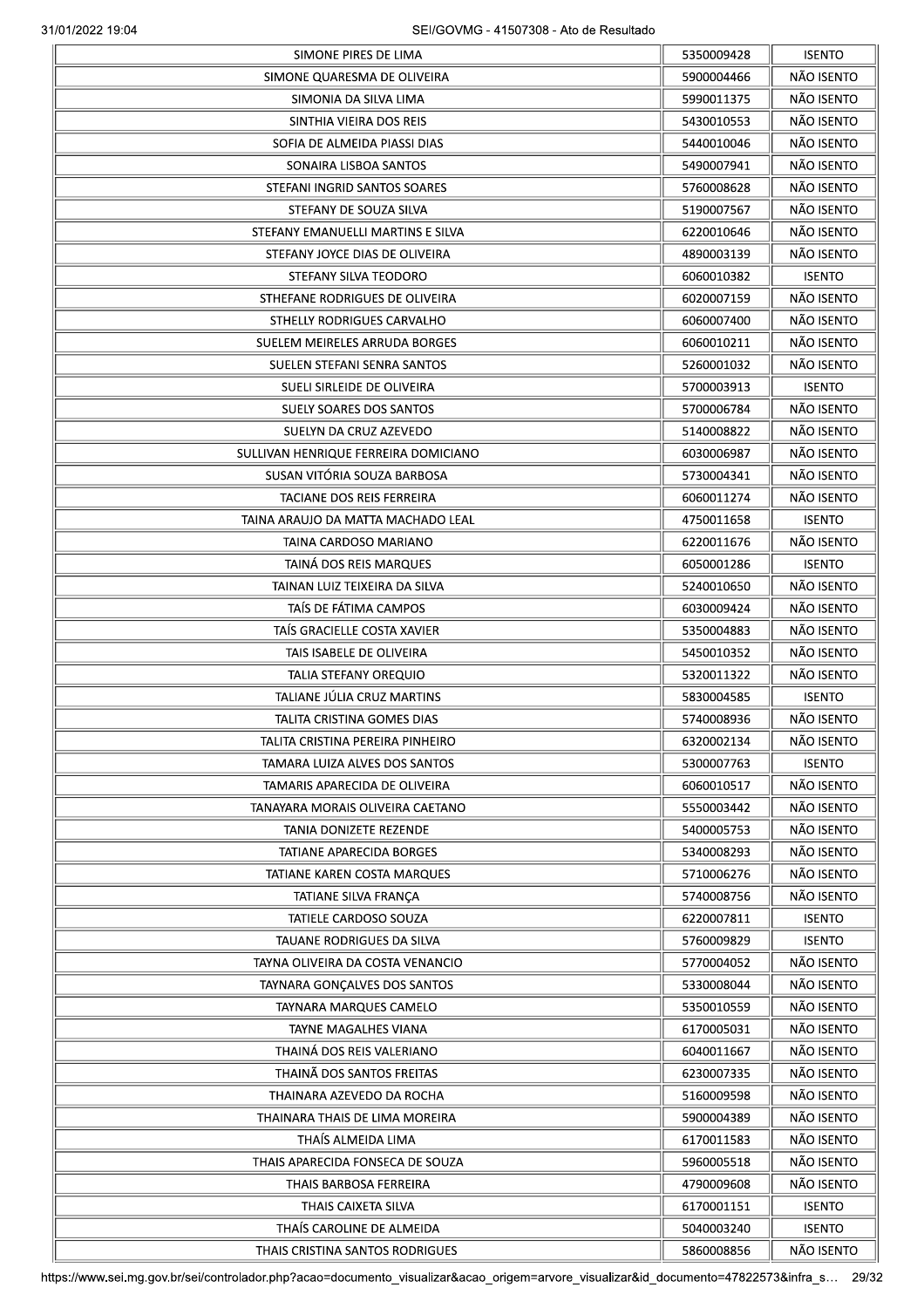|                                           | 6170009831 | <b>ISENTO</b> |
|-------------------------------------------|------------|---------------|
| THAIS NEPOMUCENO OSORIO                   | 6170010645 | NÃO ISENTO    |
| THALES ION FERREIRA LAIA                  | 5970005284 | NÃO ISENTO    |
| THALITA DA CRUZ OLIVEIRA                  | 5310009153 | <b>ISENTO</b> |
| THALITA EMANUELE ALEXANDRE MAGALHÃES      | 6320010058 | NÃO ISENTO    |
| THALLITA TAVARES GONCALVES                | 6170008662 | NÃO ISENTO    |
| THALYTA JOCEY AMARAL VIEIRA               | 6020012203 | NÃO ISENTO    |
| THAMIRES VICTÓRIA DOS SANTOS              | 5450010362 | NÃO ISENTO    |
| THAMIRIS RAYANE DE CARVALHO SANTOS        | 5050000862 | NÃO ISENTO    |
| THARSILA FERREIRA LOPES                   | 6170008740 | NÃO ISENTO    |
| THÁSSILE GABRIELE DE ALMEIDA SANTOS       | 6170011111 | NÃO ISENTO    |
| THAUANE EDUARDA VIANA FERREIRA            | 5350009068 | NÃO ISENTO    |
| THAYNÁ BRUNA PEREIRA                      | 6220011268 | NÃO ISENTO    |
| THAYNA CRISTINA DE SOUZA PEREIRA          | 5700003828 | NÃO ISENTO    |
|                                           |            |               |
| THAYNÁ MIKAELLA CASTRO VILA NOVA          | 5060006855 | NÃO ISENTO    |
| THAYNÁ NEVES DE OLIVEIRA                  | 5960010376 | NÃO ISENTO    |
| THAYNÁ SILVA SOUZA                        | 6170006631 | <b>ISENTO</b> |
| THAYNARA CARDOSO GONÇALVES                | 5450009528 | <b>ISENTO</b> |
| THAYNARA DE SOUZA LIMA                    | 5730006842 | NÃO ISENTO    |
| THAYS GABRIELLE RANGEL FERREIRA RODRIGUES | 5730009027 | NÃO ISENTO    |
| THIAGO CARDOSO PANTALEÃO ALVES COSTA      | 6170004459 | NÃO ISENTO    |
| THIAGO DOS SANTOS ARAÚJO                  | 5390009784 | <b>ISENTO</b> |
| THIAGO GOMES SOARES                       | 6170008849 | <b>ISENTO</b> |
| THIAGO GONÇALVES                          | 5450006270 | NÃO ISENTO    |
| THIAGO GONÇALVES BORGES                   | 5400010717 | NÃO ISENTO    |
| THIAGO MORAIS DE ALMEIDA LEMES            | 6170003650 | <b>ISENTO</b> |
| THIAGO SILVA RODRIGUES                    | 5960004028 | NÃO ISENTO    |
| THIARA FERNANDES OLIVEIRA                 | 5290005798 | NÃO ISENTO    |
| THIMOTEO DIRCEU DOS SANTOS                | 4810010632 | NÃO ISENTO    |
| THIRZA REBECA BATISTA PINHEIRO            | 6170005789 | <b>ISENTO</b> |
| <b>TIAGO ALVES FONSECA</b>                | 5400000930 | NÃO ISENTO    |
| TIAGO LUIZ ROBERTO FARIA                  | 4790010482 | <b>ISENTO</b> |
| TULIO AUGUSTO DA SILVA                    | 6100005619 | NÃO ISENTO    |
| <b>VALDEMAR MARTINS</b>                   | 5790012271 | NÃO ISENTO    |
| <b>VALERIA DE PAULA SILVA</b>             | 6190002629 | NÃO ISENTO    |
| VALERIA MIGUEL DA SILVA CARVALHO          | 5130004725 | NÃO ISENTO    |
| VALERIA VIEIRA DA SILVA                   | 4890008969 | NÃO ISENTO    |
| VANDA LÚCIA CASARIM                       | 6280007383 | NÃO ISENTO    |
|                                           |            | NÃO ISENTO    |
| VANDER LUCIO SILVA DE JESUS               | 4890005032 |               |
| VANDERLEIA BEATO FERREIRA DO NASCIMENTO   | 5700003780 | <b>ISENTO</b> |
| VANDERLEIA POLIANE NUNES                  | 5300008317 | NÃO ISENTO    |
| VANDERSON DE BRITO SILVA JÚNIOR           | 5300008243 | NÃO ISENTO    |
| VANESSA CRISTINA DAVID                    | 6040006796 | NÃO ISENTO    |
| VANESSA JENIFFER SILVA MARTINS            | 6040002868 | NÃO ISENTO    |
| VANESSA PEREIRA COSTA                     | 5500009726 | NÃO ISENTO    |
| VANESSA RAIMUNDA DO CARMO                 | 5130011121 | <b>ISENTO</b> |
| VANILDE APARECIDA MARGARIDA DOS SANTOS    | 5570008148 | NÃO ISENTO    |
| VERÔNICA DONATI GREGÓRIO                  | 5940008974 | NÃO ISENTO    |
| VERONICA REGINA XAVIER DE OLIVEIRA        | 4880007467 | NÃO ISENTO    |
| <b>VERONICE KARLA DA CUNHA</b>            | 6320010168 | <b>ISENTO</b> |
| VIANEY FERREIRA DA COSTA JUNIOR           | 5030004989 | NÃO ISENTO    |
| VICTOR EMANUEL ALVES MOREIRA              | 6170010498 | NÃO ISENTO    |
| <b>VICTOR HUGO ARANTES</b>                | 6180006692 | NÃO ISENTO    |
| VICTOR MANOEL DE OLIVEIRA FERREIRA        | 4820005548 | NÃO ISENTO    |
|                                           | 5550005323 | NÃO ISENTO    |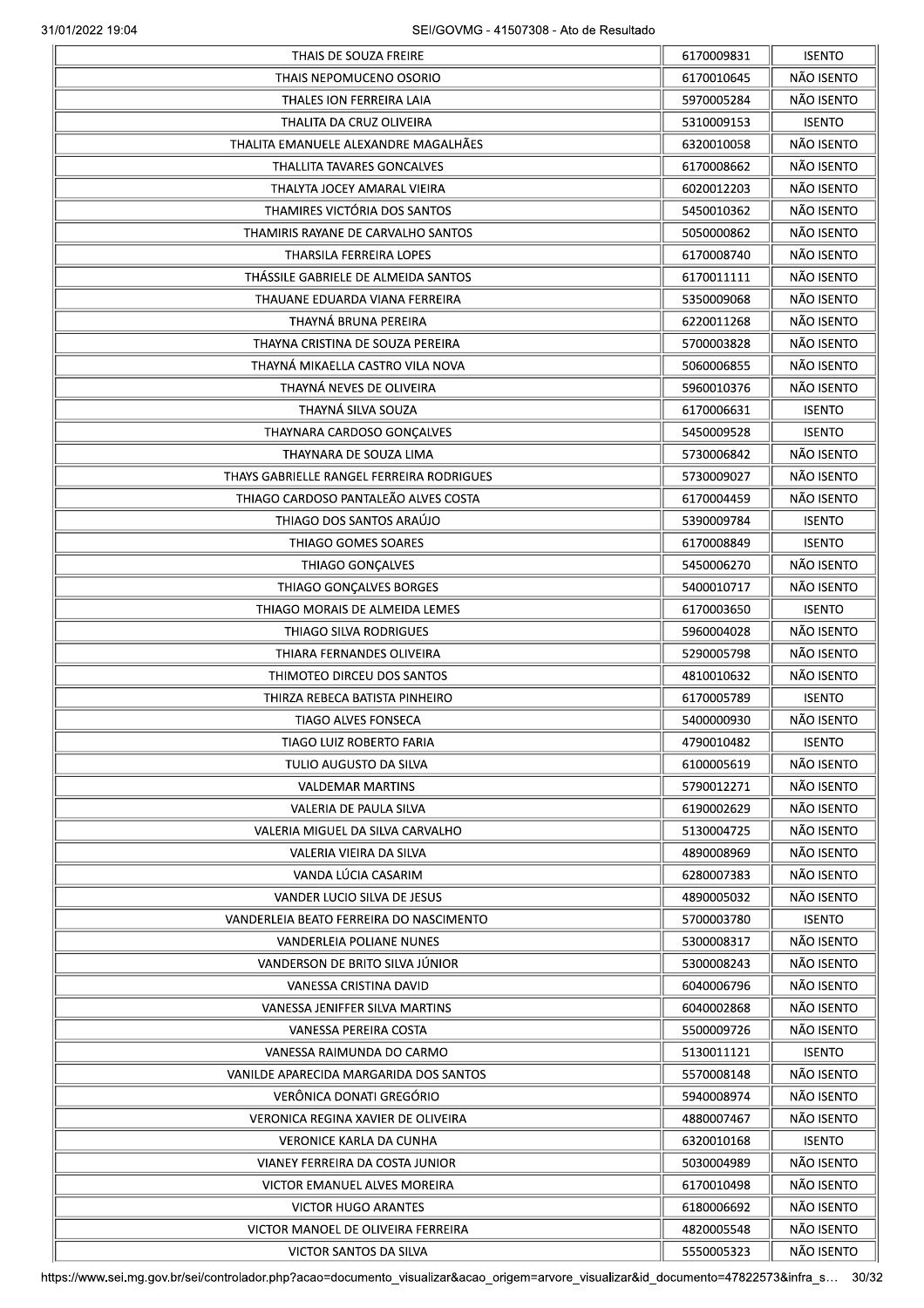|                                         | 4750004271 | NÃO ISENTO    |
|-----------------------------------------|------------|---------------|
| VICTORIA SOUZA SANTOS                   | 5160007201 | NÃO ISENTO    |
| VILMA COELHO MORA                       | 6030004813 | NÃO ISENTO    |
| VINÍCIUS CLÁUDIO GODOI TERRA            | 6030006095 | <b>ISENTO</b> |
| VINÍCIUS DE OLIVEIRA BRAGA XAVIER       | 6170005980 | NÃO ISENTO    |
| VINÍCIUS MENDONÇA DE OLIVEIRA           | 5400010856 | NÃO ISENTO    |
| VIRGÍNIA DE FÁTIMA ALMEIDA RIBEIRO      | 5030006048 | NÃO ISENTO    |
| VITOR AFONSO CARDOSO DE SOUSA           | 5410011608 | NÃO ISENTO    |
| VITOR AUGUSTO SILVA RODRIGUES           | 5750006980 | NÃO ISENTO    |
| <b>VITOR DOS REIS FERREIRA</b>          | 5550000871 | NÃO ISENTO    |
| VITOR FELIPE DIAS JAIME                 | 4740000181 | <b>ISENTO</b> |
| VITOR HUGO CORRÊA SILVEIRA OLIVEIRA     | 5960011092 | NÃO ISENTO    |
| VITOR HUGO SALUSTIANO AMARAL            | 5400007651 | NÃO ISENTO    |
| VITORIA ALVES VAZ                       | 5450011318 | NÃO ISENTO    |
| <b>VITORIA</b>                          | 5430006028 | NÃO ISENTO    |
| VITORIA AMORIM DORNELAS                 |            | NÃO ISENTO    |
|                                         | 5210011248 |               |
| VITÓRIA ANA DE JESUS SILVA              | 6140006159 | <b>ISENTO</b> |
| VITÓRIA APARECIDA DUTRA SILVEIRA        | 5730008329 | NÃO ISENTO    |
| VITÓRIA CRISTINA ALEXANDRINO DE MELO    | 6170002796 | <b>ISENTO</b> |
| VITORIA DE FATIMA SANTOS                | 5350008323 | NÃO ISENTO    |
| VITÓRIA EMANUELE ROCHA MOTA             | 6170006364 | NÃO ISENTO    |
| VITÓRIA FERNANDA CAMARGOS SOUZA         | 5350010724 | NÃO ISENTO    |
| VITÓRIA FERREIRA DA SILVA               | 4750008425 | <b>ISENTO</b> |
| VITÓRIA GABRIELI BORGES DOS SANTOS      | 5550004504 | NÃO ISENTO    |
| VITÓRIA GONÇALVES FERREIRA              | 4750010986 | NÃO ISENTO    |
| VITÓRIA ISABELLE DA SILVA RIBEIRO       | 4890011051 | <b>ISENTO</b> |
| VITORIA LUIZA LACERDA                   | 6170012542 | <b>ISENTO</b> |
| VITORIA LUIZA MONTEIRO DA CUNHA         | 6170010598 | NÃO ISENTO    |
| VITORIA PAULINA SILVA FERREIRA          | 5950005656 | NÃO ISENTO    |
| VITORIA RENATA FERREIRA DIAS            | 5240004916 | NÃO ISENTO    |
| VITÓRIA RODRIGUES MEIRA ASSIS           | 5160000762 | NÃO ISENTO    |
| VITÓRIA SANTOS TEIXEIRA OLIVEIRA        | 5590010792 | NÃO ISENTO    |
| VITÓRIA VIANA DE LIMA                   | 6030009514 | <b>ISENTO</b> |
| <b>VIVIAN VITORINO BATISTA</b>          | 5940009572 | NÃO ISENTO    |
| VIVIANE ANTUNES DA SILVA LEMOS          | 4890004634 | NÃO ISENTO    |
| VIVIANE MARTINS DA CRUZ RAMOS           | 5040008852 | <b>ISENTO</b> |
| WAGNER CANDIDO DE CARVALHO JUNIOR       | 5430013003 | NÃO ISENTO    |
| WAGNO FERNANDES WERNECH                 | 5020006103 | NÃO ISENTO    |
| <b>WALACE MEIRELES LUIZ</b>             | 6070008298 | NÃO ISENTO    |
|                                         |            | NÃO ISENTO    |
| WALDISLAINE BORGES RIBEIRO SILVA        | 5140005979 |               |
| WALERIA DE PAULA RODRIGUES              | 6070004092 | NÃO ISENTO    |
| WALKYRIA JULIANA SANTANA                | 6320002580 | NÃO ISENTO    |
| WALLACE HENRIQUE DA SILVA OSTERNO       | 5510002264 | NÃO ISENTO    |
| <b>WALLISON RAMALHO FONSECA</b>         | 5660000413 | NÃO ISENTO    |
| WALLYSSON DE ARAÚJO CARVALHO            | 5800005987 | NÃO ISENTO    |
| <b>WALTER VENTURA NETO</b>              | 5160004475 | NÃO ISENTO    |
| WANDER JOSE MARIA JUNIOR                | 6170009098 | NÃO ISENTO    |
| WANDERSON HENRIQUE CAMILO TEIXEIRA      | 5990004340 | NÃO ISENTO    |
| <b>WARLEY HENRIQUE EURASIO TEIXEIRA</b> | 5370002927 | NÃO ISENTO    |
| WEBERT VÍTOR DOS SANTOS                 | 6030007261 | NÃO ISENTO    |
| WEILA EDUARDO MARTINS DE FREITAS        | 5940004236 | NÃO ISENTO    |
| WEMERSON ALVES DE ALCANTARA JUNIOR      | 4790009284 | NÃO ISENTO    |
| <b>WEMERSON OLIVEIRA MELO</b>           | 4770009678 | NÃO ISENTO    |
| WENDEL HENRIQUE PARACATU                | 5450007991 | <b>ISENTO</b> |
| WENDER MATEUS SAMPAIO MIRANDA ASEVEDO   | 6170007586 | NÃO ISENTO    |